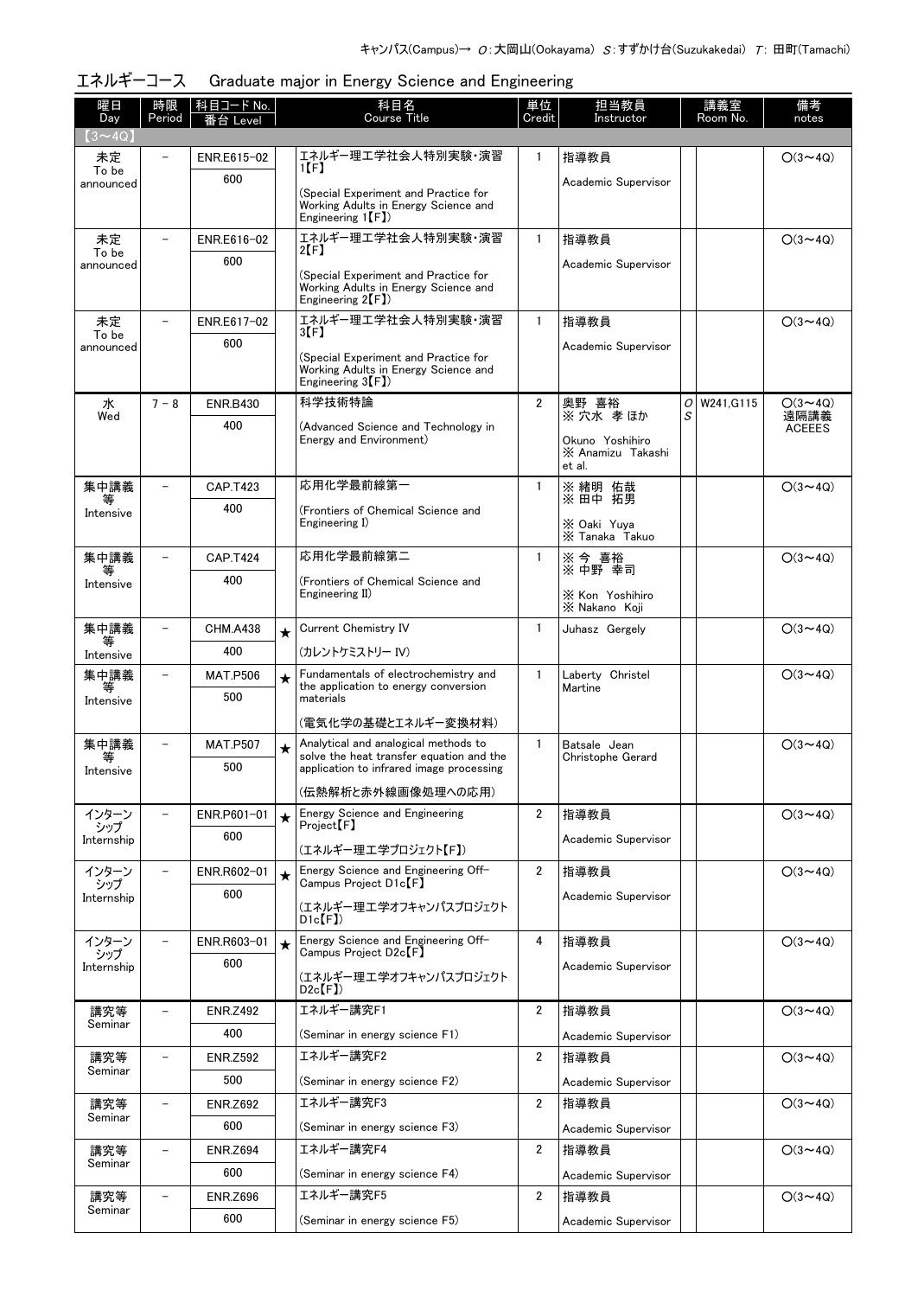| 曜日<br>Day          | 時限<br>Period             | 科目コード No.<br>Level |            | 科目名<br><b>Course Title</b>                           |                | 担当教員<br>Instructor                |   | 講義室<br>Room No.  | 備考<br>notes                          |
|--------------------|--------------------------|--------------------|------------|------------------------------------------------------|----------------|-----------------------------------|---|------------------|--------------------------------------|
| 3Q                 |                          |                    |            |                                                      |                |                                   |   |                  |                                      |
| 未定                 |                          | <b>ENR.B521</b>    | $\star$    | TSE Energy International Workshop C                  | 1              | 指導教員                              |   |                  |                                      |
| To be<br>announced |                          | 500                |            | (融合系エネルギー国際発表(修士)C)                                  |                | Academic Supervisor               |   |                  |                                      |
| 未定                 |                          | ENR.E601-03        |            | 実践プレゼンテーションA                                         | $\mathbf{1}$   | 指導教員                              |   |                  |                                      |
| To be<br>announced |                          | 600                |            | (Practical Presentation A)                           |                | Academic Supervisor               |   |                  |                                      |
| 未定                 |                          | ENR.E602-03        |            | 実践プレゼンテーションB                                         | $\mathbf{1}$   | 指導教員                              |   |                  |                                      |
| To be<br>announced |                          | 600                |            | (Practical Presentation B)                           |                | Academic Supervisor               |   |                  |                                      |
| 未定                 |                          | ENR.E603-03        |            | 実践プレゼンテーションC                                         | $\mathbf{1}$   | 指導教員                              |   |                  |                                      |
| To be<br>announced |                          | 600                |            | (Practical Presentation C)                           |                | Academic Supervisor               |   |                  |                                      |
| 未定                 | $\overline{\phantom{0}}$ | ENR.E604-03        | $\star$    | International scientific presentation A              | $\mathbf{1}$   | 指導教員                              |   |                  |                                      |
| To be<br>announced |                          | 600                |            | (国際学術プレゼンテーションA)                                     |                | Academic Supervisor               |   |                  |                                      |
| 未定                 |                          | ENR.E605-03        | $\star$    | International scientific presentation B              | $\mathbf{1}$   | 指導教員                              |   |                  |                                      |
| To be<br>announced |                          | 600                |            | (国際学術プレゼンテーションB)                                     |                | Academic Supervisor               |   |                  |                                      |
| 未定                 |                          | ENR.E606-03        | $\star$    | International scientific presentation C              | $\mathbf{1}$   | 指導教員                              |   |                  |                                      |
| To be<br>announced |                          | 600                |            | (国際学術プレゼンテーションC)                                     |                | Academic Supervisor               |   |                  |                                      |
| 未定                 |                          | ENR.E609-03        |            | アカデミック ティーチング                                        | $\mathbf{1}$   | 指導教員                              |   |                  |                                      |
| To be              |                          | 600                |            | (Academic teaching)                                  |                | Academic Supervisor               |   |                  |                                      |
| announced<br>未定    | $\overline{\phantom{0}}$ | ENR.E613-03        |            | エネルギー学理実践研究C                                         | $\mathbf{1}$   | 指導教員                              |   |                  |                                      |
| To be              |                          | 600                |            | (Practical research in energy science C)             |                |                                   |   |                  |                                      |
| announced          |                          |                    |            | エネルギー学理実践研究D                                         | $\mathbf{1}$   | Academic Supervisor               |   |                  |                                      |
| 未定<br>To be        |                          | ENR.E614-03<br>600 |            |                                                      |                | 指導教員                              |   |                  |                                      |
| announced          |                          |                    |            | (Practical research in energy science D)             |                | Academic Supervisor               |   |                  |                                      |
| 月<br>Mon           | $1 - 2$                  | CAP.A463           | $\star$    | Advanced Molecular Design of Metal<br>Complexes I    | $\mathbf{1}$   | 村橋 哲郎                             | O | S422             |                                      |
|                    |                          | 400                |            | (錯体設計化学特論第一)                                         |                | Murahashi Tetsuro                 |   |                  |                                      |
| 月                  | $1 - 2$                  | CAP.P413           | $\bigstar$ | Advanced Course of Step-growth                       | $\mathbf{1}$   | 小西 玄一                             | O | H <sub>113</sub> |                                      |
| Mon                |                          | 400                |            | Polymerization                                       |                | Konishi Gennichi                  |   |                  |                                      |
|                    |                          |                    |            | (逐次重合特論)                                             |                |                                   |   |                  |                                      |
| 月<br>Mon           | $1 - 2$                  | <b>ENR.H415</b>    | $\star$    | Introduction to Organic Electrochemistry             | $\mathbf{1}$   | 冨田 育義<br>稲木 信介                    | S | G113             | <b>ACEEES</b>                        |
|                    |                          | 400                |            | (有機電気化学概論)                                           |                | Tomita Ikuyoshi                   |   |                  |                                      |
|                    |                          |                    |            |                                                      |                | Inagi Shinsuke                    |   |                  |                                      |
| 月<br>Mon           | $1 - 2$                  | <b>MAT.M425</b>    | $\star$    | Recovery, Recrystallization and Texture<br>of Metals | 1              | 稲邑 朋也<br>細田 秀樹                    | S | J234             |                                      |
|                    |                          | 400                |            | (金属の回復・再結晶・集合組織)                                     |                | Inamura Tomonari                  |   |                  |                                      |
|                    |                          |                    |            |                                                      |                | Hosoda Hideki                     |   |                  |                                      |
| 月                  | $1 - 2$                  | CAP.C531           | $\star$    | Advanced Chemical Equipment Design                   | $\overline{2}$ | 久保内 昌敏                            | O | S224             | $\bullet$ (Mon Thu)<br><b>ACEEES</b> |
| Mon                |                          | 500                |            | (化学装置設計特論)                                           |                | Kubouchi Masatoshi                |   |                  |                                      |
| 月                  | $3 - 4$                  | CAP.I439           | $\star$    | Advanced Organometallic Chemistry and<br>Catalysis   | $\mathbf{1}$   | 小坂田 耕太郎<br>穐田 宗隆                  | S | G114             |                                      |
| Mon                |                          | 400                |            |                                                      |                |                                   |   |                  |                                      |
|                    |                          |                    |            | (有機金属触媒化学特論)                                         |                | Osakada Kohtaro<br>Akita Munetaka |   |                  |                                      |
| 月                  | $3 - 4$                  | MAT.M407-01        | $\star$    | Advanced Solid State Physics [a]                     | $\overline{2}$ | 中辻 寬<br>合田 義弘                     | S | J234             | $(Mon\cdot Thu)$                     |
| Mon                |                          | 400                |            | (固体物理特論【a】)                                          |                |                                   |   |                  | <b>ACEEES</b>                        |
|                    |                          |                    |            |                                                      |                | Nakatsuji Kan<br>Gohda Yoshihiro  |   |                  |                                      |
| 月                  | $3 - 4$                  | <b>XEG.S404</b>    | $\star$    | Graph Theory with Engineering                        | $\mathbf{1}$   | Wimer Shmuel                      | 0 | S322             |                                      |
| Mon                |                          | 400                |            | Application                                          |                |                                   |   |                  |                                      |
|                    |                          |                    |            | (グラフ理論とその応用)                                         |                |                                   |   |                  |                                      |
| 月<br>Mon           | $3 - 4$                  | CAP.C533           | $\star$    | Plasma Chemistry and Plasma Processing               | $\mathbf{1}$   | 森 伸介                              | O | S223             | <b>ACEEES</b>                        |
|                    |                          | 500                |            | (プラズマ化学プロセス)                                         |                | Mori Shinsuke                     |   |                  |                                      |
| 月<br>Mon           | $3 - 4$                  | <b>EEE.P501</b>    | $\star$    | Magnetic Levitation and Magnetic<br>Suspension       | $\overline{2}$ | 千葉 明                              | O | S224             | $\bullet$ (Mon Thu)<br><b>ACEEES</b> |
|                    |                          | 500                |            | (磁気浮上と磁気支持工学)                                        |                | Chiba Akira                       |   |                  |                                      |
|                    |                          |                    |            |                                                      |                |                                   |   |                  |                                      |

# エネルギーコース Graduate major in Energy Science and Engineering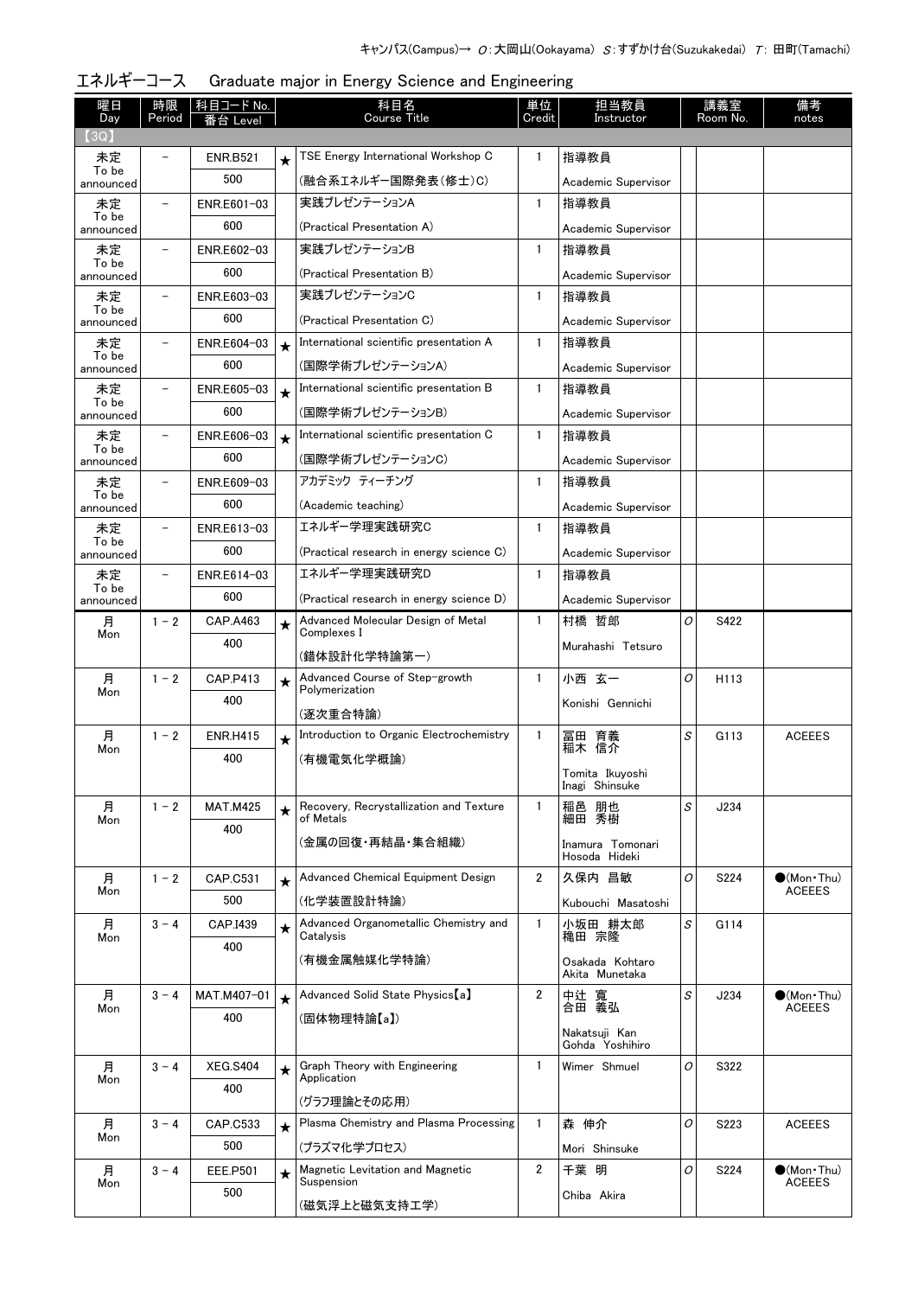| 曜日<br>Day | 時限<br>Period | <u>科目コード No.</u><br>番台 Level |         | 科目名<br><b>Course Title</b>                            |                | 担当教員<br>講義室<br>Room No.<br>Instructor          |         |                                        | 備考<br>notes                             |
|-----------|--------------|------------------------------|---------|-------------------------------------------------------|----------------|------------------------------------------------|---------|----------------------------------------|-----------------------------------------|
| (3Q)      |              |                              |         |                                                       |                |                                                |         |                                        |                                         |
| 月         | $3 - 4$      | <b>MEC.N633</b>              | $\star$ | Special Lecture in Mechanical<br>Engineering III      | $\mathbf{1}$   | 未定                                             | 0       | <b>I321</b>                            |                                         |
| Mon       |              | 600                          |         | (機械工学特別講義第三)                                          |                | Undecided                                      |         |                                        |                                         |
| 月         | $5 - 6$      | <b>CHM.B433</b>              | $\star$ | Catalytic Chemistry on Solid Surface                  | $\overline{2}$ | 小松 隆之                                          | O       | S514                                   | $\bullet$ (Mon Thu)<br><b>ACEEES</b>    |
| Mon       |              | 400                          |         | (固体触媒化学特論)                                            |                | Komatsu Takayuki                               |         |                                        |                                         |
| 月         | $5 - 6$      | <b>MAT.P403</b>              | $\star$ | Soft Materials Physics                                | $\mathbf{1}$   | Vacha Martin                                   | O       | $S8 - 623$                             | <b>ACEEES</b>                           |
| Mon       |              | 400                          |         | (ソフトマテリアル物理)                                          |                |                                                |         |                                        |                                         |
| 月         | $5 - 6$      | <b>MEC.J431</b>              | $\star$ | Ultra-precision Measurement                           | $\mathbf{1}$   | 吉岡 勇人<br>初澤 毅 ほか                               | Οl<br>S | W631.G111                              | 遠隔講義<br><b>ACEEES</b>                   |
| Mon       |              | 400                          |         | (超精密計測)                                               |                |                                                |         |                                        |                                         |
|           |              |                              |         |                                                       |                | Yoshioka Hayato<br>Hatsuzawa Takeshi<br>et al. |         |                                        |                                         |
| 月         | $5 - 6$      | CAP.T531                     | $\star$ | Advanced Catalytic Reactions I                        | $\mathbf{1}$   | 馬場 俊秀<br>野村 淳子 ほか                              | S       | G114                                   | <b>ACEEES</b>                           |
| Mon       |              | 500                          |         | (触媒反応特論第一)                                            |                |                                                |         |                                        |                                         |
|           |              |                              |         |                                                       |                | Baba Toshihide<br>Nomura Junko et al.          |         |                                        |                                         |
| 月<br>Mon  | $7 - 8$      | <b>CHM.C431</b>              | $\star$ | <b>Advanced Physical Chemistry</b>                    | $\overline{2}$ | 大島 康裕<br>木口 学ほか                                | O       | H135                                   | $\bullet$ (Mon Thu)<br><b>ACEEES</b>    |
|           |              | 400                          |         | (分子化学特論)                                              |                | Ohshima Yasuhiro<br>Kiguchi Manabu et          |         |                                        |                                         |
|           |              |                              |         |                                                       |                | al.                                            |         |                                        |                                         |
| 月<br>Mon  | $7 - 8$      | <b>MAT.P414</b>              | $\star$ | Soft Materials Function                               | $\mathbf{1}$   | 道信 剛志                                          | O       | $S8 - 623$                             | <b>ACEEES</b>                           |
|           |              | 400                          |         | (ソフトマテリアル機能)                                          |                | Michinobu Tsuyoshi                             |         |                                        |                                         |
| 火<br>Tue  | $1 - 2$      | <b>EEE.P461</b>              | $\star$ | <b>Pulsed Power Technology</b>                        | $\overline{2}$ | 安岡 康一<br>竹内 希                                  | O       | S321                                   | $\bigcirc$ (Tue · Fri)<br><b>ACEEES</b> |
|           |              | 400                          |         | (パルスパワーエ学)                                            |                | Yasuoka Koichi                                 |         |                                        |                                         |
|           |              |                              |         |                                                       |                | Takeuchi Nozomi                                |         |                                        |                                         |
| 火<br>Tue  | $1 - 2$      | ENR.A405-01                  | $\star$ | Interdisciplinary Energy Materials Science<br>1【大岡山】  | 1.             | 野崎 智洋<br><del>沖本 洋一</del> ほか                   | 0       | W241<br>松田 晃史                          | 遠隔講義<br><b>ACEEES</b>                   |
|           |              | 400                          |         | (エネルギーマテリアル論第一【大岡山】)                                  |                | Nozaki Tomohiro                                |         | 伊原 学り ほか<br>Matsuda Akifumi            |                                         |
|           |              |                              |         |                                                       |                | Okimoto Yoichi et al.                          |         | Ihara Manabu et al.                    |                                         |
| 火<br>Tue  | $1 - 2$      | ENR.A405-02                  | $\star$ | Interdisciplinary Energy Materials Science<br>1【すずかけ】 | $\mathbf{1}$   | 野崎 智洋<br><del>木村 - 好里</del> ほか                 | S       | G115                                   | 遠隔講義<br><b>ACEEES</b>                   |
|           |              | 400                          |         | (エネルギーマテリアル論第一【すずかけ】)                                 |                | Nozaki Tomohiro                                |         | 松田 晃史<br>伊原 学 ほか                       |                                         |
|           |              |                              |         |                                                       |                | Kimura Yoshisato et<br>al.                     |         | Matsuda Akifumi<br>Ihara Manabi et al. |                                         |
| 火         | $1 - 2$      | <b>MAT.C404</b>              |         | 半導体物性特論(材料)                                           | $\overline{2}$ | 豊<br>真島                                        | S       | J234                                   | $\bullet$ (Tue•Fri)                     |
| Tue       |              | 400                          |         | (Physics and Chemistry of                             |                | 平松 秀典                                          |         |                                        | <b>ACEEES</b>                           |
|           |              |                              |         | Semiconductors)                                       |                | Majima Yutaka<br>Hiramatsu Hidenori            |         |                                        |                                         |
| 火<br>Tue  | $3 - 4$      | ENR.A407-01                  | $\star$ | Energy system theory【大岡山】                             | $\mathbf{1}$   | 山田 明<br>末包 哲也 ほか                               | O       | W241                                   | <b>ACEEES</b>                           |
|           |              | 400                          |         | (エネルギーシステム論【大岡山】)                                     |                |                                                |         |                                        |                                         |
|           |              |                              |         |                                                       |                | Yamada Akira<br>Suekane Tetsuva et<br>al.      |         |                                        |                                         |
| 火<br>Tue  | $3 - 4$      | ENR.A407-02                  | $\star$ | Energy system theory【すずかけ】                            | $\mathbf{1}$   | 山田 明<br>末包 哲也 ほか                               | S       | G115                                   | <b>ACEEES</b>                           |
|           |              | 400                          |         | (エネルギーシステム論【すずかけ】)                                    |                | Yamada Akira                                   |         |                                        |                                         |
|           |              |                              |         |                                                       |                | Suekane Tetsuya et<br>al.                      |         |                                        |                                         |
| 火         | $3 - 4$      | <b>ENR.J409</b>              |         | 研究者向け特許論文等知財の基礎                                       | $\overline{2}$ | 吉本 護                                           | S       | J232                                   | $\bullet$ (Tue•Fri)<br><b>ACEEES</b>    |
| Tue       |              | 400                          |         | (Introduction to Intellectual Property)<br>System)    |                | Yoshimoto Mamoru                               |         |                                        |                                         |
| 火         | $5 - 6$      | <b>CAP.P414</b>              | $\star$ | Advanced Polymer Assembly                             | $\mathbf{1}$   | 芹澤 武                                           | O       | H104                                   |                                         |
| Tue       |              | 400                          |         | (高分子集合体特論)                                            |                | Serizawa Takeshi                               |         |                                        |                                         |
| 火<br>Tue  | $5 - 6$      | CHM.B431                     | $\star$ | <b>Advanced Separation Science</b>                    | $\overline{2}$ | 岡田 哲男<br>福原 学                                  | O       | H <sub>111</sub>                       | $\bullet$ (Tue•Fri)<br><b>ACEEES</b>    |
|           |              | 400                          |         | (分離科学特論)                                              |                | Okada Tetsuo                                   |         |                                        |                                         |
|           |              |                              |         |                                                       |                | Fukuhara Gaku                                  |         |                                        |                                         |

エネルギーコース Graduate major in Energy Science and Engineering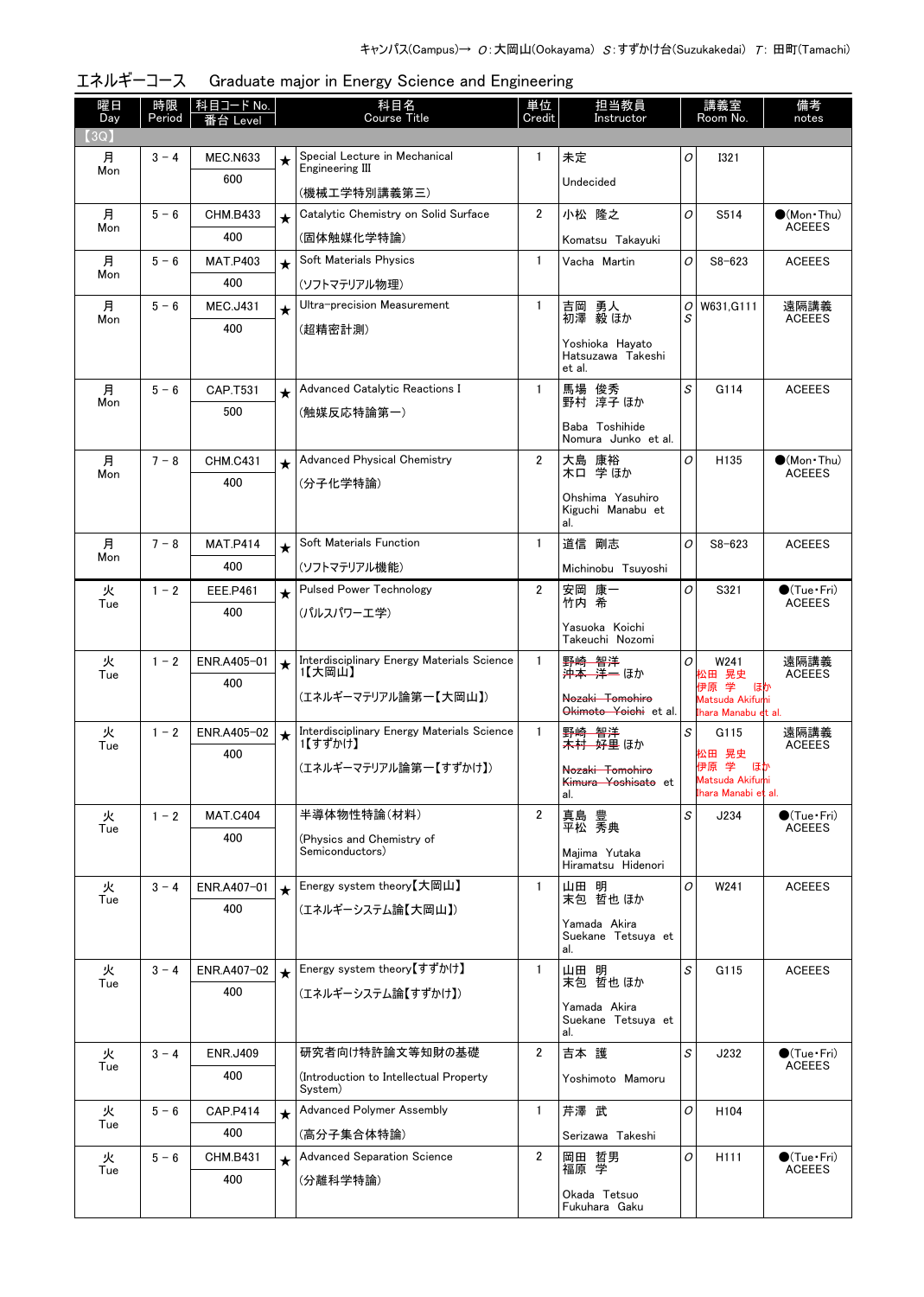| 曜日<br>Day | 時限<br>Period | │科目コード No.             | 科目名<br>Course Title |                                                                        | 単位<br>Credit   | 担当教員<br>講義室<br>Instructor<br>Room No.     |                | 備考<br>notes        |                                        |
|-----------|--------------|------------------------|---------------------|------------------------------------------------------------------------|----------------|-------------------------------------------|----------------|--------------------|----------------------------------------|
| [3Q]      |              | 台 Level                |                     |                                                                        |                |                                           |                |                    |                                        |
| 火<br>Tue  | $5 - 6$      | <b>ENR.J402</b>        | ★                   | Physical Chemistry for High Temperature<br>Processes - Thermodynamics- | $\mathbf{1}$   | 須佐 匡裕<br>小林 能直 ほか                         | 0              | $S8 - 501$         | <b>ACEEES</b>                          |
|           |              | 400                    |                     | (高温物理化学ー熱力学)                                                           |                | Susa Masahiro                             |                |                    |                                        |
|           |              |                        |                     |                                                                        |                | Kobayashi Yoshinao<br>et al.              |                |                    |                                        |
| 火         | $5 - 6$      | <b>ENR.K450</b>        | $\star$             | Advanced course of combustion physics                                  | $\mathbf{1}$   | 小酒 英範<br>店橋 護ほか                           | $\overline{O}$ | <b>I321</b>        | <b>ACEEES</b>                          |
| Tue       |              | 400                    |                     | (燃焼物理学)                                                                |                | Kosaka Hidenori                           |                |                    |                                        |
|           |              |                        |                     |                                                                        |                | Tanahashi Mamoru<br>et al.                |                |                    |                                        |
| 火         | $5 - 6$      | EEE.D511               | $\star$             | <b>Magnetism and Spintronics</b>                                       | $\overline{2}$ | 中川 茂樹<br>ファム ナムハイ                         | O              | S224               | $\bullet$ (Tue · Fri)<br><b>ACEEES</b> |
| Tue       |              | 500                    |                     | (磁性・スピンエ学特論)                                                           |                | Nakagawa Shigeki                          |                |                    |                                        |
|           |              |                        |                     |                                                                        |                | Pham Nam Hai                              |                |                    |                                        |
| 火<br>Tue  | $7 - 8$      | CAP.I435               | $\star$             | <b>Advanced Geochemistry</b>                                           | $\mathbf{1}$   | 吉田 尚弘<br>豊田 栄ほか                           | S              | G113               | <b>ACEEES</b>                          |
|           |              | 400                    |                     | (地球化学特論)                                                               |                | Yoshida Naohiro                           |                |                    |                                        |
| 火         | $7 - 8$      | EEE.P411               |                     | Advanced Course of Power Electronics                                   | $\overline{2}$ | Tovoda Sakae et al.                       | O              | S223               | $\bullet$ (Tue · Thu)                  |
| Tue       |              | 400                    | $\star$             | (パワーエレクトロニクス特論)                                                        |                | 藤田 英明<br>萩原 誠                             |                |                    | <b>ACEEES</b>                          |
|           |              |                        |                     |                                                                        |                | Fuiita Hideaki<br>Hagiwara Makoto         |                |                    |                                        |
| 火         | $7 - 8$      | <b>ENR.J401</b>        | $\star$             | <b>Advanced Metal Physics</b>                                          | $\overline{2}$ | 史 蹟<br>中村 吉男                              | O              | $S8 - 501$         | $\bullet$ (Tue•Fri)<br><b>ACEEES</b>   |
| Tue       |              | 400                    |                     | (金属物性特論)                                                               |                | Shi Ji                                    |                |                    |                                        |
|           |              |                        |                     |                                                                        |                | Nakamura Yoshio                           |                |                    |                                        |
| 火<br>Tue  | $7 - 8$      | <b>ENR.K440</b>        | $\star$             | Advanced course of radiation transfer                                  | $\mathbf{1}$   | 花村 克悟                                     | O              | <b>I321</b>        | <b>ACEEES</b>                          |
|           |              | 400                    |                     | (ふく射輸送学)                                                               |                | Hanamura Katsunori                        |                |                    |                                        |
| 火<br>Tue  | $7 - 8$      | <b>MAT.C405</b><br>400 |                     | 材料機器分析特論<br>(Advanced Course of Instrumental                           | $\overline{2}$ | 松下 伸広<br>※ 福永 啓一 ほか                       | 0<br>S         | $S7 - 202$<br>G111 | $\bullet$ (Tue · Fri)<br>遠隔授業          |
|           |              |                        |                     | Analysis for Materials)                                                |                | Matsushita Nobuhiro<br>X Fukunaga Keiichi |                |                    | <b>ACEEES</b>                          |
|           |              |                        |                     |                                                                        |                | et al.                                    |                |                    |                                        |
| 火<br>Tue  | $7 - 8$      | <b>MAT.P423</b>        | $\star$             | Advanced Course in Composite Materials                                 | $\mathbf{1}$   | 塩谷 正俊                                     | 0              | $S8 - 623$         | <b>ACEEES</b>                          |
|           |              | 400                    |                     | (有機複合材料)<br>Advanced Organometallic Chemistry and                      | $\overline{1}$ | Shioya Masatoshi                          | $\overline{o}$ |                    |                                        |
| 水<br>Wed  | $1 - 2$      | CAP.T431<br>400        |                     | Catalvsis I                                                            |                | 田中 健<br>Tanaka Ken                        |                | S423               | <b>ACEEES</b>                          |
|           |              |                        |                     | (有機金属触媒化学特論第一)                                                         |                |                                           |                |                    |                                        |
| 水<br>Wed  | $1 - 2$      | <b>EEE.D501</b>        | $\star$             | Dielectric Property and Organic Devices                                | $\overline{2}$ | 間中 孝彰                                     | O              | S223               | $\bigcirc$ (Wed Fri)<br><b>ACEEES</b>  |
|           | $3 - 4$      | 500                    |                     | (誘電体物性・有機デバイス特論)<br>Phase Equilibrium Analysis in Chemical             | $\mathbf{1}$   | Manaka Takaaki                            | 0              |                    |                                        |
| 水<br>Wed  |              | CAP.C433<br>400        | $\star$             | Engineering                                                            |                | 下山 裕介<br>Shimoyama Yusuke                 |                | S422               | <b>ACEEES</b>                          |
|           |              |                        |                     | (相平衡解析)                                                                |                |                                           |                |                    |                                        |
| 水<br>Wed  | $3 - 4$      | <b>MEC.C433</b><br>400 | $\star$             | Solid Dynamics<br>(固体動力学特論)                                            | $\mathbf{1}$   | 井上 裕嗣                                     | O              | S011               |                                        |
| 木         | $1 - 2$      | <b>CAP.A423</b>        | $\star$             | Advanced Organic Synthesis I                                           | $\mathbf{1}$   | Inoue Hirotsugu<br>伊藤 繁和                  | O              | S423               | <b>ACEEES</b>                          |
| Thu       |              | 400                    |                     | (有機合成化学特論第一)                                                           |                | Ito Shigekazu                             |                |                    |                                        |
| 木         | $1 - 2$      | <b>MEC.G432</b>        | $\star$             | Metalforming                                                           | 1              | 吉野 雅彦                                     | 0              | <b>I121</b>        |                                        |
| Thu       |              | 400                    |                     | (塑性加工学)                                                                |                | 大竹 尚登                                     |                |                    |                                        |
|           |              |                        |                     |                                                                        |                | Yoshino Masahiko<br>Ohtake Naoto          |                |                    |                                        |
| 木<br>Thu  | $1 - 2$      | <b>MEC.M433</b>        | $\star$             | Space Systems Analysis A                                               | $\mathbf{1}$   | 古谷 寛                                      | S              | G324               |                                        |
|           |              | 400                    |                     | (宇宙システムアナリシスA)                                                         |                | Furuya Hiroshi                            |                |                    |                                        |
| 木<br>Thu  | $1 - 2$      | CAP.C531               | $\star$             | Advanced Chemical Equipment Design                                     | $\mathbf{2}$   | 久保内 昌敏                                    | O              | S224               | $\bullet$ (Mon · Thu)<br><b>ACEEES</b> |
|           |              | 500                    |                     | (化学装置設計特論)<br>Introduction to Chemical Engineering                     | $\mathbf{1}$   | Kubouchi Masatoshi<br>脇 慶子                | S              |                    |                                        |
| 木<br>Thu  | $3 - 4$      | CAP.I417<br>400        | $\star$             | (Unit Operation)                                                       |                | Waki Keiko                                |                | G113               | <b>ACEEES</b>                          |
|           |              |                        |                     | (化学工学概論(単位操作))                                                         |                |                                           |                |                    |                                        |

エネルギーコース Graduate major in Energy Science and Engineering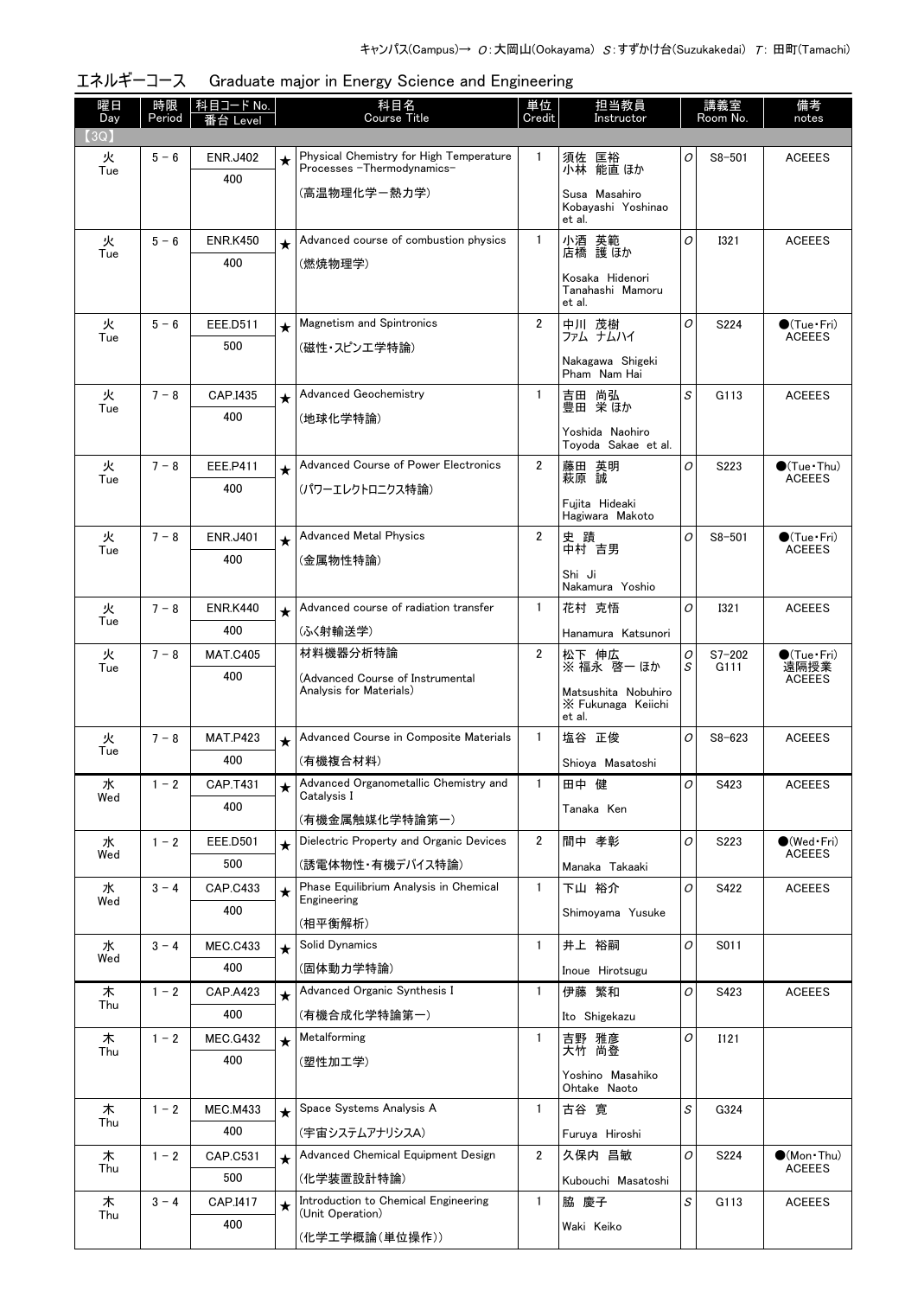| 曜日<br>Day | 時限<br>Period | 科目コード No.<br>i台 Level  | 科目名<br>Course Title |                                                   | 単位<br>Credit   | 担当教員<br>Instructor                        | 講義室<br>Room No. |             | 備考<br>notes                             |
|-----------|--------------|------------------------|---------------------|---------------------------------------------------|----------------|-------------------------------------------|-----------------|-------------|-----------------------------------------|
| (3Q)      |              |                        |                     |                                                   |                |                                           |                 |             |                                         |
| 木<br>Thu  | $3 - 4$      | MAT.M407-01            | $\star$             | Advanced Solid State Physics [a]                  | 2              | 中辻 寬<br>合田 義弘                             | S               | J234        | $\bullet$ (Mon•Thu)<br><b>ACEEES</b>    |
|           |              | 400                    |                     | (固体物理特論【a】)                                       |                |                                           |                 |             |                                         |
|           |              |                        |                     |                                                   |                | Nakatsuji Kan<br>Gohda Yoshihiro          |                 |             |                                         |
| 木<br>Thu  | $3 - 4$      | <b>MEC.E432</b>        | $\star$             | Properties of Solid Materials                     | $\mathbf{1}$   | 村上 陽一<br>伏信 一慶                            | 0<br>S          | S223, G111  | 遠隔講義<br><b>ACEEES</b>                   |
|           |              | 400                    |                     | (固体材料物性)                                          |                |                                           |                 |             |                                         |
|           |              |                        |                     |                                                   |                | Murakami Yoichi<br>Fushinobu Kazuyoshi    |                 |             |                                         |
| 木<br>Thu  | $3 - 4$      | <b>XEG.S405</b>        | $\star$             | Topics in Digital VLSI Design                     | $\mathbf{1}$   | Wimer Shmuel                              | 0               | S322        |                                         |
|           |              | 400                    |                     | (ディジタルVLSI設計)                                     |                |                                           |                 |             |                                         |
| 木<br>Thu  | $3 - 4$      | <b>CAP.C534</b>        | $\star$             | <b>Advanced Supercritical Fluid Process</b>       | 1              | 下山 裕介                                     | 0               | S421        | <b>ACEEES</b>                           |
|           |              | 500                    |                     | (超臨界流体プロセス特論)                                     |                | Shimoyama Yusuke                          |                 |             |                                         |
| 木<br>Thu  | $3 - 4$      | <b>EEE.P501</b>        | $\star$             | Magnetic Levitation and Magnetic<br>Suspension    | $\overline{2}$ | 千葉 明                                      | O               | S224        | $\bullet$ (Mon•Thu)<br><b>ACEEES</b>    |
|           |              | 500                    |                     | (磁気浮上と磁気支持工学)                                     |                | Chiba Akira                               |                 |             |                                         |
| 木         | $3 - 4$      | <b>MEC.G531</b>        | $\star$             | <b>Precision Manufacturing Processes</b>          | 1              | 平田 敦<br>吉岡 勇人 ほか                          | 0               | <b>I311</b> |                                         |
| Thu       |              | 500                    |                     | (高精度加工学)                                          |                |                                           |                 |             |                                         |
|           |              |                        |                     |                                                   |                | Hirata Atsushi<br>Yoshioka Hayato et      |                 |             |                                         |
|           |              |                        |                     |                                                   |                | al.                                       |                 |             |                                         |
| 木<br>Thu  | $3 - 4$      | <b>XEG.S605</b>        | $\star$             | Advanced Topics in Digital VLSI Design            | 1              | Wimer Shmuel                              | 0               | S322        |                                         |
|           |              | 600                    |                     | (ディジタルVLSI設計特論)                                   |                |                                           |                 |             |                                         |
| 木<br>Thu  | $5 - 6$      | <b>CHM.B433</b>        | $\star$             | Catalytic Chemistry on Solid Surface              | 2              | 小松 隆之                                     | 0               | S514        | $\bullet$ (Mon Thu)<br><b>ACEEES</b>    |
|           |              | 400                    |                     | (固体触媒化学特論)                                        |                | Komatsu Takayuki                          |                 |             |                                         |
| 木<br>Thu  | $5 - 6$      | EEE.P411               | $\star$             | Advanced Course of Power Electronics              | 2              | 藤田 英明<br>萩原 誠                             | 0               | S223        | $\bullet$ (Tue • Thu)<br><b>ACEEES</b>  |
|           |              | 400                    |                     | (パワーエレクトロニクス特論)                                   |                | Fujita Hideaki                            |                 |             |                                         |
|           |              |                        |                     |                                                   |                | Hagiwara Makoto                           |                 |             |                                         |
| 木<br>Thu  | $5 - 6$      | <b>MEC.E532</b><br>500 | $\star$             | <b>Cryogenic Engineering</b>                      | $\mathbf{1}$   | 岡村 哲至                                     | S<br>0          | G111, I124  | 遠隔講義                                    |
|           |              |                        |                     | (低温工学)<br><b>Advanced Physical Chemistry</b>      | $\overline{2}$ | Okamura Tetsuji                           | 0               |             |                                         |
| 木<br>Thu  | $7 - 8$      | <b>CHM.C431</b><br>400 | $\star$             |                                                   |                | 大島 康裕<br>木口 学ほか                           |                 | H135        | $(Mon\cdot Thu)$<br><b>ACEEES</b>       |
|           |              |                        |                     | (分子化学特論)                                          |                | Ohshima Yasuhiro                          |                 |             |                                         |
|           |              |                        |                     |                                                   |                | Kiguchi Manabu et<br>al.                  |                 |             |                                         |
| 金<br>Fri  | $1 - 2$      | CAP.C431               | $\star$             | <b>Chemical Engineering for Advanced</b>          | 1              | 関口 秀俊                                     | 0               | S421        | <b>ACEEES</b>                           |
|           |              | 400                    |                     | Materials and Chemicals Processing II             |                | 大河内 美奈 ほか                                 |                 |             |                                         |
|           |              |                        |                     | (化学エ学要論第二)                                        |                | Sekiguchi Hidetoshi<br>Okochi Mina et al. |                 |             |                                         |
| 金<br>Fri  | $1 - 2$      | CAP.I437               | $\star$             | Introduction to Polymer Physical<br>Properties II | 1              | 宍戸 厚<br>長井 圭治 ほか                          | S               | G113        | <b>ACEEES</b>                           |
|           |              | 400                    |                     | (高分子物性概論第二)                                       |                |                                           |                 |             |                                         |
|           |              |                        |                     |                                                   |                | Shishido Atsushi<br>Nagai Keiji et al.    |                 |             |                                         |
| 金<br>Fri  | $1 - 2$      | EEE.P461               | $\star$             | <b>Pulsed Power Technology</b>                    | 2              | 安岡 康一<br>竹内 希                             | 0               | S321        | $\bigcirc$ (Tue · Fri)<br><b>ACEEES</b> |
|           |              | 400                    |                     | (パルスパワーエ学)                                        |                |                                           |                 |             |                                         |
|           |              |                        |                     |                                                   |                | Yasuoka Koichi<br>Takeuchi Nozomi         |                 |             |                                         |
| 金<br>Fri  | $1 - 2$      | <b>MAT.C404</b>        |                     | 半導体物性特論(材料)                                       | 2              | 真島 豊<br>平松 秀典                             | S               | J234        | $\bullet$ (Tue · Fri)<br><b>ACEEES</b>  |
|           |              | 400                    |                     | (Physics and Chemistry of<br>Semiconductors)      |                |                                           |                 |             |                                         |
|           |              |                        |                     |                                                   |                | Majima Yutaka<br>Hiramatsu Hidenori       |                 |             |                                         |
| 金<br>Fri  | $1 - 2$      | <b>MEC.H434</b>        | $\star$             | Advanced Course of Actuator<br>Engineering        | $\mathbf{1}$   | 鈴森 康一<br>吉田 和弘                            | 0<br>S          | S223, G111  | 遠隔講義<br><b>ACEEES</b>                   |
|           |              | 400                    |                     | (先端アクチュエータ)                                       |                |                                           |                 |             |                                         |
|           |              |                        |                     |                                                   |                | Suzumori Koichi<br>Yoshida Kazuhiro       |                 |             |                                         |

エネルギーコース Graduate major in Energy Science and Engineering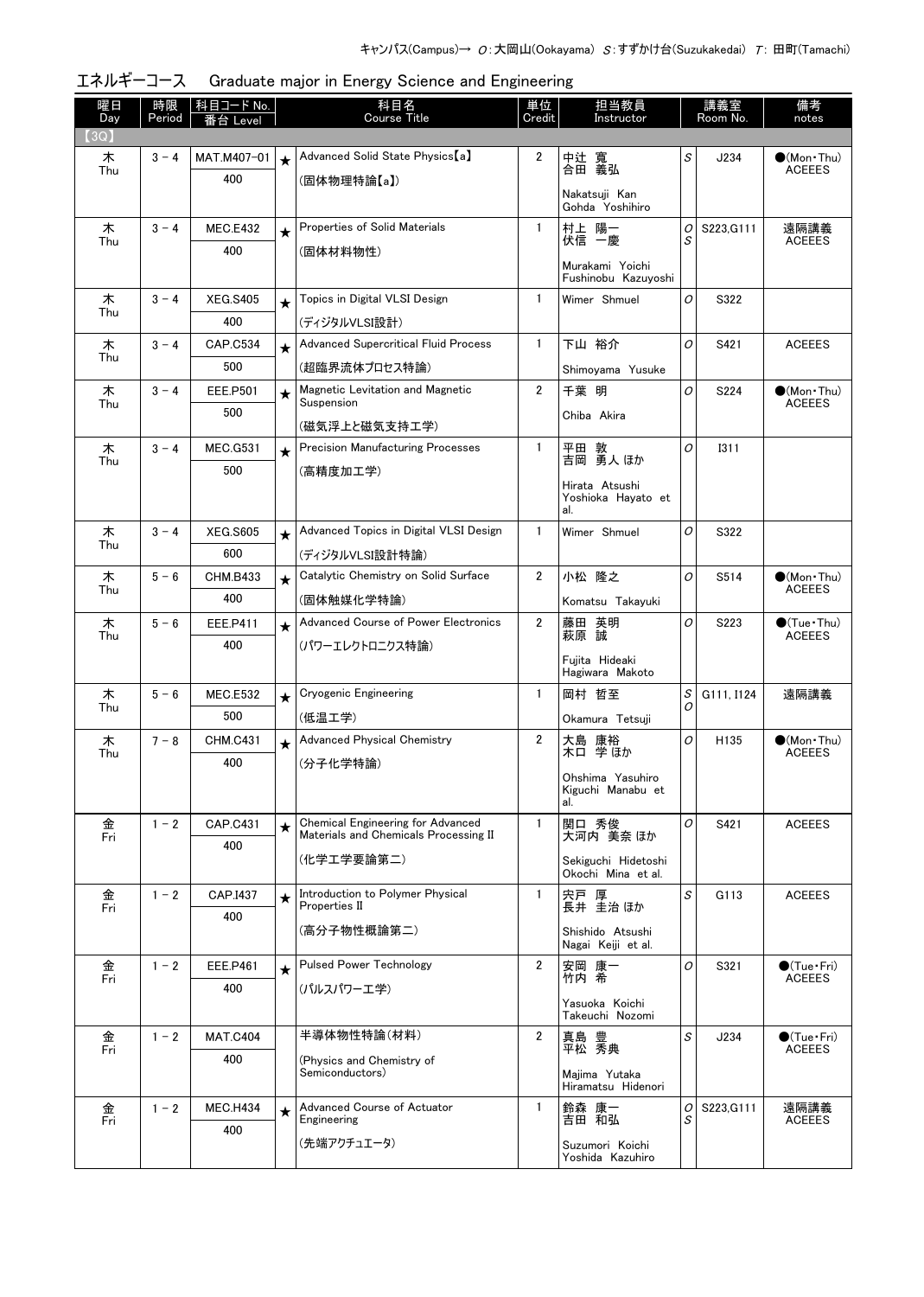| エネルギーコース Graduate major in Energy Science and Engineering |  |  |  |  |
|-----------------------------------------------------------|--|--|--|--|
|-----------------------------------------------------------|--|--|--|--|

| 曜日<br>Day | 時限<br>Period | 科目コード No.<br>i台 Level  | 科目名<br>担当教員<br>単位<br><b>Course Title</b><br>Credit<br>Instructor |                                                                      |                | 講義室<br>Room No.                         |         | 備考<br>notes            |                             |
|-----------|--------------|------------------------|------------------------------------------------------------------|----------------------------------------------------------------------|----------------|-----------------------------------------|---------|------------------------|-----------------------------|
| 3Q)       |              |                        |                                                                  |                                                                      |                |                                         |         |                        |                             |
| 金<br>Fri  | $1 - 4$      | <b>TCM.A402</b>        | $\star$                                                          | Materials simulation (R)                                             | $\overline{2}$ | 大場 史康<br>松下 雄一郎 ほか                      |         | ○ 南4号館 情<br>報ネットワー     | □                           |
|           |              | 400                    |                                                                  | (マテリアルズシミュレーション (R))                                                 |                | Oba Fumiyasu                            |         | ク演習室 第<br>1演習室         |                             |
|           |              |                        |                                                                  | TAC-MI 登録学生優先科目                                                      |                | Matsushita Yuichiro<br>et al.           |         | Information<br>Network |                             |
|           |              |                        |                                                                  | TAC-MI students have priority registration                           |                |                                         |         | Exercise<br>Room 1st   |                             |
|           |              |                        |                                                                  |                                                                      |                |                                         |         | Exercise<br>Room       |                             |
| 金         | $1 - 4$      | <b>TCM.A403</b>        | $\star$                                                          | Materials simulation (I)                                             | $\overline{2}$ |                                         | 0       | │南4号館 情                | $\Box$                      |
| Fri       |              | 400                    |                                                                  | (マテリアルズシミュレーション (I))                                                 |                | 大場 史康<br>松下 雄一郎 ほか                      |         | 報ネットワー<br>ク演習室 第       |                             |
|           |              |                        |                                                                  |                                                                      |                | Oba Fumiyasu<br>Matsushita Yuichiro     |         | 1演習室<br>Information    |                             |
|           |              |                        |                                                                  | TAC-MI 登録学生優先科目                                                      |                | et al.                                  |         | Network                |                             |
|           |              |                        |                                                                  | TAC-MI students have priority registration                           |                |                                         |         | Exercise<br>Room 1st   |                             |
|           |              |                        |                                                                  |                                                                      |                |                                         |         | Exercise<br>Room       |                             |
| 金<br>Fri  | $3 - 4$      | <b>CAP.C432</b>        | ★                                                                | Physico-Chemical Property Analysis in<br><b>Chemical Engineering</b> | $\mathbf{1}$   | 谷口 泉                                    | 0       | S611                   | <b>ACEEES</b>               |
|           |              | 400                    |                                                                  | (化工物性解析)                                                             |                | Taniguchi Izumi                         |         |                        |                             |
| 金         | $3 - 4$      | CAP.I438               | $\star$                                                          | Functionalized Nano-Materials Chemistry                              | $\mathbf{1}$   | 原 正彦                                    | S       | G113                   | <b>ACEEES</b>               |
| Fri       |              | 400                    |                                                                  |                                                                      |                | 野村 淳子                                   |         |                        |                             |
|           |              |                        |                                                                  | (ナノ機能物質化学第一)                                                         |                | Hara Masahiko<br>Nomura Junko           |         |                        |                             |
| 金         | $3 - 4$      | <b>ENR.J409</b>        |                                                                  | 研究者向け特許論文等知財の基礎                                                      | $\overline{2}$ | 吉本 護                                    | S       | J232                   | $\bullet$ (Tue•Fri)         |
| Fri       |              | 400                    |                                                                  | Introduction to Intellectual Property)                               |                | Yoshimoto Mamoru                        |         |                        | <b>ACEEES</b>               |
|           |              |                        |                                                                  | System)                                                              |                |                                         |         |                        |                             |
| 金<br>Fri  | $3 - 4$      | <b>MAT.P424</b>        | $\star$                                                          | Advanced Course in Polymer Processing<br>А                           | $\mathbf{1}$   | 鞠谷 雄士                                   | O       | $S8 - 623$             | <b>ACEEES</b>               |
|           |              | 400                    |                                                                  | (有機材料加工A)                                                            |                | Kikutani Takeshi                        |         |                        |                             |
| 金         | $3 - 4$      | <b>CAP.A521</b>        | $\star$                                                          | Advanced Molecular Design for Organic                                | $\mathbf{1}$   | 田中 浩士                                   | O       | H118                   | <b>ACEEES</b>               |
| Fri       |              | 500                    |                                                                  | Synthesis I                                                          |                | Tanaka Hiroshi                          |         |                        |                             |
|           |              |                        |                                                                  | (有機分子設計特論第一)                                                         |                |                                         |         |                        |                             |
| 金<br>Fri  | $3 - 6$      | <b>MEC.M532</b><br>500 |                                                                  | 宇宙システム利用                                                             | $\mathbf{2}$   | 岩田<br>隆敬<br>野田 篤司 ほか                    | 0       | <b>I311</b>            | □                           |
|           |              |                        |                                                                  | (Space Systems and Missions)                                         |                | Iwata Takanori                          |         |                        |                             |
|           |              |                        |                                                                  |                                                                      |                | Noda Atsushi et al.                     |         |                        |                             |
| 金<br>Fri  | $3 - 4$      | <b>ENR.E610</b><br>600 |                                                                  | Academic Writing A                                                   | $\mathbf{1}$   | Cross Jeffrey Scott                     | $\circ$ | S517                   | <b>ACEEES</b>               |
| 金         | $5 - 6$      | <b>CAP.A402</b>        |                                                                  | (アカデミック ライティングA)<br>応用化学概論第二A                                        | $\mathbf{1}$   | 田中 健                                    | O       | H115                   |                             |
| Fri       |              | 400                    |                                                                  | (Scope of Chemical Science and                                       |                | 村橋 哲郎 ほか                                |         |                        |                             |
|           |              |                        |                                                                  | Engineering IIA)                                                     |                | Tanaka Ken                              |         |                        |                             |
|           |              |                        |                                                                  |                                                                      |                | Murahashi Tetsuro<br>et al.             |         |                        |                             |
| 金<br>Fri  | $5 - 6$      | CAP.I402               |                                                                  | 応用化学概論第二B                                                            | $\mathbf{1}$   | 今岡 享稔<br>福島 孝典 ほか                       | S       | G114                   |                             |
|           |              | 400                    |                                                                  | (Scope of Chemical Science and<br>Engineering IIB)                   |                | Imaoka Takane                           |         |                        |                             |
|           |              |                        |                                                                  |                                                                      |                | Fukushima Takanori<br>et al.            |         |                        |                             |
| 金         | $5 - 6$      | <b>CHM.B431</b>        | $\star$                                                          | <b>Advanced Separation Science</b>                                   | $\overline{2}$ | 岡田 哲男                                   | O       | H <sub>111</sub>       | $\bullet$ (Tue $\cdot$ Fri) |
| Fri       |              | 400                    |                                                                  | (分離科学特論)                                                             |                | 福原 学                                    |         |                        | <b>ACEEES</b>               |
|           |              |                        |                                                                  |                                                                      |                | Okada Tetsuo<br>Fukuhara Gaku           |         |                        |                             |
| 金         | $5 - 6$      | <b>ENR.J404</b>        | $\star$                                                          | Physical Chemistry for High Temperature                              | $\mathbf{1}$   | 上田 光敏<br>須佐 匡裕ほか                        | 0       | $S8 - 501$             | <b>ACEEES</b>               |
| Fri       |              | 400                    |                                                                  | Processes -Oxidation of Metals-                                      |                |                                         |         |                        |                             |
|           |              |                        |                                                                  | (高温物理化学ー金属の高温酸化)                                                     |                | Ueda Mitsutoshi<br>Susa Masahiro et al. |         |                        |                             |
| 金         | $5 - 6$      | <b>MAT.P422</b>        |                                                                  | 有機材料科学設計                                                             | $\mathbf{1}$   | 扇澤 敏明                                   | 0       | $S8 - 623$             | <b>ACEEES</b>               |
| Fri       |              | 400                    |                                                                  | (Organic Materials Design)                                           |                | Ougizawa Toshiaki                       |         |                        |                             |
| 金         | $5 - 6$      | EEE.D511               | $\star$                                                          | <b>Magnetism and Spintronics</b>                                     | $\overline{2}$ | 中川 茂樹                                   | 0       | S224                   | $\bullet$ (Tue•Fri)         |
| Fri       |              | 500                    |                                                                  | (磁性・スピンエ学特論)                                                         |                | ファム ナムハイ                                |         |                        | <b>ACEEES</b>               |
|           |              |                        |                                                                  |                                                                      |                | Nakagawa Shigeki<br>Pham Nam Hai        |         |                        |                             |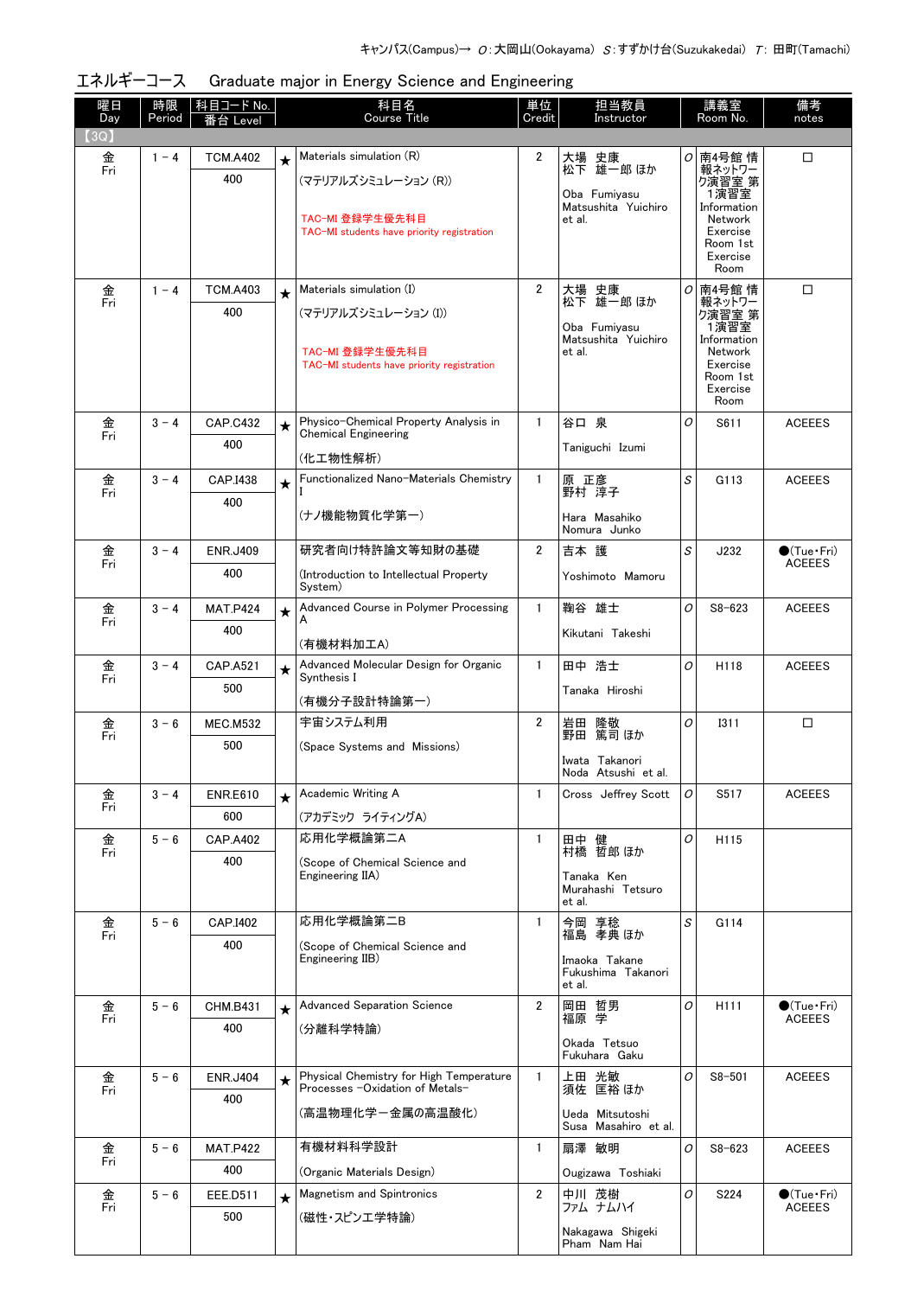| 曜日<br>Day              | 時限<br>Period             | 科目コード No.<br>番台 Level |         | 科目名<br><b>Course Title</b>                    | 単位<br>Credit   | 担当教員<br>Instructor                |   | 講義室<br>Room No.     | 備考<br>notes            |
|------------------------|--------------------------|-----------------------|---------|-----------------------------------------------|----------------|-----------------------------------|---|---------------------|------------------------|
| (3Q)                   |                          |                       |         |                                               |                |                                   |   |                     |                        |
| 金                      | $7 - 8$                  | <b>ENR.J401</b>       | $\star$ | <b>Advanced Metal Physics</b>                 | 2              | 史 蹟                               | 0 | $S8 - 501$          | $\bullet$ (Tue•Fri)    |
| Fri                    |                          | 400                   |         | (金属物性特論)                                      |                | 中村 吉男                             |   |                     | <b>ACEEES</b>          |
|                        |                          |                       |         |                                               |                | Shi Ji<br>Nakamura Yoshio         |   |                     |                        |
| 金                      | $7 - 8$                  | <b>MAT.C405</b>       |         | 材料機器分析特論                                      | 2              | 松下 伸広                             | 0 | $S7 - 202$          | $\bullet$ (Tue•Fri)    |
| Fri                    |                          | 400                   |         | (Advanced Course of Instrumental              |                | ※ 福永 啓一 ほか                        | S | G111                | 遠隔授業<br><b>ACEEES</b>  |
|                        |                          |                       |         | Analysis for Materials)                       |                | Matsushita Nobuhiro               |   |                     |                        |
|                        |                          |                       |         |                                               |                | X Fukunaga Keiichi<br>et al.      |   |                     |                        |
| 金                      | $7 - 8$                  | CAP.P523              | $\star$ | <b>Quantum Chemical Calculations for</b>      | $\mathbf{1}$   | 川内 進                              | 0 | 南4号館情               | <b>ACEEES</b>          |
| Fri                    |                          | 500                   |         | Polymer Chemistry                             |                | Kawauchi Susumu                   |   | 報ネットワー<br>ク演習室第     |                        |
|                        |                          |                       |         | (高分子量子化学特論)                                   |                |                                   |   | 二演習室<br>Information |                        |
|                        |                          |                       |         |                                               |                |                                   |   | Network<br>Exercise |                        |
|                        |                          |                       |         |                                               |                |                                   |   | Room 2nd            |                        |
|                        |                          |                       |         |                                               |                |                                   |   | Exercise<br>Room    |                        |
| 金                      | $7 - 8$                  | <b>EEE.D501</b>       | $\star$ | Dielectric Property and Organic Devices       | $\overline{2}$ | 間中 孝彰                             | O | S223                | $\bigcirc$ (Wed Fri)   |
| Fri                    |                          | 500                   |         | (誘電体物性・有機デバイス特論)                              |                | Manaka Takaaki                    |   |                     | <b>ACEEES</b>          |
| 集中講義                   | $\overline{\phantom{0}}$ | <b>CHM.A431</b>       |         | 放射光科学実習                                       | $\mathbf{1}$   | 北島 昌史<br>穂坂 綱一                    |   |                     |                        |
| 等<br>Intensive         |                          | 400                   |         | (Laboratory Training of Synchrotron           |                |                                   |   |                     |                        |
|                        |                          |                       |         | Radiation Science)                            |                | Kitajima Masashi<br>Hosaka Koichi |   |                     |                        |
| 集中講義                   |                          | <b>EEE.D582</b>       | $\star$ | <b>Advanced Energy Electronics Devices</b>    | $\mathbf{1}$   | 久本大                               |   |                     | $11/5($ 火)             |
| 等<br>Intensive         |                          | 500                   |         | (先端エネルギーエレクトロニクスデバイス)                         |                | Hisamoto Digh                     |   |                     | $11/8($ 金)<br>11/12(火) |
|                        |                          |                       |         |                                               |                |                                   |   |                     | 11/15(金)の5-<br>8限      |
| インターン                  |                          | CAP.E411-03           |         | 応用化学Advanced Internship第一                     | $\mathbf{1}$   | 各教員                               |   |                     |                        |
| シップ<br>Internship      |                          | 400                   |         | (Advanced Internship in Chemical              |                | Academic Supervisor               |   |                     |                        |
|                        |                          |                       |         | Science and Engineering I)                    |                |                                   |   |                     |                        |
| インターン<br>シップ           |                          | ENR.B503-03           |         | エネルギーエ学インターンシップA                              | $\mathbf{1}$   | 指導教員                              |   |                     |                        |
| Internship             |                          | 500                   |         | (Energy Engineering Internship A)             |                | Academic Supervisor               |   |                     |                        |
| インターン<br>シップ           |                          | ENR.B504-03           |         | エネルギーエ学インターンシップB                              | 2              | 指導教員                              |   |                     |                        |
| Internship             |                          | 500                   |         | (Energy Engineering Internship B)             |                | Academic Supervisor               |   |                     |                        |
| インターン                  |                          | <b>ENR.B513</b>       |         | TSE Energy Off-Campus Project S C             | 1              | 指導教員                              |   |                     |                        |
| シップ<br>Internship      |                          | 500                   |         | (融合系エネルギーオフキャンパスプロジェクト                        |                | Academic Supervisor               |   |                     |                        |
| インターン                  |                          | <b>ENR.B517</b>       |         | S C)<br>TSE Energy Off-Campus Project L C     | 2              | 指導教員                              |   |                     |                        |
| シップ                    |                          | 500                   | $\star$ | (融合系エネルギーオフキャンパスプロジェクトL                       |                |                                   |   |                     |                        |
| Internship             |                          |                       |         | C)                                            |                | Academic Supervisor               |   |                     |                        |
| インターン<br>シップ           |                          | ENR.E612-03           | $\star$ | International energy project                  | 2              | 指導教員                              |   |                     |                        |
| Internship             |                          | 600                   |         | (エネルギー国際派遣プロジェクト)                             |                | Academic Supervisor               |   |                     |                        |
| (4Q)                   |                          |                       |         |                                               |                |                                   |   |                     |                        |
| 未定<br><del>To be</del> | 水"                       | <b>ENR.H450</b>       | ★       | Environmentally-Friendly Polymer<br>Chemistry | 1              | 佐藤 浩太郎                            | O | H <sub>117</sub>    |                        |
| announced              | Wed<br>$3 - 4$           | 400                   |         | (環境高分子化学)                                     |                | Satoh Kotaro                      |   |                     |                        |
| 未定                     |                          | <b>ENR.B502</b>       |         | エネルギーイノベーション協創プロジェクト                          | $\mathbf{1}$   | コース主任                             |   |                     |                        |
| To be                  |                          | 500                   |         | (Energy innovation co-creative project)       |                | 上田 光敏 ほか                          |   |                     |                        |
| announced              |                          |                       |         |                                               |                | Head                              |   |                     |                        |
|                        |                          |                       |         |                                               |                | Ueda Mitsutoshi et<br>al.         |   |                     |                        |
| 未定                     |                          | <b>ENR.B522</b>       | $\star$ | TSE Energy International Workshop D           | $\mathbf{1}$   | 指導教員                              |   |                     |                        |
| To be<br>announced     |                          | 500                   |         | (融合系エネルギー国際発表(修士)D)                           |                | Academic Supervisor               |   |                     |                        |
| 未定                     |                          | ENR.E601-04           |         | 実践プレゼンテーションA                                  | $\mathbf{1}$   | 指導教員                              |   |                     |                        |
| To be<br>announced     |                          | 600                   |         | (Practical Presentation A)                    |                | Academic Supervisor               |   |                     |                        |
| 未定                     |                          | ENR.E602-04           |         | 実践プレゼンテーションB                                  | $\mathbf{1}$   | 指導教員                              |   |                     |                        |
| To be<br>announced     |                          | 600                   |         | (Practical Presentation B)                    |                | Academic Supervisor               |   |                     |                        |

# エネルギーコース Graduate major in Energy Science and Engineering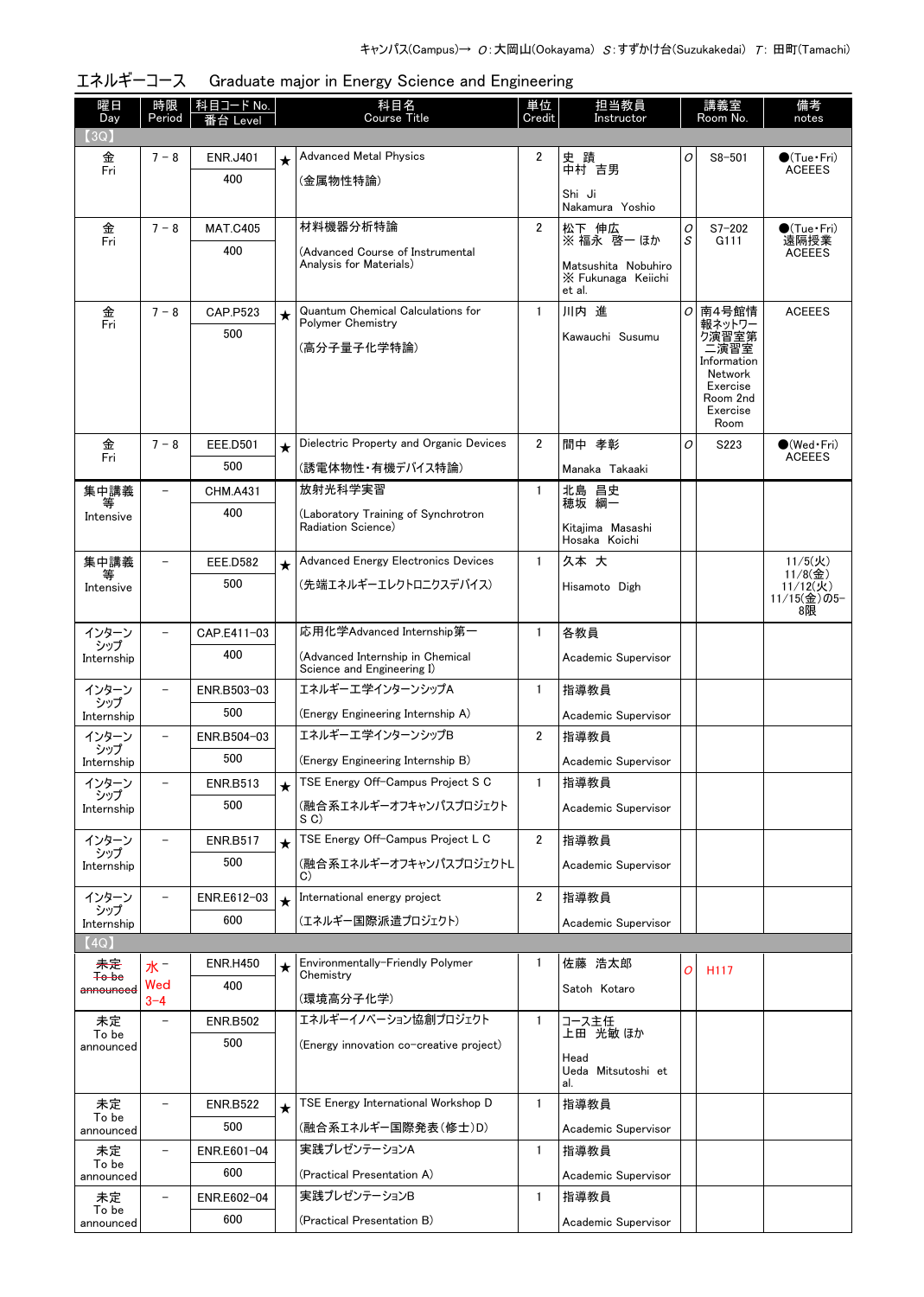| 曜日                 | 時限      | <u>科目コード No.</u>       |         | 科目名<br>Course Title                                | 単位             | 担当教員                              |   | 講義室              | 備考                                   |
|--------------------|---------|------------------------|---------|----------------------------------------------------|----------------|-----------------------------------|---|------------------|--------------------------------------|
| Day<br>(4Q)        | Period  | 台 Level                |         |                                                    | Credit         | Instructor                        |   | Room No.         | notes                                |
| 未定                 | -       | ENR.E603-04            |         | 実践プレゼンテーションC                                       | $\mathbf{1}$   | 指導教員                              |   |                  |                                      |
| To be<br>announced |         | 600                    |         | (Practical Presentation C)                         |                | Academic Supervisor               |   |                  |                                      |
| 未定                 |         | ENR.E604-04            | $\star$ | International scientific presentation A            | $\mathbf{1}$   | 指導教員                              |   |                  |                                      |
| To be<br>announced |         | 600                    |         | (国際学術プレゼンテーションA)<br>Academic Supervisor            |                |                                   |   |                  |                                      |
| 未定                 |         | ENR.E605-04            | $\star$ | International scientific presentation B            | $\mathbf{1}$   | 指導教員                              |   |                  |                                      |
| To be<br>announced |         | 600                    |         | (国際学術プレゼンテーションB)                                   |                | Academic Supervisor               |   |                  |                                      |
| 未定                 |         | ENR.E606-04            | $\star$ | International scientific presentation C            | $\mathbf{1}$   | 指導教員                              |   |                  |                                      |
| To be<br>announced |         | 600                    |         | (国際学術プレゼンテーションC)                                   |                | Academic Supervisor               |   |                  |                                      |
| 未定                 |         | <b>ENR.E607</b>        |         | エネルギー学理実践研究A                                       | $\mathbf{1}$   | コース主任                             |   |                  |                                      |
| To be<br>announced |         | 600                    |         | (Practical research in energy science A)           |                | 上田 光敏 ほか                          |   |                  |                                      |
|                    |         |                        |         |                                                    |                | Head<br>Ueda Mitsutoshi et        |   |                  |                                      |
|                    |         |                        |         |                                                    |                | al.                               |   |                  |                                      |
| 未定                 |         | <b>ENR.E608</b>        |         | エネルギー学理実践研究B                                       | $\mathbf{1}$   | コース主任<br>上田 光敏 ほか                 |   |                  |                                      |
| To be<br>announced |         | 600                    |         | (Practical research in energy science B)           |                |                                   |   |                  |                                      |
|                    |         |                        |         |                                                    |                | Head<br>Ueda Mitsutoshi et        |   |                  |                                      |
|                    |         |                        |         |                                                    |                | al.                               |   |                  |                                      |
| 未定<br>To be        |         | ENR.E609-04            |         | アカデミック ティーチング                                      | $\mathbf{1}$   | 指導教員                              |   |                  |                                      |
| announced          |         | 600                    |         | (Academic teaching)                                |                | Academic Supervisor               |   |                  |                                      |
| 未定<br>To be        |         | ENR.E613-04            |         | エネルギー学理実践研究C                                       | $\mathbf{1}$   | 指導教員                              |   |                  |                                      |
| announced          |         | 600                    |         | (Practical research in energy science C)           |                | Academic Supervisor               |   |                  |                                      |
| 未定<br>To be        |         | ENR.E614-04            |         | エネルギー学理実践研究D                                       | $\mathbf{1}$   | 指導教員                              |   |                  |                                      |
| announced          |         | 600                    |         | (Practical research in energy science D)           |                | Academic Supervisor               |   |                  |                                      |
| 月<br>Mon           | $1 - 2$ | <b>CAP.A464</b>        | $\star$ | Advanced Molecular Design of Metal<br>Complexes II | $\mathbf{1}$   | 村橋 哲郎                             | O | S422             |                                      |
|                    |         | 400                    |         | (錯体設計化学特論第二)                                       |                | Murahashi Tetsuro                 |   |                  |                                      |
| 月                  | $1 - 2$ | CAP.P412               | $\star$ | Advanced Polymer Synthesis II                      | $\mathbf{1}$   | 小西 玄一                             | O | H <sub>113</sub> | <b>ACEEES</b>                        |
| Mon                |         | 400                    |         | (高分子合成特論第二)                                        |                | Konishi Gennichi                  |   |                  |                                      |
| 月                  | $1 - 2$ | <b>EEE.S461</b>        |         | 光通信システム                                            | 2              | 植之原 裕行                            | 0 | S223.G311        | $(Mon\cdot Thu)$                     |
| Mon                |         | 400                    |         | (Optical Communication Systems)                    |                | 小山 二三夫                            | S |                  | 遠隔講義<br><b>ACEEES</b>                |
|                    |         |                        |         |                                                    |                | Uenohara Hiroyuki<br>Kovama Fumio |   |                  |                                      |
| 月                  | $1 - 2$ | <b>MEC.J432</b>        | $\star$ | Mechanism and Control for Ultra-                   | $\mathbf{1}$   | 進士 忠彦                             | S | G111.W631        | 遠隔講義                                 |
| Mon                |         | 400                    |         | precision Motion                                   |                | Shinshi Tadahiko                  | Ω |                  | <b>ACEEES</b>                        |
|                    |         |                        |         | (超精密機構とその制御)                                       |                |                                   |   |                  |                                      |
| 月<br>Mon           | $3 - 4$ | <b>CHM.B434</b>        | $\star$ | Advanced Course in Crystal Structure<br>Science    | $\overline{2}$ | 植草 秀裕                             | O | H112             | $\bullet$ (Mon•Thu)<br><b>ACEEES</b> |
|                    |         | 400                    |         | (結晶構造特論)                                           |                | Uekusa Hidehiro                   |   |                  |                                      |
| 月                  | $3 - 4$ | MAT.M402-01            |         | ナノ材料計測【a】                                          | $\overline{2}$ |                                   | S | J234             | $\bullet$ (Mon•Thu)                  |
| Mon                |         | 400                    |         | (Characterization of Nanomaterials [a])            |                | 曽根 正人<br>三宮 工                     |   |                  | <b>ACEEES</b>                        |
|                    |         |                        |         |                                                    |                | Sone Masato<br>Sannomiya Takumi   |   |                  |                                      |
| 月                  | $3 - 4$ | <b>MAT.M403</b>        | $\star$ | Environmental Degradation of Materials             | $\overline{2}$ | 西方 篤                              | O | $S8 - 501$       | $\bullet$ (Mon Thu)                  |
| Mon                |         | 400                    |         | (材料の環境劣化)                                          |                | 多田 英司                             |   |                  | <b>ACEEES</b>                        |
|                    |         |                        |         |                                                    |                | Nishikata Atsushi                 |   |                  |                                      |
| 月                  | $3 - 4$ | <b>MEC.H433</b>        |         | Mechatronics Device and Control                    | $\mathbf{1}$   | Tada Eiji<br>山浦 弘                 | O | S622             |                                      |
| Mon                |         | 400                    | $\star$ | (メカトロニクス機器と制御)                                     |                |                                   |   |                  |                                      |
| 月                  |         |                        |         | Nano-Structure Devices                             | $\overline{2}$ | Yamaura Hiroshi<br>渡辺 正裕          | S | G113             | $\bullet$ (Mon Thu)                  |
| Mon                | $3 - 4$ | <b>EEE.D551</b><br>500 | $\star$ |                                                    |                | ※ 石橋 幸治                           |   |                  | <b>ACEEES</b>                        |
|                    |         |                        |         | (ナノ構造デバイス)                                         |                | Watanabe Masahiro                 |   |                  |                                      |
|                    |         |                        |         |                                                    |                | X Ishibashi Kouji                 |   |                  |                                      |
| 月<br>Mon           | $3 - 4$ | <b>MEC.N634</b>        | $\star$ | Special Lecture in Mechanical<br>Engineering IV    | $\mathbf{1}$   | 未定                                | 0 | <b>I321</b>      |                                      |
|                    |         | 600                    |         | (機械工学特別講義第四)                                       |                | Undecided                         |   |                  |                                      |

エネルギーコース Graduate major in Energy Science and Engineering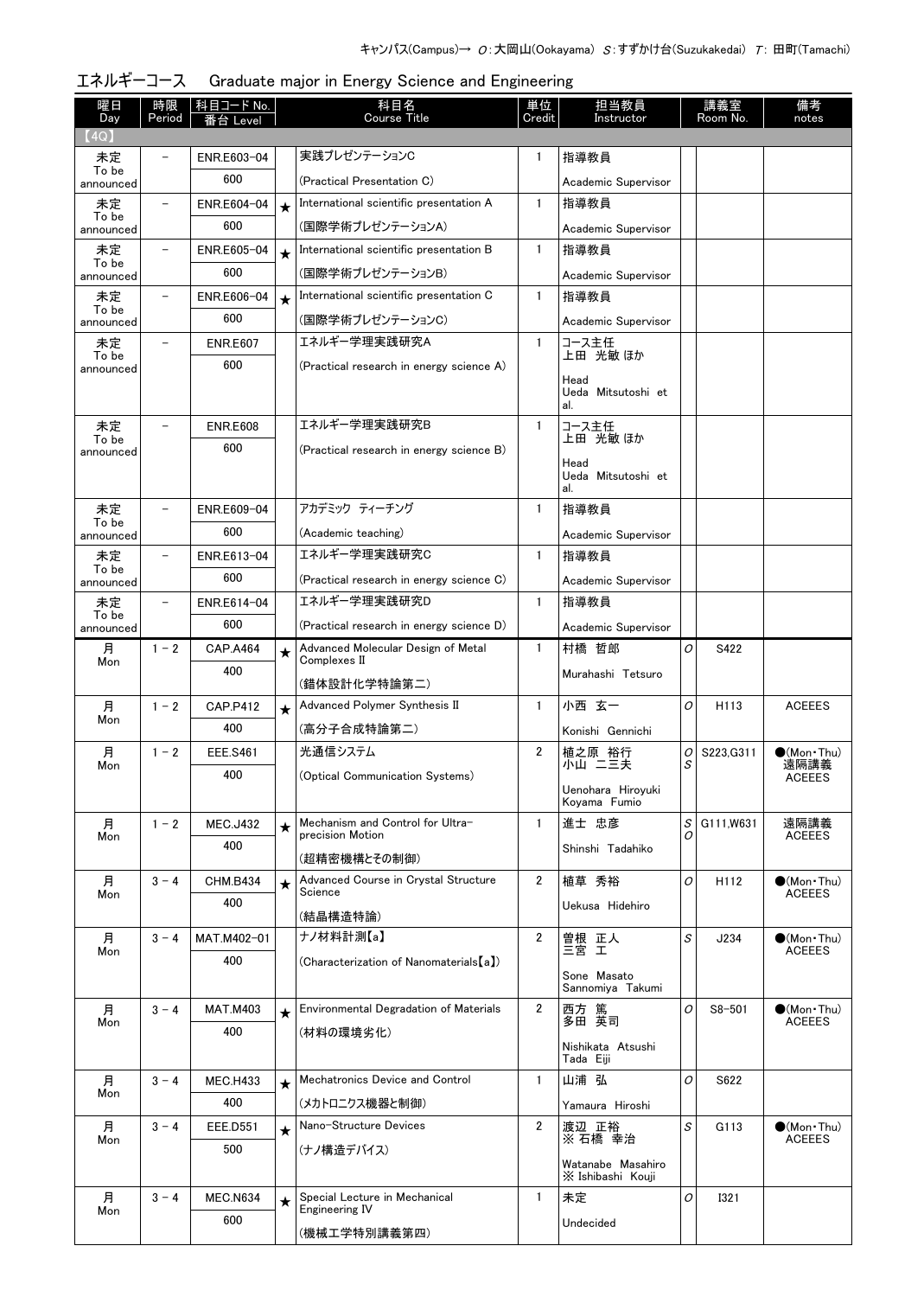| 曜日<br>Day | 時限<br>Period | 科目コード No.<br>i台 Level  |          | 科目名<br><b>Course Title</b>                                                     | 単位<br>Credit   | 担当教員<br>Instructor                       |   | 講義室<br>Room No.  | 備考<br>notes            |
|-----------|--------------|------------------------|----------|--------------------------------------------------------------------------------|----------------|------------------------------------------|---|------------------|------------------------|
| (4Q)      |              |                        |          |                                                                                |                |                                          |   |                  |                        |
| 月         | $5 - 6$      | <b>CHM.D431</b>        | $\star$  | Advanced Bioorganic Chemistry                                                  | $\overline{2}$ | 江口正                                      | 0 | H <sub>111</sub> | $\bullet$ (Mon•Thu)    |
| Mon       |              | 400                    |          | (生物有機化学特論)                                                                     |                | Eguchi Tadashi                           |   |                  | <b>ACEEES</b>          |
| 月         | $5 - 6$      | <b>MAT.C401</b>        |          | 誘電体 強誘電体特論                                                                     | 2              | 鶴見 敬章<br>武田 博明 ほか                        | 0 | $S7 - 201$       | $\bullet$ (Mon•Thu)    |
| Mon       |              | 400                    |          | (Advanced Course of Dielectric and                                             |                |                                          |   |                  | <b>ACEEES</b>          |
|           |              |                        |          | Ferroelectric Materials)                                                       |                | Tsurumi Takaaki<br>Takeda Hiroaki et al. |   |                  |                        |
| 月         | $5 - 6$      | <b>MAT.P404</b>        | $\star$  | Soft Materials Functional Physics                                              | $\mathbf{1}$   | 早水 裕平                                    | 0 | $S8 - 623$       | <b>ACEEES</b>          |
| Mon       |              | 400                    |          | (ソフトマテリアル機能物理)                                                                 |                | Hayamizu Yuhei                           |   |                  |                        |
| 月         | $5 - 6$      | CAP.T532               | $\star$  | Advanced Catalytic Reactions II                                                | $\mathbf{1}$   | 馬場 俊秀                                    | S | G114             | <b>ACEEES</b>          |
| Mon       |              | 500                    |          | (触媒反応特論第二)                                                                     |                | 本倉 健 ほか                                  |   |                  |                        |
|           |              |                        |          |                                                                                |                | Baba Toshihide<br>Motokura Ken et al.    |   |                  |                        |
| 月         | $7 - 8$      | <b>ENR.H411</b>        | $\star$  | Topics in Applied Electrochemistry                                             | $\mathbf{1}$   | 菅野 了次<br>北村 房男ほか                         | S | G113             | <b>ACEEES</b>          |
| Mon       |              | 400                    |          | (電気化学デバイス特論)                                                                   |                |                                          |   |                  |                        |
|           |              |                        |          |                                                                                |                | Kanno Rvoii<br>Kitamura Fusao et         |   |                  |                        |
|           |              |                        |          |                                                                                |                | al.                                      |   |                  |                        |
| 月<br>Mon  | $7 - 8$      | <b>MAT.P426</b>        | $\star$  | Thermal Properties of Materials                                                | $\mathbf{1}$   | 森川 淳子                                    | O | $S8 - 623$       | <b>ACEEES</b>          |
|           |              | 400                    |          | (材料熱物性特論)<br>Interdisciplinary Energy Materials Science                        |                | Morikawa Junko                           |   |                  |                        |
| 火<br>Tue  | $1 - 2$      | ENR.A406-01<br>400     | $\star$  | 2【大岡山】                                                                         | $\mathbf{1}$   | 松本 英俊<br>伊原 学ほか                          | O | W241             | 遠隔講義<br><b>ACEEES</b>  |
|           |              |                        |          | (エネルギーマテリアル論第二【大岡山】)                                                           |                | Matsumoto Hidetoshi                      |   |                  |                        |
|           |              |                        |          |                                                                                |                | Ihara Manabu et al.                      |   |                  |                        |
| 火<br>Tue  | $1 - 2$      | ENR.A406-02            | $\star$  | Interdisciplinary Energy Materials Science<br>2【すずかけ】                          | $\mathbf{1}$   | 松本 英俊<br>伊原 学ほか                          | S | G311             | 遠隔講義<br><b>ACEEES</b>  |
|           |              | 400                    |          | (エネルギーマテリアル論第二【すずかけ】)                                                          |                | Matsumoto Hidetoshi                      |   |                  |                        |
|           |              |                        |          |                                                                                |                | Ihara Manabu et al.                      |   |                  |                        |
| 火<br>Tue  | $1 - 2$      | <b>GEG.S402</b>        | $^\star$ | The economics and systems analysis of<br>environment, resources and technology | $\mathbf{1}$   | 時松 宏治                                    | S | G512             | <b>ACEEES</b>          |
|           |              | 400                    |          | (資源環境技術のシステムと経済学概論)                                                            |                | Tokimatsu Koji                           |   |                  |                        |
| 火         | $3 - 4$      | <b>ENR.A408</b>        | $\star$  | Economy of energy system                                                       | $\mathbf{1}$   | 時松 宏治<br>花岡 伸也ほか                         | S | G311, W241       | 遠隔講義                   |
| Tue       |              | 400                    |          | (エネルギーシステム経済論)                                                                 |                |                                          | Ω |                  | <b>ACEEES</b>          |
|           |              |                        |          |                                                                                |                | Tokimatsu Koji<br>Hanaoka Shinya et      |   |                  |                        |
|           |              |                        |          | Optical properties of solids                                                   | $\overline{2}$ | al.<br>腰原 伸也                             | 0 |                  | $\bullet$ (Tue · Fri)  |
| 火<br>Tue  | $5 - 6$      | ENR.I410<br>400        | $\star$  | (固体光物性特論)                                                                      |                | 沖本 洋一                                    |   | H119B            | <b>ACEEES</b>          |
|           |              |                        |          |                                                                                |                | Koshihara Shinya                         |   |                  |                        |
| 火         | $5 - 6$      | <b>ENR.J408</b>        |          | <b>Energy Conversion Ceramics Materials</b>                                    | $\overline{2}$ | Okimoto Yoichi<br>安田 公一                  | 0 | $S7 - 201$       | $\bigcirc$ (Tue · Fri) |
| Tue       |              | 400                    | $\star$  | (無機エネルギー変換材料特論)                                                                |                | 松下 祥子 ほか                                 |   |                  | <b>ACEEES</b>          |
|           |              |                        |          |                                                                                |                | Yasuda Kouichi                           |   |                  |                        |
|           |              |                        |          |                                                                                |                | Matsushita Sachiko<br>et al.             |   |                  |                        |
| 火         | $5 - 8$      | <b>GEG.P452</b>        | $\star$  | Project Design & Management F                                                  | $\overline{2}$ | 時松 宏治<br>木内 豪ほか                          | S | G511             | $\Box$                 |
| Tue       |              | 400                    | С        | (プロジェクトデザイン&マネジメント F)                                                          |                |                                          |   |                  |                        |
|           |              |                        |          |                                                                                |                | Tokimatsu Koji<br>Kinouchi Tsuyoshi et   |   |                  |                        |
|           | $5 - 6$      |                        |          | <b>Terahertz Devices and Systems</b>                                           | $\overline{2}$ | al.<br>河野 行雄                             | 0 | S223             | $\bullet$ (Tue•Fri)    |
| 火<br>Tue  |              | <b>EEE.D561</b><br>500 | $\star$  | (テラヘルツデバイス・システム)                                                               |                |                                          |   |                  | <b>ACEEES</b>          |
| 火         | $7 - 8$      | <b>ENR.L530</b>        |          | Advanced functional electron devices                                           | $\overline{2}$ | Kawano Yukio<br>波多野 睦子                   | 0 | W932             | $\bullet$ (Tue•Fri)    |
| Tue       |              | 500                    | $\star$  | (先端機能電子デバイス)                                                                   |                | 小寺 哲夫                                    |   |                  | <b>ACEEES</b>          |
|           |              |                        |          |                                                                                |                | Hatano Mutsuko                           |   |                  |                        |
| 水         | $1 - 2$      | <b>CAP.T432</b>        |          | Advanced Organometallic Chemistry and                                          | $\mathbf{1}$   | Kodera Tetsuo<br>田中 健                    | 0 | S423             | <b>ACEEES</b>          |
| Wed       |              | 400                    | $\star$  | Catalysis II                                                                   |                |                                          |   |                  |                        |
|           |              |                        |          | (有機金属触媒化学特論第二)                                                                 |                | Tanaka Ken                               |   |                  |                        |
| 水<br>Wed  | $1 - 2$      | CAP.C543               | $\star$  | Tribology and Surface Engineering                                              | $\mathbf{1}$   | 青木 才子                                    | 0 | S321             | <b>ACEEES</b>          |
|           |              | 500                    |          | (トライボ界面工学)                                                                     |                | Aoki Saiko                               |   |                  |                        |

| エネルギーコース Graduate major in Energy Science and Engineering |  |  |  |
|-----------------------------------------------------------|--|--|--|
|                                                           |  |  |  |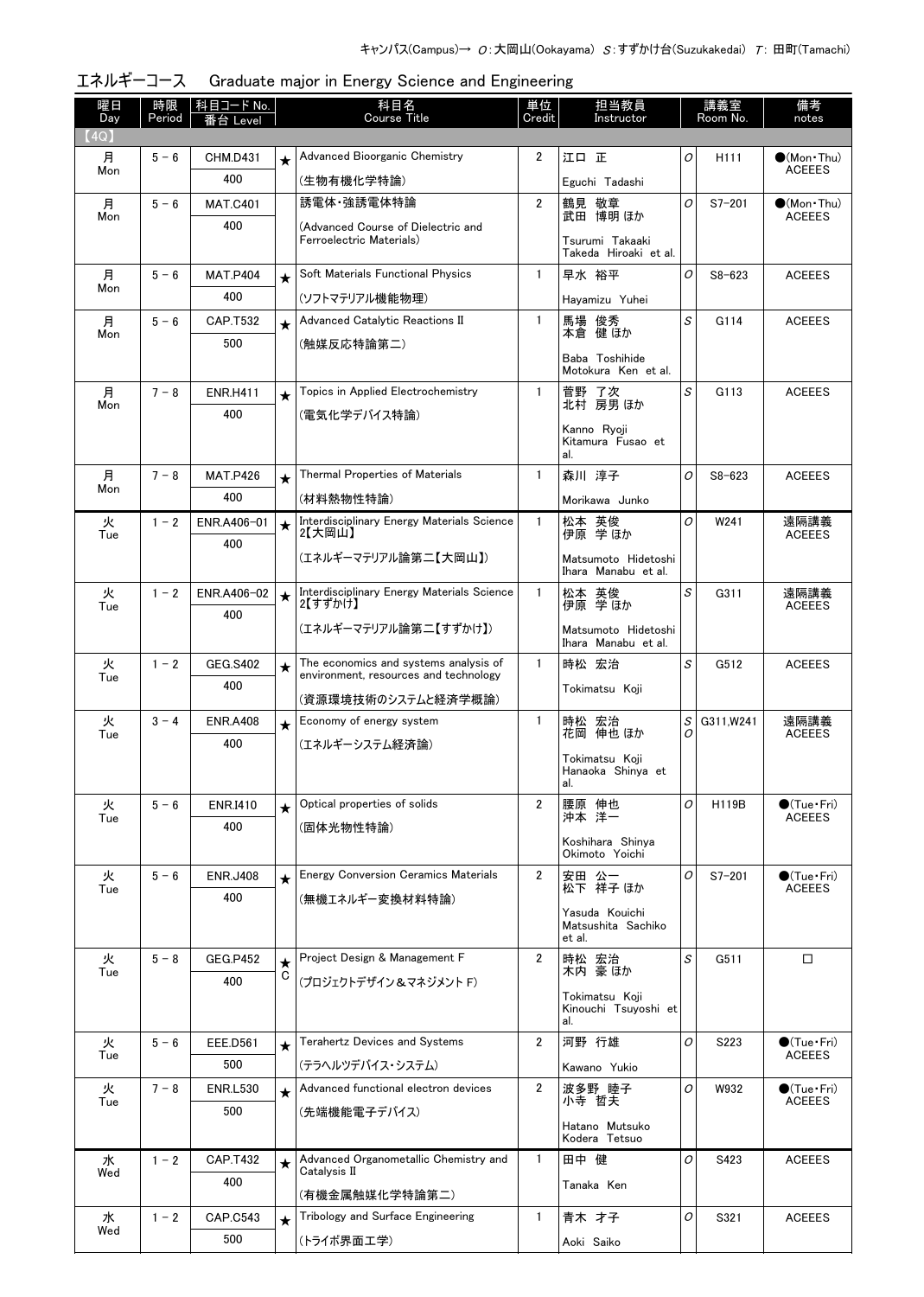| 曜日<br>Day | 時限<br>Period | │科目コード No.<br>番台 Level |         | 科目名<br><b>Course Title</b>                                      | 単位<br>Credit   | 担当教員<br>Instructor                       |   | 講義室<br>Room No.      | 備考<br>notes                          |
|-----------|--------------|------------------------|---------|-----------------------------------------------------------------|----------------|------------------------------------------|---|----------------------|--------------------------------------|
| (4Q)      |              |                        |         |                                                                 |                |                                          |   |                      |                                      |
| 水         | $3 - 4$      | <b>CAP.C441</b>        | $\star$ | Transport Phenomena and Operation                               | 2              | 吉川 史郎                                    | 0 | S422                 | ●(Wed•Fri)                           |
| Wed       |              | 400                    |         | (移動現象操作)                                                        |                | Yoshikawa Shiro                          |   |                      | <b>ACEEES</b>                        |
| 水         | $5 - 8$      | <b>CAP.A481</b>        |         | 応用化学機器分析特論                                                      | $\mathbf{1}$   | ※ 由井 宏治<br>※ 笠間 健嗣 ほか                    | O | S423                 | □                                    |
| Wed       |              | 400                    |         | (Advanced Instrumental Analysis)                                |                |                                          |   |                      |                                      |
|           |              |                        |         |                                                                 |                | X Kasama Takeshi<br>et al.               |   |                      |                                      |
| 木         | $1 - 2$      | <b>CAP.A424</b>        | $\star$ | Advanced Organic Synthesis II                                   | $\mathbf{1}$   | 伊藤 繁和                                    | O | S423                 | <b>ACEEES</b>                        |
| Thu       |              | 400                    |         | (有機合成化学特論第二)                                                    |                | Ito Shigekazu                            |   |                      |                                      |
| 木         | $1 - 2$      | <b>EEE.S461</b>        |         | 光通信システム                                                         | $\overline{2}$ | 植之原 裕行                                   | 0 | S223, G311           | $\bullet$ (Mon Thu)                  |
| Thu       |              | 400                    |         | (Optical Communication Systems)                                 |                | 小山 二三夫                                   | S |                      | 遠隔講義<br><b>ACEEES</b>                |
|           |              |                        |         |                                                                 |                | Uenohara Hiroyuki<br>Koyama Fumio        |   |                      |                                      |
| 木         | $1 - 2$      | <b>CAP.C542</b>        | $\star$ | Fine Particle Engineering                                       | $\mathbf{1}$   | 谷口 泉                                     | O | S422                 | <b>ACEEES</b>                        |
| Thu       |              | 500                    |         | (微粒子プロセス工学)                                                     |                | Taniguchi Izumi                          |   |                      |                                      |
| 木         | $1 - 2$      | <b>MEC.M531</b>        | $\star$ | Space Systems Analysis B                                        | $\mathbf{1}$   | 古谷 寛                                     | O | S622                 |                                      |
| Thu       |              | 500                    |         | (宇宙システムアナリシスB)                                                  |                | Furuya Hiroshi                           |   |                      |                                      |
| 木         | $3 - 4$      | <b>CHM.B434</b>        | $\star$ | Advanced Course in Crystal Structure                            | $\overline{2}$ | 植草 秀裕                                    | O | H112                 | $\bullet$ (Mon•Thu)                  |
| Thu       |              | 400                    |         | Science                                                         |                | Uekusa Hidehiro                          |   |                      | <b>ACEEES</b>                        |
|           | $3 - 4$      | MAT.M402-01            |         | (結晶構造特論)<br>ナノ材料計測【a】                                           | $\overline{2}$ |                                          | S |                      |                                      |
| 木<br>Thu  |              | 400                    |         |                                                                 |                | 曽根 正人<br>三宮 工                            |   | J234                 | $\bullet$ (Mon Thu)<br><b>ACEEES</b> |
|           |              |                        |         | (Characterization of Nanomaterials [a])                         |                | Sone Masato                              |   |                      |                                      |
|           |              |                        |         |                                                                 |                | Sannomiya Takumi                         |   |                      |                                      |
| 木<br>Thu  | $3 - 4$      | <b>MAT.M403</b>        | $\star$ | Environmental Degradation of Materials                          | $\overline{2}$ | 西方  篤<br>多田  英司                          | O | $S8 - 501$           | $\bullet$ (Mon•Thu)<br><b>ACEEES</b> |
|           |              | 400                    |         | (材料の環境劣化)                                                       |                | Nishikata Atsushi                        |   |                      |                                      |
|           |              |                        |         |                                                                 |                | Tada Eiji                                |   |                      |                                      |
| 木<br>Thu  | $3 - 4$      | MEC.E433               | $\star$ | Advanced Thermal-Fluids Measurement                             | $\mathbf{1}$   | 宏成<br>木倉<br>齊藤 卓志                        | O | S622                 | <b>ACEEES</b>                        |
|           |              | 400                    |         | (熱流体先端計測)                                                       |                | Kikura Hiroshige                         |   |                      |                                      |
|           |              |                        |         |                                                                 |                | Saito Takushi                            |   |                      |                                      |
| 木<br>Thu  | $3 - 4$      | CAP.I536               | $\star$ | Advanced Material Cycle Analysis                                | 1              | 尚弘<br>吉田<br>豊田<br>栄 ほか                   | S | G114                 | <b>ACEEES</b>                        |
|           |              | 500                    |         | (物質循環特論)                                                        |                | Yoshida Naohiro                          |   |                      |                                      |
|           |              |                        |         |                                                                 |                | Toyoda Sakae et al.                      |   |                      |                                      |
| 木<br>Thu  | $3 - 4$      | EEE.D551               | $\star$ | Nano-Structure Devices                                          | $\overline{2}$ | 渡辺 正裕<br>※ 石橋 幸治                         | S | G113                 | $\bullet$ (Mon•Thu)<br><b>ACEEES</b> |
|           |              | 500                    |         | (ナノ構造デバイス)                                                      |                | Watanabe Masahiro                        |   |                      |                                      |
|           |              |                        |         |                                                                 |                | X Ishibashi Kouji                        |   |                      |                                      |
| 木<br>Thu  | $5 - 6$      | <b>CHM.D431</b>        | $\star$ | Advanced Bioorganic Chemistry                                   | $\overline{2}$ | 江口正                                      | O | H <sub>111</sub>     | $\bullet$ (Mon Thu)<br><b>ACEEES</b> |
|           |              | 400                    |         | (生物有機化学特論)                                                      |                | Eguchi Tadashi                           |   |                      |                                      |
| 木<br>Thu  | $5 - 6$      | <b>MAT.C401</b>        |         | 誘電体 強誘電体特論                                                      | $\overline{2}$ | 鶴見 敬章<br>武田 博明 ほか                        | O | $S7 - 201$           | $\bullet$ (Mon Thu)<br><b>ACEEES</b> |
|           |              | 400                    |         | (Advanced Course of Dielectric and<br>Ferroelectric Materials)  |                | Tsurumi Takaaki                          |   |                      |                                      |
|           |              |                        |         |                                                                 |                | Takeda Hiroaki et al.                    |   |                      |                                      |
| 木<br>Thu  | $5 - 6$      | <b>ENR.K530</b>        | $\star$ | Advanced course of multiscale thermal-<br>fluid sciences        | $\mathbf{1}$   | 長崎 孝夫<br>大河 誠司                           | O | <b>I321</b>          | <b>ACEEES</b>                        |
|           |              | 500                    |         | (マルチスケール熱流動科学)                                                  |                |                                          |   |                      |                                      |
|           |              |                        |         |                                                                 |                | Nagasaki Takao<br>Okawa Seiji            |   |                      |                                      |
| 木<br>Thu  | $7 - 8$      | <b>CHM.B437</b>        | $\star$ | Photochemical Reactions II                                      | $\mathbf{1}$   | 石谷 治                                     | O | W931                 |                                      |
|           |              | 400                    |         | (光反応特論 II)                                                      |                | Ishitani Osamu                           |   |                      |                                      |
| 金<br>Fri  | $1 - 4$      | <b>TCM.A404</b>        | $\star$ | Materials Informatics (R)                                       | $\overline{2}$ | 関嶋 政和<br>樺島 祥介 ほか                        |   | ○ 南4号館 情<br>報ネットワー   | $\Box$                               |
|           |              | 400                    |         | (マテリアルズインフォマティクス (R))                                           |                |                                          |   | ク演習室 第               |                                      |
|           |              |                        |         |                                                                 |                | Sekijima Masakazu<br>Kabashima Yoshiyuki |   | 1演習室<br>Information  |                                      |
|           |              |                        |         | TAC-MI 登録学生優先科目<br>(TAC-MI students have priority registration) |                | et al.                                   |   | Network<br>Exercise  |                                      |
|           |              |                        |         |                                                                 |                |                                          |   | Room 1st<br>Exercise |                                      |
|           |              |                        |         |                                                                 |                |                                          |   | Room                 |                                      |

エネルギーコース Graduate major in Energy Science and Engineering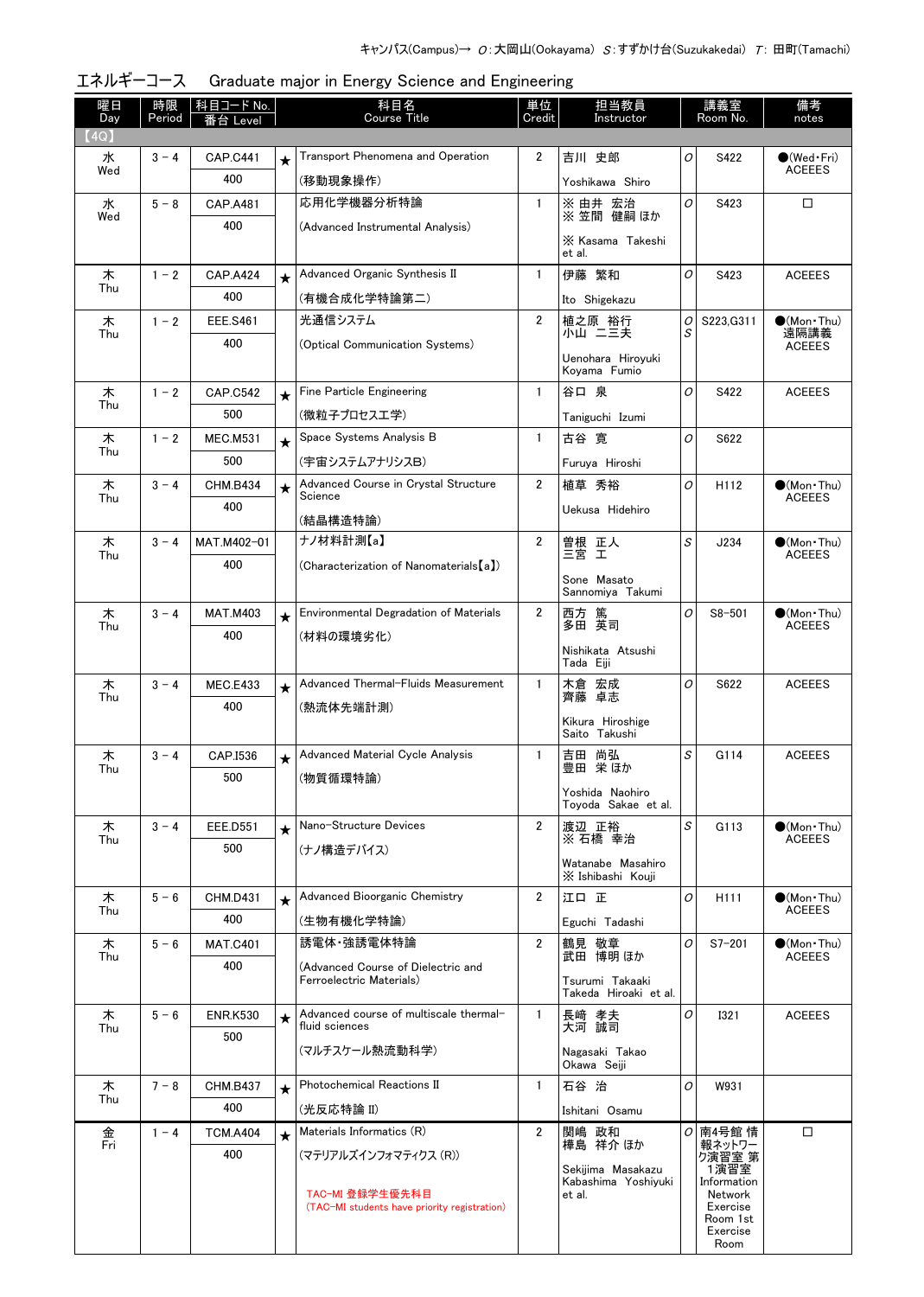|  |  | エネルギーコース Graduate major in Energy Science and Engineering |
|--|--|-----------------------------------------------------------|
|--|--|-----------------------------------------------------------|

| 曜日                | 時限                       | 科目コード No.       |            | 科目名                                                      | 単位                      | 担当教員                                     |   | 講義室                  | 備考                                   |
|-------------------|--------------------------|-----------------|------------|----------------------------------------------------------|-------------------------|------------------------------------------|---|----------------------|--------------------------------------|
| Day<br>(4Q)       | Period                   | i台 Level        |            | Course Title                                             | Credit                  | Instructor                               |   | Room No.             | notes                                |
| 金                 | $1 - 4$                  | <b>TCM.A405</b> | $\star$    | Materials Informatics (I)                                | $\overline{2}$          | 関嶋 政和                                    |   | ○ 南4号館 情             | □                                    |
| Fri               |                          | 400             |            | (マテリアルズインフォマティクス (I))                                    |                         | 樺島 祥介 ほか                                 |   | 報ネットワー<br>ク演習室 第     |                                      |
|                   |                          |                 |            | TAC-MI 登録学生優先科目                                          |                         | Sekijima Masakazu<br>Kabashima Yoshivuki |   | 1演習室<br>Information  |                                      |
|                   |                          |                 |            | (TAC-MI students have priority registration)             |                         | et al.                                   |   | Network<br>Exercise  |                                      |
|                   |                          |                 |            |                                                          |                         |                                          |   | Room 1st<br>Exercise |                                      |
|                   |                          |                 |            |                                                          |                         |                                          |   | Room                 |                                      |
| 金<br>Fri          | $3 - 4$                  | <b>CAP.C441</b> | $\star$    | Transport Phenomena and Operation                        | $\overline{2}$          | 吉川 史郎                                    | O | S422                 | $\bullet$ (Wed•Fri)<br><b>ACEEES</b> |
|                   |                          | 400             |            | (移動現象操作)                                                 |                         | Yoshikawa Shiro                          |   |                      |                                      |
| 金<br>Fri          | $3 - 4$                  | CAP.I445        | $\star$    | Functionalized Nano-Materials Chemistry                  | $\mathbf{1}$            | 原 正彦                                     | S | G113                 | <b>ACEEES</b>                        |
|                   |                          | 400             |            | (ナノ機能物質化学第二)                                             |                         | Hara Masahiko                            |   |                      |                                      |
| 金                 | $3 - 4$                  | <b>ENR.B436</b> |            | エネルギー経済・政策特別講義                                           | $\mathbf{1}$            | 時松 宏治<br>村山 武彦ほか                         | O | <b>S322</b>          | <b>ACEEES</b>                        |
| Fri               |                          | 400             |            | (Special lecture of economics and politics               |                         |                                          |   | $\rightarrow$ H119A  |                                      |
|                   |                          |                 |            | in energy)                                               |                         | Tokimatsu Koji<br>Muravama Takehiko      |   |                      |                                      |
| 金                 | $3 - 4$                  | <b>MAT.P425</b> |            | Advanced Course in Polymer Processing                    | $\mathbf{1}$            | et al.<br>鞠谷 雄士                          | O | $S8 - 623$           | <b>ACEEES</b>                        |
| Fri               |                          | 400             | $\bigstar$ | B                                                        |                         | Kikutani Takeshi                         |   |                      |                                      |
|                   |                          |                 |            | (有機材料加工B)                                                |                         |                                          |   |                      |                                      |
| 金<br>Fri          | $3 - 4$                  | <b>CAP.A522</b> | $\star$    | Advanced Molecular Design for Organic<br>Synthesis II    | $\mathbf{1}$            | 田中 浩士                                    | O | H118                 | <b>ACEEES</b>                        |
|                   |                          | 500             |            | (有機分子設計特論第二)                                             |                         | Tanaka Hiroshi                           |   |                      |                                      |
| 金                 | $3 - 4$                  | <b>ENR.E611</b> | $\star$    | Academic Writing B                                       | $\mathbf{1}$            | Cross Jeffrey Scott                      | 0 | S517                 | <b>ACEEES</b>                        |
| Fri               |                          | 600             |            | (アカデミック ライティングB)                                         |                         |                                          |   |                      |                                      |
| 金                 | $5 - 6$                  | <b>ENR.I410</b> | $\star$    | Optical properties of solids                             | $\overline{2}$          | 腰原 伸也                                    | O | H119B                | $\bullet$ (Tue•Fri)                  |
| Fri               |                          | 400             |            | (固体光物性特論)                                                |                         | 沖本 洋一                                    |   |                      | <b>ACEEES</b>                        |
|                   |                          |                 |            |                                                          |                         | Koshihara Shinya<br>Okimoto Yoichi       |   |                      |                                      |
| 金                 | $5 - 6$                  | <b>ENR.J408</b> | $\star$    | <b>Energy Conversion Ceramics Materials</b>              | $\overline{2}$          | 安田 公一<br>松下 祥子 ほか                        | O | $S7 - 201$           | $\bullet$ (Tue•Fri)                  |
| Fri               |                          | 400             |            | (無機エネルギー変換材料特論)                                          |                         |                                          |   |                      | <b>ACEEES</b>                        |
|                   |                          |                 |            |                                                          |                         | Yasuda Kouichi<br>Matsushita Sachiko     |   |                      |                                      |
|                   |                          |                 |            |                                                          | $\overline{\mathbf{2}}$ | et al.                                   |   |                      |                                      |
| 金<br>Fri          | $5 - 6$                  | EEE.D561<br>500 | $\star$    | Terahertz Devices and Systems                            |                         | 河野 行雄                                    | 0 | S223                 | $\bullet$ (Tue•Fri)<br><b>ACEEES</b> |
| 金                 | $7 - 8$                  | <b>ENR.L530</b> |            | (テラヘルツデバイス・システム)<br>Advanced functional electron devices | $\overline{\mathbf{2}}$ | Kawano Yukio<br>波多野 睦子                   | O | W932                 | $\bigcirc$ (Tue·Fri)                 |
| Fri               |                          | 500             | $\star$    | (先端機能電子デバイス)                                             |                         | 小寺 哲夫                                    |   |                      | <b>ACEEES</b>                        |
|                   |                          |                 |            |                                                          |                         | Hatano Mutsuko                           |   |                      |                                      |
| 集中講義              |                          | CAP.I446        |            | Nano-Surface Chemistry and Advanced                      | -1                      | Kodera Tetsuo<br>原 正彦                    |   |                      |                                      |
| ₩<br>Intensive    |                          | 400             | $\star$    | <b>Devices</b>                                           |                         | Sven Ingebrandt ほか                       |   |                      |                                      |
|                   |                          |                 |            | (ナノ表面化学と先端デバイス)                                          |                         | Hara Masahiko<br>Sven Ingebrandt et      |   |                      |                                      |
|                   |                          |                 |            |                                                          |                         | al.                                      |   |                      |                                      |
| 集中講義<br>₩         | $\overline{a}$           | <b>CAP.E422</b> |            | プレゼンテーション演習                                              | 1                       | ※ 平田 岳史                                  |   |                      | <b>ACEEES</b>                        |
| Intensive         |                          | 400             |            | (Presentation Practice)                                  |                         | X Hirata Takafumi                        |   |                      |                                      |
| 集中講義<br>等         |                          | <b>MAT.P492</b> |            | 有機高分子特別講義第3                                              | 1                       | 道信 剛志<br>※古海誓ーほか                         | 0 | $S8 - 623$           |                                      |
| Intensive         |                          | 400             |            | (Advanced Course in Organic Polymer<br>Science)          |                         | Michinobu Tsuyoshi                       |   |                      |                                      |
|                   |                          |                 |            |                                                          |                         | X Furumi Seiichi et<br>al.               |   |                      |                                      |
| 集中講義              | $\overline{\phantom{0}}$ | CAP.P583        |            | 高分子特論第二                                                  | $\mathbf{1}$            | ※ 浅川 直紀                                  |   |                      | <b>ACEEES</b>                        |
| 等<br>Intensive    |                          | 500             |            | (Advanced Polymer Science II)                            |                         | X Asakawa Naoki                          |   |                      |                                      |
| インターン             |                          | CAP.E411-04     |            | 応用化学Advanced Internship第一                                | 1                       | 各教員                                      |   |                      |                                      |
| シップ<br>Internship |                          | 400             |            | (Advanced Internship in Chemical                         |                         | Academic Supervisor                      |   |                      |                                      |
|                   |                          |                 |            | Science and Engineering I)                               |                         |                                          |   |                      |                                      |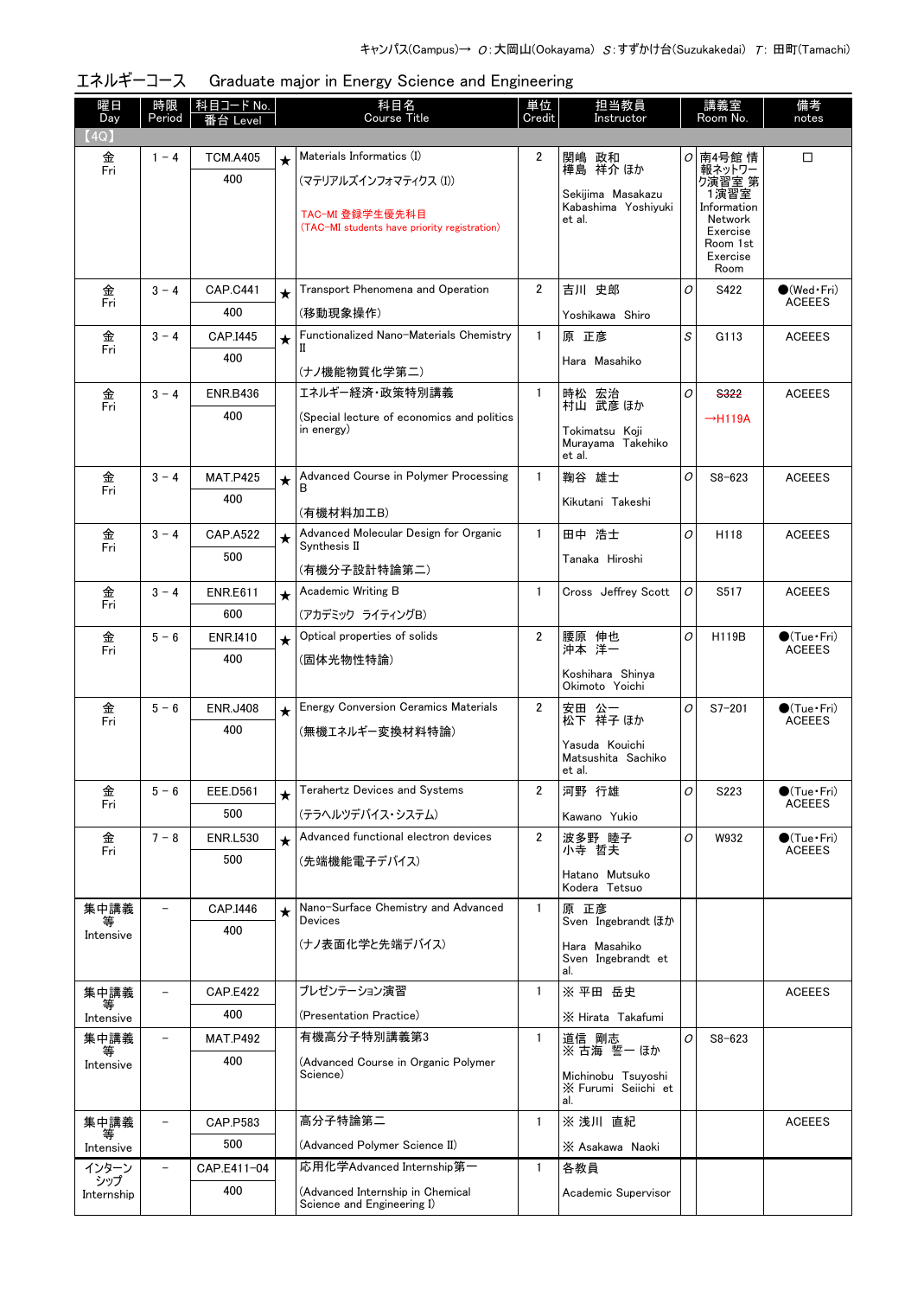| 曜日<br>Day         | 時限<br>Period             | 科目コード No.<br>番台 Level |            | 科目名<br>Course Title               | 単位<br>Credit   | 担当教員<br>Instructor  | 講義室<br>Room No. | 備考<br>notes |
|-------------------|--------------------------|-----------------------|------------|-----------------------------------|----------------|---------------------|-----------------|-------------|
| [4Q]              |                          |                       |            |                                   |                |                     |                 |             |
| インターン             |                          | ENR.B503-04           |            | エネルギーエ学インターンシップA                  |                | 指導教員                |                 |             |
| シップ<br>Internship |                          | 500                   |            | (Energy Engineering Internship A) |                | Academic Supervisor |                 |             |
| インターン             | $\overline{\phantom{0}}$ | ENR.B504-04           |            | エネルギーエ学インターンシップB                  | $\overline{2}$ | 指導教員                |                 |             |
| シップ<br>Internship |                          | 500                   |            | (Energy Engineering Internship B) |                | Academic Supervisor |                 |             |
| インターン             | $\overline{\phantom{0}}$ | <b>ENR.B514</b>       | $\star$    | TSE Energy Off-Campus Project S D |                | 指導教員                |                 |             |
| シップ<br>Internship |                          | 500                   |            | (融合系エネルギーオフキャンパスプロジェクト<br>SD)     |                | Academic Supervisor |                 |             |
| インターン             |                          | <b>ENR.B518</b>       | $\star$    | TSE Energy Off-Campus Project L D | $\overline{2}$ | 指導教員                |                 |             |
| シップ<br>Internship |                          | 500                   |            | (融合系エネルギーオフキャンパスプロジェクトL<br>D)     |                | Academic Supervisor |                 |             |
| インターン             | $\overline{\phantom{0}}$ | ENR.E612-04           | $\bigstar$ | International energy project      | $\overline{2}$ | 指導教員                |                 |             |
| シップ<br>Internship |                          | 600                   |            | (エネルギー国際派遣プロジェクト)                 |                | Academic Supervisor |                 |             |

エネルギーコース Graduate major in Energy Science and Engineering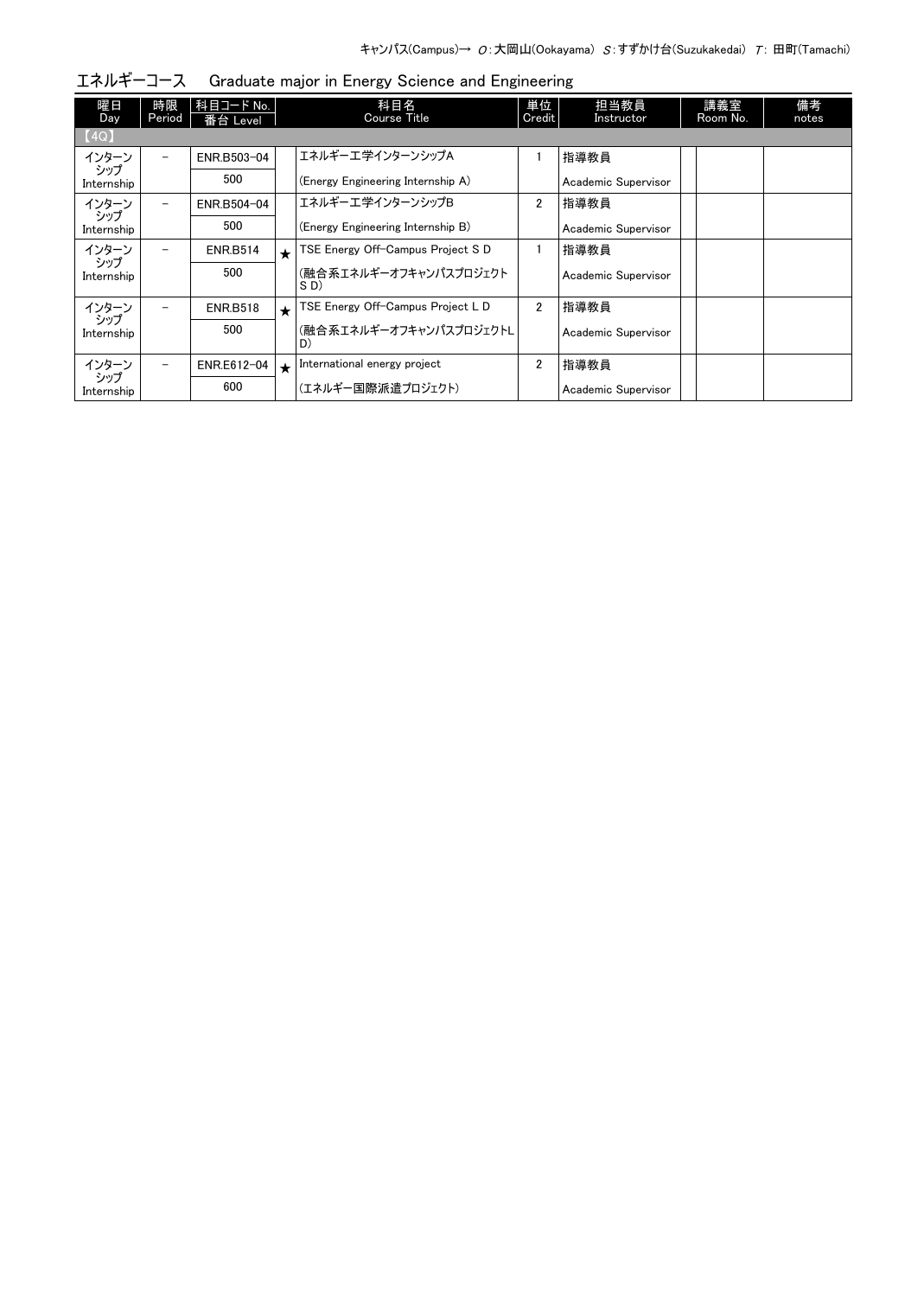|                |                          | エンジニアリングデザインコース        |         | Graduate major in Engineering Sciences and Design             |                |                                                  |    |                            |                                 |
|----------------|--------------------------|------------------------|---------|---------------------------------------------------------------|----------------|--------------------------------------------------|----|----------------------------|---------------------------------|
| 曜日<br>Day      | 時限<br>Period             | 科目コード No.<br>番台 Level  |         | 科目名<br><b>Course Title</b>                                    | 単位<br>Credit   | 担当教員<br>Instructor                               |    | 講義室<br>Room No.            | 備考<br>notes                     |
| $(3 \sim 4Q)$  |                          |                        |         |                                                               |                |                                                  |    |                            |                                 |
| 月<br>Mon       | $11 - 12$                | <b>ESD.H407</b>        |         | リーダーシップ                                                       | 2              | 山本 成一                                            | 0  | W931                       | $O(3 \sim 4Q)$<br><b>ACEEES</b> |
|                |                          | 400                    |         | (Leadership)                                                  |                | Yamamoto Seiichi                                 |    |                            |                                 |
| 木<br>Thu       | $11 - 12$                | <b>ESD.H406</b>        |         | マーケティング・サイエンス                                                 | $\overline{2}$ | 神部 昌彦                                            | 0  | W931                       | $O(3 \sim 4Q)$<br><b>ACEEES</b> |
|                |                          | 400                    |         | (Marketing Science)                                           |                | Kambe Masahiko                                   |    |                            |                                 |
| 金<br>Fri       | $11 - 12$                | <b>ESD.C501</b>        |         | コミュニケーションデザイン論                                                | $\overline{2}$ | 西條 美紀                                            | O  | W936                       | $O(3 \sim 4Q)$<br><b>ACEEES</b> |
|                |                          | 500                    |         | (Communication Design: Theory &<br>Practice)                  |                | Saijo Miki                                       |    |                            |                                 |
| 集中講義           | $\overline{\phantom{0}}$ | <b>ESD.H404</b>        |         | ファイナンス                                                        | $\overline{2}$ | 岩澤 誠一郎                                           |    | 1/14·23休講                  | $O(3 \sim 4Q)$<br><b>ACEEES</b> |
| Intensive      |                          | 400                    |         | (Finance)                                                     |                | Iwasawa Seiichiro                                |    | 1/29・2/5開講                 |                                 |
| 集中講義           | $\overline{\phantom{0}}$ | ESD.S610-02            |         | 研究対話プロジェクト【F】                                                 | $\mathbf{1}$   | 各教員                                              |    |                            | $O(3 \sim 4Q)$                  |
| Intensive      |                          | 600                    |         | (Research Dialog [F])                                         |                | Academic Supervisor                              |    |                            |                                 |
| 集中講義           | $\overline{\phantom{0}}$ | ESD.S611-02            | $\star$ | Engineering Science & Design<br>$Presentation$ $[$ F $]$      | $\overline{2}$ | コース主任                                            |    |                            | $O(3 \sim 4Q)$                  |
| Intensive      |                          | 600                    |         | (エンジニアリングデザインプレゼンテーション                                        |                | Head                                             |    |                            |                                 |
| 講究等            | $\overline{\phantom{a}}$ | <b>ESD.Z492</b>        |         | (F)<br>エンジニアリングデザイン講究F1                                       | $\mathbf{1}$   | 指導教員                                             |    |                            | $O(3 \sim 4Q)$                  |
| Seminar        |                          | 400                    |         | (Seminar in Engineering Design F1)                            |                |                                                  |    |                            |                                 |
| 講究等            | $\qquad \qquad -$        | <b>ESD.Z592</b>        |         | エンジニアリングデザイン講究F2                                              | $\overline{2}$ | Academic Supervisor<br>指導教員                      |    |                            | $O(3 \sim 4Q)$                  |
| Seminar        |                          | 500                    |         |                                                               |                |                                                  |    |                            |                                 |
| 講究等            | $\qquad \qquad -$        |                        |         | (Seminar in Engineering Design F2)<br>エンジニアリングデザイン講究F3        | $\overline{2}$ | Academic Supervisor<br>指導教員                      |    |                            | $O(3 \sim 4Q)$                  |
| Seminar        |                          | ESD.Z692<br>600        |         |                                                               |                |                                                  |    |                            |                                 |
|                | $\qquad \qquad -$        |                        |         | (Seminar in Engineering Design F3)<br>エンジニアリングデザイン講究F4        | $\overline{2}$ | Academic Supervisor                              |    |                            |                                 |
| 講究等<br>Seminar |                          | <b>ESD.Z694</b><br>600 |         |                                                               |                | 指導教員                                             |    |                            | $O(3 \sim 4Q)$                  |
|                |                          |                        |         | (Seminar in Engineering Design F4)                            |                | Academic Supervisor                              |    |                            |                                 |
| 講究等<br>Seminar | $\overline{\phantom{0}}$ | ESD.Z696               |         | エンジニアリングデザイン講究F5                                              | $\overline{2}$ | 指導教員                                             |    |                            | $O(3 \sim 4Q)$                  |
|                |                          | 600                    |         | (Seminar in Engineering Design F5)                            |                | Academic Supervisor                              |    |                            |                                 |
| (3Q)<br>月      | $1 - 2$                  | <b>ESD.D404</b>        |         | Design of Medical and Welfare Device                          | 1              | 土方 亘                                             | 0  | S <sub>518</sub>           |                                 |
| Mon            |                          | 400                    | $\star$ | (医療・福祉機器のデザイン)                                                |                |                                                  |    | $\rightarrow$ S514         |                                 |
|                | $3 - 4$                  |                        |         | 人間環境系デザイン実践論                                                  | $\mathbf{1}$   | Hijikata Wataru<br>安田 幸一                         | 0  | W936                       | <b>ACEEES</b>                   |
| 火<br>Tue       |                          | <b>ESD.F501</b><br>500 |         |                                                               |                | 村田 涼ほか                                           |    |                            |                                 |
|                |                          |                        |         | (Practical Theories in Man Environment<br>System Design)      |                | Yasuda Koichi<br>Murata Rvo et al.               |    |                            |                                 |
| 水              | $9 - 12$                 | <b>ESD.H408</b>        |         | ビジネス法                                                         | 2              | 田中 義敏                                            | 0  | W931                       | $\square$ ACEEES                |
| Wed            |                          | 400                    |         | (Business Law)                                                |                | Tanaka Yoshitoshi                                |    |                            |                                 |
| 木              | $5 - 8$                  | ESD.D403               | $\star$ | Systems Engineering and Project                               | $\overline{2}$ | ※ 島津 恵子<br>※ 山﨑 政彦 ほか                            | 0  | <b>I123</b>                | $\square$ ACEEES                |
| Thu            |                          | 400                    |         | Management to Realize Large and<br><b>Complicated Systems</b> |                |                                                  |    |                            |                                 |
|                |                          |                        |         | (システムズエンジニアリング)                                               |                | X Shimazu Keiko<br>X Yamazaki<br>Masahiko et al. |    |                            |                                 |
| 木              | $7 - 8$                  | <b>HCB.M463</b>        | $\star$ | Introduction to Biomedical<br>Instrumentation                 | $\mathbf{1}$   | 八木 透                                             | 0  | 石川台3号<br>館-305号室           |                                 |
| Thu            |                          | 400                    |         |                                                               |                | Yagi Tohru                                       |    | Ishikawadai                |                                 |
|                |                          |                        |         | (医療機器概論)                                                      |                |                                                  |    | 3rd Bldg.<br>305           |                                 |
| 金              | $1 - 4$                  | <b>TCM.A402</b>        | $\star$ | Materials simulation (R)                                      | $\overline{2}$ | 大場 史康<br>松下 雄一郎 ほか                               | 01 | 南4号館情                      | □                               |
| Fri            |                          | 400                    |         | (マテリアルズシミュレーション (R))                                          |                |                                                  |    | 報ネットワー<br>- ^演習室 第<br>1演習室 |                                 |
|                |                          |                        |         | TAC-MI 登録学生優先科目                                               |                | Oba Fumiyasu<br>Matsushita Yuichiro              |    | Information                |                                 |
|                |                          |                        |         | TAC-MI students have priority registration                    |                | et al.                                           |    | Network<br>Exercise        |                                 |
|                |                          |                        |         |                                                               |                |                                                  |    | Room 1st<br>Exercise       |                                 |
|                |                          |                        |         |                                                               |                |                                                  |    | Room                       |                                 |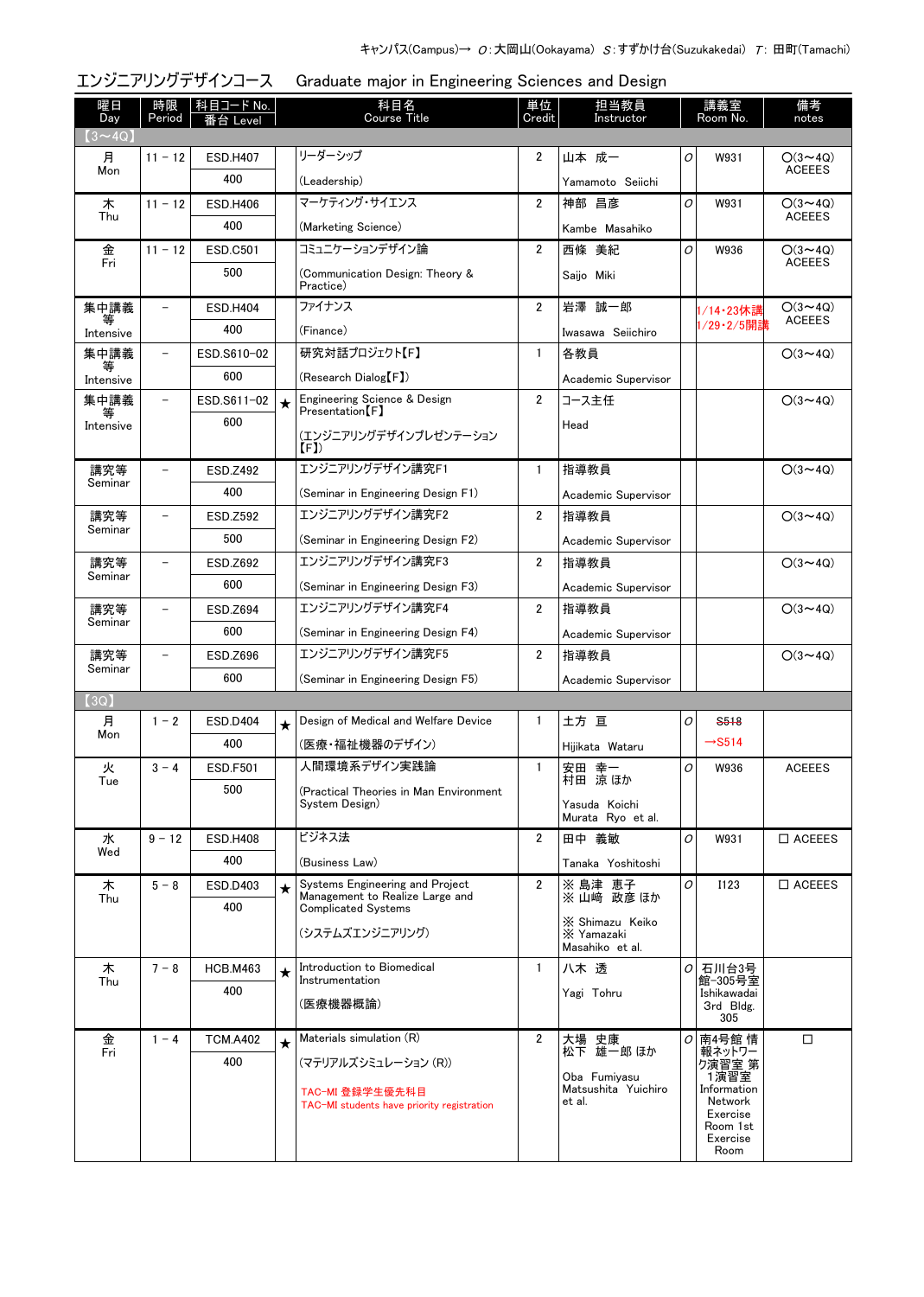## エンジニアリングデザインコース Graduate major in Engineering Sciences and Design

| 曜日<br>Day      | 時限<br>Period             | 科目コード No.<br>番台 Level |         | 科目名<br><b>Course Title</b>                                         | 単位<br>Credit   | 担当教員<br>Instructor                       |   | 講義室<br>Room No.          | 備考<br>notes        |
|----------------|--------------------------|-----------------------|---------|--------------------------------------------------------------------|----------------|------------------------------------------|---|--------------------------|--------------------|
| 3Q)            |                          |                       |         |                                                                    |                |                                          |   |                          |                    |
| 金<br>Fri       | $1 - 4$                  | <b>TCM.A403</b>       | $\star$ | Materials simulation (I)                                           | $\overline{2}$ | 大場 史康<br>松下 雄一郎 ほか                       |   | ○ 南4号館 情<br>報ネットワー       | □                  |
|                |                          | 400                   |         | (マテリアルズシミュレーション (I))                                               |                | Oba Fumiyasu                             |   | 7演習室 第<br>1演習室           |                    |
|                |                          |                       |         | TAC-MI 登録学生優先科目                                                    |                | Matsushita Yuichiro<br>et al.            |   | Information<br>Network   |                    |
|                |                          |                       |         | TAC-MI students have priority registration                         |                |                                          |   | Exercise                 |                    |
|                |                          |                       |         |                                                                    |                |                                          |   | Room 1st<br>Exercise     |                    |
|                |                          | <b>ESD.F403</b>       |         | UX / Interator                                                     | $\overline{2}$ |                                          |   | Room                     |                    |
| 金<br>Fri       | $5 - 8$                  | 400                   | $\star$ |                                                                    |                | 西田 佳史<br>妹尾 天                            | O | S421                     | □<br><b>ACEEES</b> |
|                |                          |                       |         | (ユーザエクスペリエンス・インタラクションデザイ<br>ン)                                     |                | Nishida Yoshifumi                        |   |                          |                    |
| 集中講義           |                          | <b>ESD.F404</b>       |         | 感性エ学・エモーショナルデザイン                                                   | $\mathbf{1}$   | Senoo Dai<br>藤井 晴行                       |   |                          | <b>ACEEES</b>      |
| 等              |                          | 400                   |         | (Affective Engineering / Emotional                                 |                |                                          |   |                          |                    |
| Intensive      |                          |                       |         | Design)                                                            |                | Fujii Haruyuki                           |   |                          |                    |
| 集中講義<br>等      | $\overline{\phantom{a}}$ | ESD.A502-02           | $\star$ | Engineering Design Project B <sup>[B]</sup>                        | $\overline{2}$ | 齊藤 滋規<br>坂本 啓ほか                          |   |                          |                    |
| Intensive      |                          | 500                   |         | (エンジニアリングデザインプロジェクトB【B】)                                           |                | Saito Shigeki                            |   |                          |                    |
|                |                          |                       |         |                                                                    |                | Sakamoto Hiraku et<br>al.                |   |                          |                    |
| 集中講義           |                          | ESD.B503              |         | オフキャンパスプロジェクトC                                                     | 2              | 各教員                                      |   |                          |                    |
| 等<br>Intensive |                          | 500                   |         | (Off-Campus Project C)                                             |                | Academic Supervisor                      |   |                          |                    |
| 集中講義           | $\overline{\phantom{0}}$ | <b>ESD.B507</b>       |         | 短期リサーチプロジェクトM3                                                     | $\mathbf{1}$   | 各教員                                      |   |                          |                    |
| 等<br>Intensive |                          | 500                   |         | (Short term Research Project M3)                                   |                | Academic Supervisor                      |   |                          |                    |
| 集中講義           | $\overline{\phantom{0}}$ | ESD.A603              |         | 教授方法トレーニングセミナーC                                                    | $\mathbf{1}$   | 各教員                                      |   |                          |                    |
| 等<br>Intensive |                          | 600                   |         | (Pedagogical Seminar for Graduate<br>Students C)                   |                | Academic Supervisor                      |   |                          |                    |
| 集中講義           | $\overline{\phantom{0}}$ | ESD.B603              |         | オフキャンパスプロジェクトG                                                     | $\mathbf{1}$   | 各教員                                      |   |                          |                    |
| 等<br>Intensive |                          | 600                   |         | (Off-Campus Project G)                                             |                | Academic Supervisor                      |   |                          |                    |
| 集中講義<br>等      | $\overline{\phantom{0}}$ | <b>ESD.B607</b>       |         | 長期オフキャンパスプロジェクトD3                                                  | $\overline{2}$ | 各教員                                      |   |                          |                    |
| Intensive      |                          | 600                   |         | (Long term Off-Campus Project D3)                                  |                | Academic Supervisor                      |   |                          |                    |
| 集中講義<br>等      | $\overline{\phantom{0}}$ | <b>ESD.S603</b>       |         | 企業プラクティスD3                                                         | $\mathbf{1}$   | 各教員                                      |   |                          |                    |
| Intensive      |                          | 600                   |         | (Business Practice D3)                                             |                | Academic Supervisor                      |   |                          |                    |
| (4Q)           |                          |                       |         |                                                                    |                |                                          |   |                          |                    |
| 火<br>Tue       | $1 - 4$                  | <b>ESD.D402</b>       | $\star$ | Materials Modeling and Simulation for<br><b>Engineering Design</b> | $\overline{2}$ | 因幡 和晃<br>Wijeyewickrema Anil             | O | S322                     | $\Box$ ACEEES      |
|                |                          | 400                   |         | (エンジニアリングデザインにおける計算力学)                                             |                | Inaba Kazuaki                            |   |                          |                    |
|                |                          |                       |         |                                                                    |                | Wijeyewickrema Anil                      |   |                          |                    |
| 木<br>Thu       | $5 - 8$                  | <b>ESD.D501</b>       |         | メカノシステムデザイン                                                        | $\overline{2}$ | 新野 秀憲<br>松村 茂樹 ほか                        | S | J231                     | $\square$ ACEEES   |
|                |                          | 500                   |         | (Mechano-System Design)                                            |                | Shinno Hidenori                          |   |                          |                    |
|                |                          |                       |         |                                                                    |                | Matsumura Shigeki<br>et al.              |   |                          |                    |
| 金<br>Fri       | $1 - 4$                  | <b>TCM.A404</b>       | $\star$ | Materials Informatics (R)                                          | $\overline{2}$ | 関嶋 政和                                    |   | <i>O</i> 南4号館 情          | □                  |
|                |                          | 400                   |         | (マテリアルズインフォマティクス (R))                                              |                | 樺島 祥介 ほか                                 |   | 報ネットワー<br>り演習室 第         |                    |
|                |                          |                       |         | TAC-MI 登録学生優先科目                                                    |                | Sekijima Masakazu<br>Kabashima Yoshiyuki |   | 1演習室<br>Information      |                    |
|                |                          |                       |         | (TAC-MI students have priority registration)                       |                | et al.                                   |   | Network<br>Exercise      |                    |
|                |                          |                       |         |                                                                    |                |                                          |   | Room 1st<br>Exercise     |                    |
|                |                          |                       |         |                                                                    |                |                                          |   | Room                     |                    |
| 金<br>Fri       | $1 - 4$                  | <b>TCM.A405</b>       | $\star$ | Materials Informatics (I)                                          | $\overline{2}$ | 関嶋 政和<br>樺島 祥介 ほか                        |   | <i>이</i> 南4号館情           | $\Box$             |
|                |                          | 400                   |         | (マテリアルズインフォマティクス (I))                                              |                | Sekijima Masakazu                        |   | 報ネットワー<br>ク演習室 第<br>1演習室 |                    |
|                |                          |                       |         | TAC-MI 登録学生優先科目                                                    |                | Kabashima Yoshiyuki<br>et al.            |   | Information<br>Network   |                    |
|                |                          |                       |         | (TAC-MI students have priority registration)                       |                |                                          |   | Exercise<br>Room 1st     |                    |
|                |                          |                       |         |                                                                    |                |                                          |   | Exercise                 |                    |
|                |                          |                       |         |                                                                    |                |                                          |   | Room                     |                    |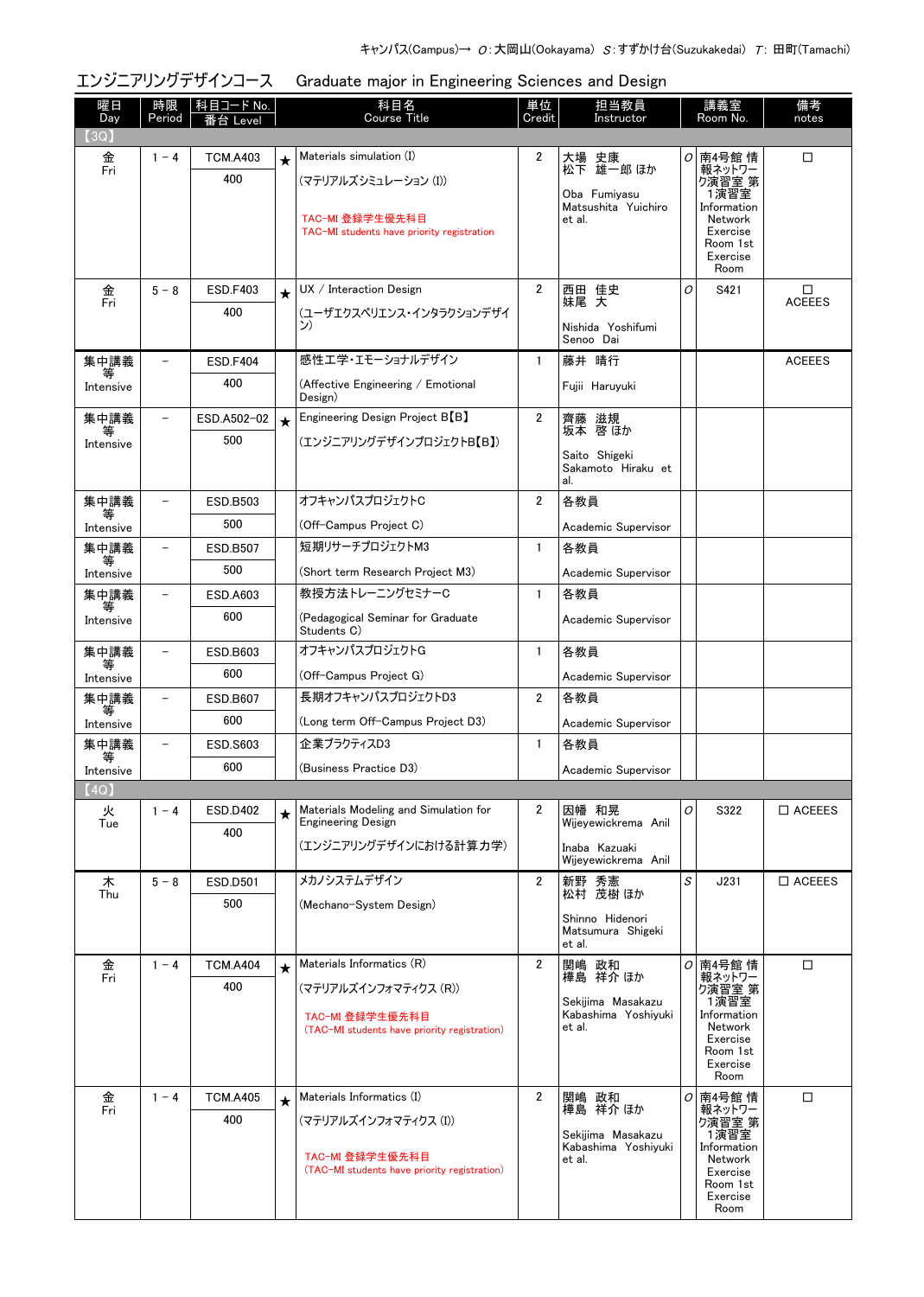| 曜日<br>Day       | 時限<br>Period             | 科目コード No.<br>番台 Level |         | 科目名<br>Course Title                              | 単位<br>Credit   | 担当教員<br>Instructor                         |   | 講義室<br>Room No. | 備考<br>notes   |
|-----------------|--------------------------|-----------------------|---------|--------------------------------------------------|----------------|--------------------------------------------|---|-----------------|---------------|
| (4Q)            |                          |                       |         |                                                  |                |                                            |   |                 |               |
| 金               | $1 - 4$                  | <b>ESD.D504</b>       | $\star$ | Civil Engineering Design II                      | $\overline{2}$ | 北詰 昌樹                                      | 0 | M321            | $\Box$ ACEEES |
| $\overline{Fr}$ |                          | 500                   |         | (土木工学におけるデザイン実例2)                                |                | 佐々木 栄一ほか                                   |   |                 |               |
|                 |                          |                       |         |                                                  |                | Kitazume Masaki<br>Sasaki Eiichi et al.    |   |                 |               |
| 金<br>Fri        | $5 - 8$                  | <b>ESD.E405</b>       |         | 起業家精神と資金調達                                       | $\overline{2}$ | 西條 美紀                                      | O | W931            | $\Box$        |
|                 |                          | 400                   |         | (Entrepreneurship and fundraising)               |                | ※金子 大介ほか                                   |   |                 |               |
|                 |                          |                       |         |                                                  |                | Saiio Miki<br>X Kaneko Daisuke<br>et al.   |   |                 |               |
| 集中講義            | $\overline{\phantom{0}}$ | ESD.A503-02           | $\star$ | Engineering Design Project C <sup>[B]</sup>      | $\overline{2}$ | 齊藤 滋規<br>坂本 啓ほか                            |   |                 |               |
| 等<br>Intensive  |                          | 500                   |         | (エンジニアリングデザインプロジェクトC【B】)                         |                |                                            |   |                 |               |
|                 |                          |                       |         |                                                  |                | Saito Shigeki<br>Sakamoto Hiraku et<br>al. |   |                 |               |
| 集中講義            |                          | <b>ESD.B504</b>       |         | オフキャンパスプロジェクトD                                   | $\overline{2}$ | 各教員                                        |   |                 |               |
| 等<br>Intensive  |                          | 500                   |         | (Off-Campus Project D)                           |                | Academic Supervisor                        |   |                 |               |
| 集中講義<br>等       |                          | <b>ESD.B508</b>       |         | 短期リサーチプロジェクトM4                                   | 1              | 各教員                                        |   |                 |               |
| Intensive       |                          | 500                   |         | (Short term Research Project M4)                 |                | Academic Supervisor                        |   |                 |               |
| 集中講義<br>等       |                          | <b>ESD.A604</b>       |         | 教授方法トレーニングセミナーD                                  | 1.             | 各教員                                        |   |                 |               |
| Intensive       |                          | 600                   |         | (Pedagogical Seminar for Graduate<br>Students D) |                | Academic Supervisor                        |   |                 |               |
| 集中講義            | $\equiv$                 | <b>ESD.B604</b>       |         | オフキャンパスプロジェクトH                                   | $\mathbf{1}$   | 各教員                                        |   |                 |               |
| 等<br>Intensive  |                          | 600                   |         | (Off-Campus Project H)                           |                | Academic Supervisor                        |   |                 |               |
| 集中講義            | $\overline{\phantom{0}}$ | <b>ESD.B608</b>       |         | 長期オフキャンパスプロジェクトD4                                | $\mathbf{2}$   | 各教員                                        |   |                 |               |
| 等<br>Intensive  |                          | 600                   |         | (Long term Off-Campus Project D4)                |                | Academic Supervisor                        |   |                 |               |
| 集中講義            | $\overline{\phantom{0}}$ | <b>ESD.S604</b>       |         | 企業プラクティスD4                                       | $\mathbf{1}$   | 各教員                                        |   |                 |               |
| Intensive       |                          | 600                   |         | (Business Practice D4)                           |                | Academic Supervisor                        |   |                 |               |

#### エンジニアリングデザインコース Graduate major in Engineering Sciences and Design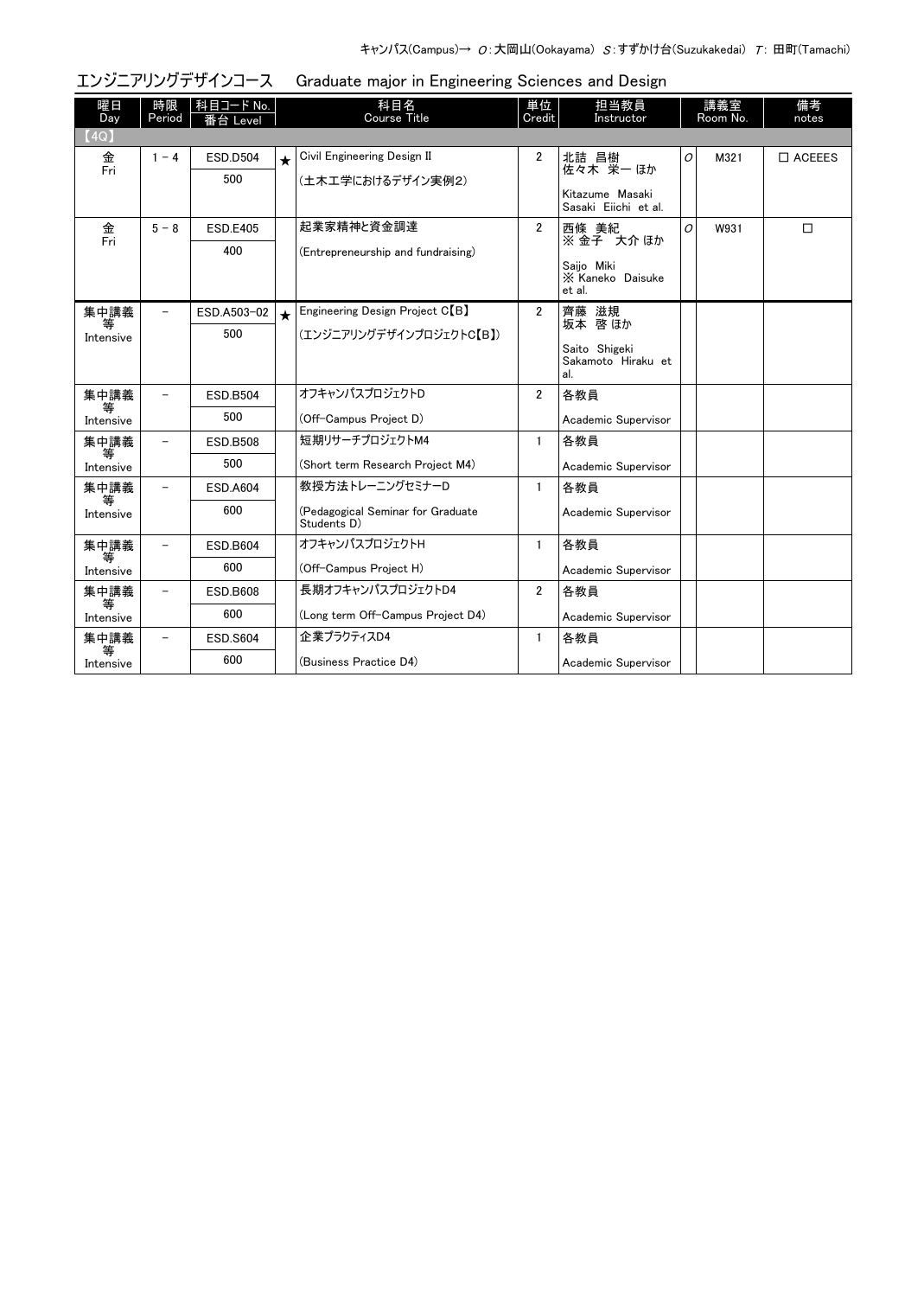#### 曜日 Day 時限 Period ■ 科目コード No. ■ 科目名 Course Title 番台 Level notes 単位 **Credit** 担当教員 Instructor 講義室 Room No. 備考  $\sqrt{3}$   $\sim$  4Q 生命倫理特論 [\(Introduction to Bioethics\)](http://www.ocw.titech.ac.jp/index.php?module=General&action=T0300&JWC=201916816&lang=JA&vid=03) 集中講義 等 Intensive - LST.A419 400 1 │德永 万喜洋 │ │ │ 〇(3~4Q) ACLS ※ 鈴木 睦昭 ほか Tokunaga Makio ※ Suzuki Mutsuaki et al. ★ │[International Career Development Basics](http://www.ocw.titech.ac.jp/index.php?module=General&action=T0300&JWC=201920336&lang=JA&vid=03) │ 2 │鈴木 崇之 │ │ 〇(3~4Q) (国際キャリア基礎) 集中講義 等 Intensive LST.B404 400 鈴木 崇之<br>小畠 英理ほか Suzuki Takashi Kobatake Eiry et al. デザイン創造実践 [\(Practical Creative Design\)](http://www.ocw.titech.ac.jp/index.php?module=General&action=T0300&JWC=201917431&lang=JA&vid=03) 集中講義 等 Intensive - HCB.C501 500 3 ○(3~4Q) コース標準学修 課程外 那須 聖 秦 猛志 ほか Nasu Satoshi Hata Takeshi et al. 事業創出マネジメント [\(Management for Business Creation\)](http://www.ocw.titech.ac.jp/index.php?module=General&action=T0300&JWC=201926650&lang=JA&vid=03) 集中講義 等 Intensive - HCB.C502 500 1 │橋本 正洋 │ │ │ 〇(3~4Q) コース標準学修 課程外 仙石 愼太郎 ほか Hashimoto Masahiro Sengoku Shintaro et al. ★ │International Presentation I 1 │各教員 O(3~4Q) [\(ライフエンジニアリング国際プレゼンテーション](http://www.ocw.titech.ac.jp/index.php?module=General&action=T0300&JWC=201906743&lang=JA&vid=03) 第一) 集中講義 等 Intensive - HCB.C542-02 500 Academic Supervisor ★ │International Presentation II 1 │各教員 O(3~4Q) [\(ライフエンジニアリング国際プレゼンテーション](http://www.ocw.titech.ac.jp/index.php?module=General&action=T0300&JWC=201906745&lang=JA&vid=03) 第二) 集中講義 等 Intensive HCB.C543-02 500 Academic Supervisor ★ │International Presentation III │ 1 │各教員 │ │ 〇(3~4Q) [\(ライフエンジニアリング国際プレゼンテーション](http://www.ocw.titech.ac.jp/index.php?module=General&action=T0300&JWC=201906726&lang=JA&vid=03) 第三) 集中講義 等 Intensive  $-$  HCB C641-02 600 Academic Supervisor ★ │International Presentation IV 1 │各教員 O(3~4Q) [\(ライフエンジニアリング国際プレゼンテーション](http://www.ocw.titech.ac.jp/index.php?module=General&action=T0300&JWC=201906727&lang=JA&vid=03) 第四) 集中講義 等 **Intensive** - HCB.C642-02 600 Academic Supervisor ★ [International Career Development](http://www.ocw.titech.ac.jp/index.php?module=General&action=T0300&JWC=201920338&lang=JA&vid=03) | 2 |鈴木 崇之 。 | | 〇(3~4Q) Advanced (国際キャリア実践) 集中講義 等 Intensive LST.B605 600 鈴木 崇之<br>小畠 英理 ほか Suzuki Takashi Kobatake Eiry et al. [ライフエンジニアリング学外研修第一](http://www.ocw.titech.ac.jp/index.php?module=General&action=T0300&JWC=201906707&lang=JA&vid=03) (Off Campus Training I) インターン シップ Internship HCB.C431-02 400 1 ○(3~4Q) ACLS<sup>T</sup> 各教員 Academic Supervisor [ライフエンジニアリング学外研修第二](http://www.ocw.titech.ac.jp/index.php?module=General&action=T0300&JWC=201906746&lang=JA&vid=03) (Off Campus Training II) インターン シップ Internship HCB.C531-02 500 2 ○(3~4Q) **ACLS** 各教員 Academic Supervisor [ライフエンジニアリング学外研修第三](http://www.ocw.titech.ac.jp/index.php?module=General&action=T0300&JWC=201906747&lang=JA&vid=03) (Off Campus Training III) インターン シップ Internship - HCB.C532-02 500 4 ○(3~4Q) ACLS 各教員 Academic Supervisor ★ HCB International Internship 4 |各教員 O(3~4Q) [\(ライフエンジニアリング実践インターンシップ\)](http://www.ocw.titech.ac.jp/index.php?module=General&action=T0300&JWC=201906725&lang=JA&vid=03) インターン シップ Internship  $-$  HCB.C631-02 600 ACLS 各教員 Academic Supervisor ライフエンジニアリング企業実習 [\(Research Working in Company\)](http://www.ocw.titech.ac.jp/index.php?module=General&action=T0300&JWC=201906728&lang=JA&vid=03) インターン シップ Internship  $-$  HCB.C632-02 600 4 各教員 ○(3~4Q) Academic Supervisor ライフエンジニアリング実践研修第一 [\(HCB off-campus advanced training 1\)](http://www.ocw.titech.ac.jp/index.php?module=General&action=T0300&JWC=201911971&lang=JA&vid=03) インターン シップ Internship - HCB.C633-02 600 1 各教員 O(3~4Q) Academic Supervisor ライフエンジニアリング実践研修第二 [\(HCB off-campus advanced training 2\)](http://www.ocw.titech.ac.jp/index.php?module=General&action=T0300&JWC=201911973&lang=JA&vid=03) インターン シップ Internship  $-$  HCB.C634-02 600 2 ○(3~4Q) ACLS 各教員 Academic Supervisor HCB Seminar F1 [\(ライフエンジニアリング講究F1\)](http://www.ocw.titech.ac.jp/index.php?module=General&action=T0300&JWC=201906722&lang=JA&vid=03) 講究等 Seminar HCB 7492 400 ★ │ HCB Seminar F1 2 │各教員 │ │ │ │ │ │ │ │ │ 〇(3~4Q) Academic Supervisor ★ │HCB Seminar F2 2 │各教員 │ │ 〇(3~4Q) [\(ライフエンジニアリング講究F2\)](http://www.ocw.titech.ac.jp/index.php?module=General&action=T0300&JWC=201906754&lang=JA&vid=03) 講究等 講究等 - HCB.Z592<br>Seminar 500 Academic Supervisor ★ │HCB Seminar F3 2 │各教員 │ │ 〇(3~4Q) [\(ライフエンジニアリング講究F3\)](http://www.ocw.titech.ac.jp/index.php?module=General&action=T0300&JWC=201906734&lang=JA&vid=03) 講究等 講究等  $\begin{array}{|c|c|c|c|}\n \hline \text{HCB.Z692} & \text{HCB.Z692} \\
\text{Seminar} & \text{HCB.Z692}\n \hline \end{array}$ 600 Academic Supervisor

ライフエンジニアリングコース Graduate major in Human Centered Science and Biomedical Engineering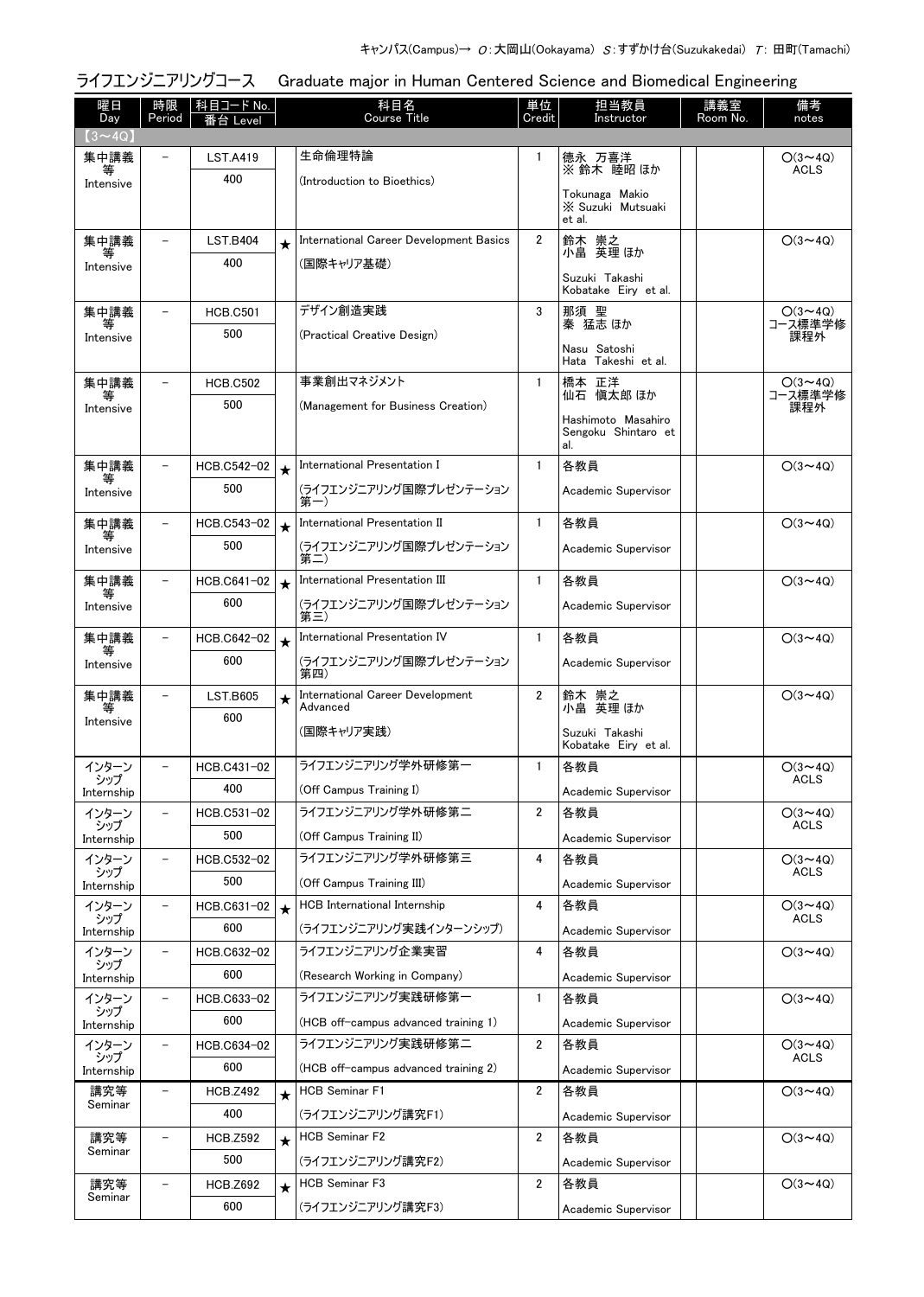|                |                          | ライフエンジニアリングコース               |         | Graduate major in Human Centered Science and Biomedical Engineering       |                |                                              |               |                         |                                      |
|----------------|--------------------------|------------------------------|---------|---------------------------------------------------------------------------|----------------|----------------------------------------------|---------------|-------------------------|--------------------------------------|
| 曜日<br>Day      | 時限<br>Period             | <u>科目コード No.</u><br>番台 Level |         | 科目名<br><b>Course Title</b>                                                | 単位<br>Credit   | 担当教員<br>Instructor                           |               | 講義室<br>Room No.         | 備考<br>notes                          |
| $(3 \sim 4Q)$  | $\overline{\phantom{0}}$ |                              |         | <b>HCB Seminar F4</b>                                                     | 2              | 各教員                                          |               |                         |                                      |
| 講究等<br>Seminar |                          | <b>HCB.Z694</b>              | $\star$ |                                                                           |                |                                              |               |                         | $O(3 \sim 4Q)$                       |
|                |                          | 600                          |         | (ライフエンジニアリング講究F4)                                                         |                | Academic Supervisor                          |               |                         |                                      |
| 講究等<br>Seminar | $\qquad \qquad -$        | <b>HCB.Z696</b>              | $\star$ | <b>HCB Seminar F5</b>                                                     | $\mathbf{2}$   | 各教員                                          |               |                         | $O(3 \sim 4Q)$                       |
|                |                          | 600                          |         | (ライフエンジニアリング講究F5)                                                         |                | Academic Supervisor                          |               |                         |                                      |
| (3Q)           | $1 - 2$                  |                              |         | Polymeric Biomaterials                                                    | 2              |                                              | S             |                         |                                      |
| 月<br>Mon       |                          | <b>MAT.C412</b>              | $\star$ |                                                                           |                | 柘植 丈治<br>林 智広                                |               | J232                    | $\bullet$ (Mon•Thu)<br><b>ACEEES</b> |
|                |                          | 400                          |         | (高分子バイオマテリアル)                                                             |                | Tsuge Takeharu<br>Hayashi Tomohiro           |               |                         |                                      |
| 月              | $3 - 4$                  | <b>MAT.M412</b>              |         | 金属の信頼性と耐久性                                                                | $\overline{2}$ | 小林 郁夫                                        | O             | $S8 - 501$              | $\bullet$ (Mon $\cdot$ Thu)          |
| Mon            |                          | 400                          |         | (Reliability and Durability of Metals and                                 |                | 小林 覚ほか                                       |               |                         |                                      |
|                |                          |                              |         | Alloys)                                                                   |                | Kobayashi Equo<br>Kobayashi Satoru et<br>al. |               |                         |                                      |
| 月              | $5 - 6$                  | <b>MAT.P403</b>              | $\star$ | Soft Materials Physics                                                    | $\mathbf{1}$   | Vacha Martin                                 | 0             | $S8 - 623$              | <b>ACEEES</b>                        |
| Mon            |                          | 400                          |         | (ソフトマテリアル物理)                                                              |                |                                              |               |                         |                                      |
| 月              | $5 - 6$                  | CAP.T531                     | $\star$ | Advanced Catalytic Reactions I                                            | $\mathbf{1}$   | 馬場 俊秀<br>野村 淳子ほか                             | S             | G114                    | <b>ACEEES</b>                        |
| Mon            |                          | 500                          |         | (触媒反応特論第一)                                                                |                |                                              |               |                         |                                      |
|                |                          |                              |         |                                                                           |                | Baba Toshihide<br>Nomura Junko et al.        |               |                         |                                      |
| 火              | $1 - 2$                  | <b>LST.A407</b>              | $\star$ | Science of Metabolism                                                     | $\overline{2}$ | 平沢 敬                                         | S             | J221,W833               | $\bullet$ (Tue · Fri)                |
| Tue            |                          | 400                          |         | (生物代謝科学)                                                                  |                | 白木 伸明 ほか                                     | Ο             |                         | 遠隔講義                                 |
|                |                          |                              |         |                                                                           |                | Hirasawa Takashi<br>Shiraki Nobuaki et al.   |               |                         |                                      |
| 火<br>Tue       | $3 - 4$                  | <b>ENR.J409</b>              |         | 研究者向け特許論文等知財の基礎                                                           | $\overline{2}$ | 吉本 護                                         | S             | J232                    | $\bullet$ (Tue•Fri)<br><b>ACEEES</b> |
|                |                          | 400                          |         | (Introduction to Intellectual Property<br>System)                         |                | Yoshimoto Mamoru                             |               |                         |                                      |
| 火<br>Tue       | $3 - 4$                  | <b>HCB.C422</b>              | $\star$ | Outline of Human Centered Science and<br><b>Biomedical Engineering II</b> | $\mathbf{1}$   | 八木透<br>中村 健太郎 ほか                             | S<br>0        | B <sub>221</sub> ,1124  | 遠隔講義                                 |
|                |                          | 400                          |         | (ライフエンジニアリング概論第二)                                                         |                | Yagi Tohru                                   |               | $\rightarrow$ B223,I124 |                                      |
|                |                          |                              |         |                                                                           |                | Nakamura Kentaro<br>et al.                   |               |                         |                                      |
| 木              | $1 - 2$                  | <b>MAT.C412</b>              |         | Polymeric Biomaterials                                                    | $\overline{2}$ | 柘植 丈治                                        | S             | J232                    | (Mon Thu)                            |
| Thu            |                          | 400                          |         | (高分子バイオマテリアル)                                                             |                | 林 智広                                         |               |                         | <b>ACEEES</b>                        |
|                |                          |                              |         |                                                                           |                | Tsuge Takeharu<br>Havashi Tomohiro           |               |                         |                                      |
| 木<br>Thu       | $1 - 2$                  | <b>HCB.C522</b>              | $\star$ | Advanced Human Centered Science and<br><b>Biomedical Engineering II</b>   | $\mathbf{1}$   | 中村 浩之<br>近藤 科江ほか                             | S<br>O        | B223, S223              | 遠隔講義                                 |
|                |                          | 500                          |         | (先端ライフエンジニアリング第二)                                                         |                | Nakamura Hirovuki<br>Kondoh Shinae et al.    |               |                         |                                      |
| 木              | $3 - 4$                  | <b>HCB.C442</b>              | $\star$ | Presentation for Science and Engineering                                  | $\mathbf{1}$   | X Chu Ray                                    | S             | J232                    | <b>ACLS</b>                          |
| Thu            |                          | 400                          |         |                                                                           |                |                                              |               |                         |                                      |
| 木              | $3 - 4$                  | <b>MAT.M412</b>              |         | (プレゼンテーション実践第二)<br>金属の信頼性と耐久性                                             | $\overline{2}$ | 小林 郁夫                                        | O             | $S8 - 501$              | $\bigcirc$ (Mon Thu)                 |
| Thu            |                          | 400                          |         | (Reliability and Durability of Metals and                                 |                | 小林 覚ほか                                       |               |                         |                                      |
|                |                          |                              |         | Alloys)                                                                   |                | Kobayashi Equo<br>Kobayashi Satoru et<br>al. |               |                         |                                      |
| 木              | $7 - 8$                  | <b>HCB.M463</b>              | $\star$ | Introduction to Biomedical                                                | $\mathbf{1}$   | 八木 透                                         | 01            | 石川台3号                   |                                      |
| Thu            |                          | 400                          |         | Instrumentation                                                           |                | Yagi Tohru                                   |               | 館-305号室<br>Ishikawadai  |                                      |
|                |                          |                              |         | (医療機器概論)                                                                  |                |                                              |               | 3rd Bldg.<br>305        |                                      |
| 金              | $1 - 2$                  | <b>LST.A407</b>              | $\star$ | Science of Metabolism                                                     | $\overline{2}$ | 平沢 敬                                         | S<br>$\Omega$ | J221, W833              | $\bullet$ (Tue · Fri)                |
| Fri            |                          | 400                          |         | (生物代謝科学)                                                                  |                | 白木 伸明 ほか                                     |               |                         | 遠隔講義                                 |
|                |                          |                              |         |                                                                           |                | Hirasawa Takashi<br>Shiraki Nobuaki et al.   |               |                         |                                      |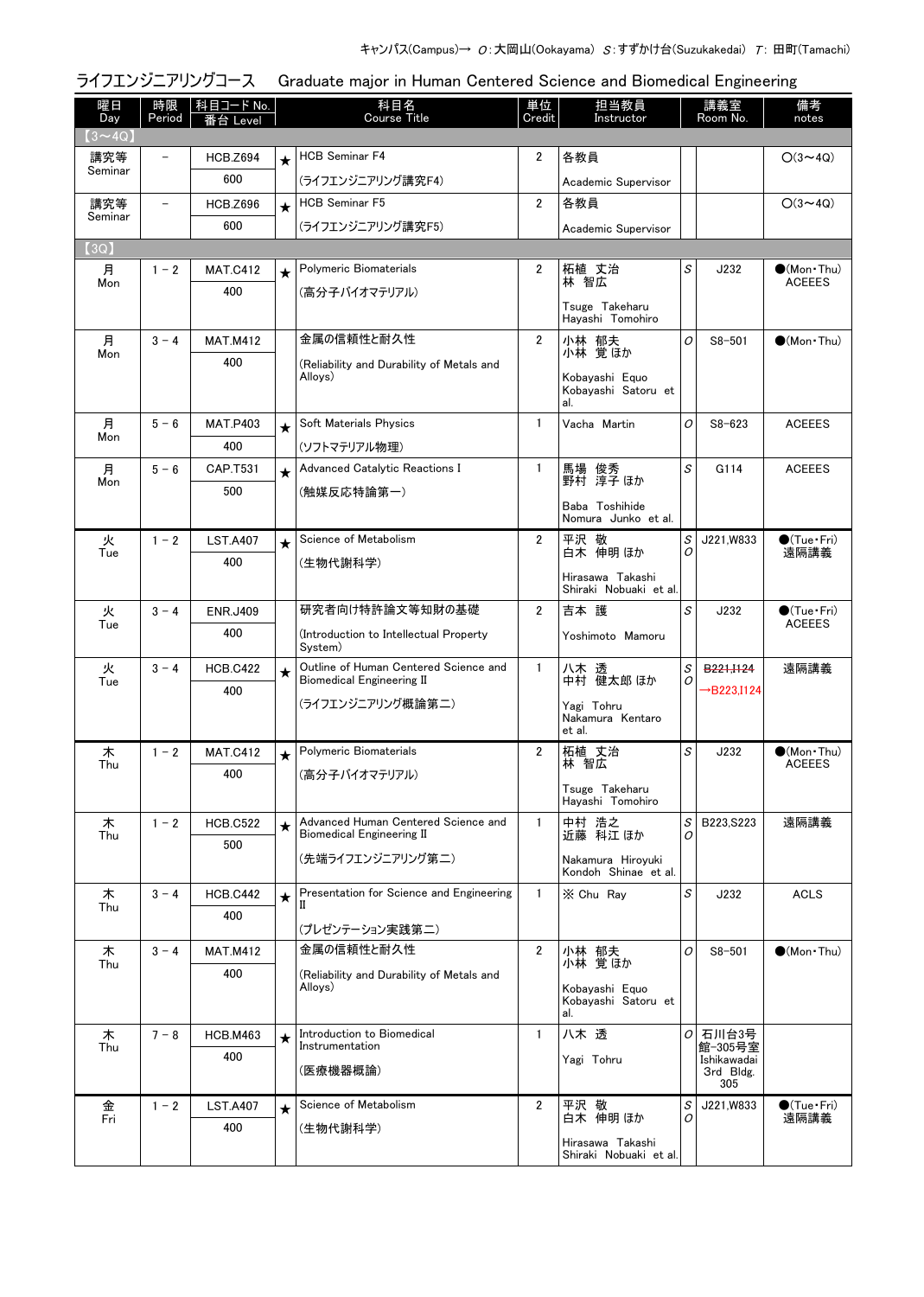| 科目名<br>担当教員<br>曜日<br>時限   科目コード No.<br>単位<br>講義室<br>備考<br>Period<br><b>Course Title</b><br>Credit<br>Day<br>Room No.<br>Instructor<br>番台 Level<br>(3Q)<br>Materials simulation (R)<br>2<br>大場 史康<br>南4号館 情<br>□<br>金<br>$1 - 4$<br><b>TCM.A402</b><br>0<br>$\star$<br>松下 雄一郎 ほか<br>Fri<br>報ネットワー<br>400<br>(マテリアルズシミュレーション (R))<br>り演習室 第<br>1演習室<br>Oba Fumiyasu<br>Information<br>Matsushita Yuichiro<br>TAC-MI 登録学生優先科目<br>Network<br>et al.<br>TAC-MI students have priority registration<br>Exercise<br>Room 1st<br>Exercise<br>Room<br>Materials simulation (I)<br>$\overline{2}$<br>金<br>Fri<br><b>TCM.A403</b><br>大場 史康<br>松下 雄一郎 ほか<br>$\sigma$<br>南4号館 情<br>□<br>$1 - 4$<br>$\star$<br>報ネットワー<br>400<br>(マテリアルズシミュレーション (I))<br>ク演習室 第<br>1演習室<br>Oba Fumiyasu<br>Matsushita Yuichiro<br>Information<br>TAC-MI 登録学生優先科目<br>Network<br>et al.<br>TAC-MI students have priority registration<br>Exercise<br>Room 1st<br>Exercise<br>Room<br>研究者向け特許論文等知財の基礎<br>S<br>$\overline{2}$<br>吉本 護<br>金<br>$3 - 4$<br><b>ENR.J409</b><br>J232<br>$\bigcirc$ (Tue · Fri)<br>Fri<br>400<br>(Introduction to Intellectual Property<br>Yoshimoto Mamoru | notes                                |                     |                |                                                                   |             |     |
|-----------------------------------------------------------------------------------------------------------------------------------------------------------------------------------------------------------------------------------------------------------------------------------------------------------------------------------------------------------------------------------------------------------------------------------------------------------------------------------------------------------------------------------------------------------------------------------------------------------------------------------------------------------------------------------------------------------------------------------------------------------------------------------------------------------------------------------------------------------------------------------------------------------------------------------------------------------------------------------------------------------------------------------------------------------------------------------------------------------------------------------------------------|--------------------------------------|---------------------|----------------|-------------------------------------------------------------------|-------------|-----|
|                                                                                                                                                                                                                                                                                                                                                                                                                                                                                                                                                                                                                                                                                                                                                                                                                                                                                                                                                                                                                                                                                                                                                     |                                      |                     |                |                                                                   |             |     |
|                                                                                                                                                                                                                                                                                                                                                                                                                                                                                                                                                                                                                                                                                                                                                                                                                                                                                                                                                                                                                                                                                                                                                     |                                      |                     |                |                                                                   |             |     |
|                                                                                                                                                                                                                                                                                                                                                                                                                                                                                                                                                                                                                                                                                                                                                                                                                                                                                                                                                                                                                                                                                                                                                     |                                      |                     |                |                                                                   |             |     |
|                                                                                                                                                                                                                                                                                                                                                                                                                                                                                                                                                                                                                                                                                                                                                                                                                                                                                                                                                                                                                                                                                                                                                     |                                      |                     |                |                                                                   |             |     |
|                                                                                                                                                                                                                                                                                                                                                                                                                                                                                                                                                                                                                                                                                                                                                                                                                                                                                                                                                                                                                                                                                                                                                     |                                      |                     |                |                                                                   |             |     |
|                                                                                                                                                                                                                                                                                                                                                                                                                                                                                                                                                                                                                                                                                                                                                                                                                                                                                                                                                                                                                                                                                                                                                     |                                      |                     |                |                                                                   |             |     |
|                                                                                                                                                                                                                                                                                                                                                                                                                                                                                                                                                                                                                                                                                                                                                                                                                                                                                                                                                                                                                                                                                                                                                     |                                      |                     |                |                                                                   |             |     |
|                                                                                                                                                                                                                                                                                                                                                                                                                                                                                                                                                                                                                                                                                                                                                                                                                                                                                                                                                                                                                                                                                                                                                     |                                      |                     |                |                                                                   |             |     |
|                                                                                                                                                                                                                                                                                                                                                                                                                                                                                                                                                                                                                                                                                                                                                                                                                                                                                                                                                                                                                                                                                                                                                     |                                      |                     |                |                                                                   |             |     |
|                                                                                                                                                                                                                                                                                                                                                                                                                                                                                                                                                                                                                                                                                                                                                                                                                                                                                                                                                                                                                                                                                                                                                     |                                      |                     |                |                                                                   |             |     |
|                                                                                                                                                                                                                                                                                                                                                                                                                                                                                                                                                                                                                                                                                                                                                                                                                                                                                                                                                                                                                                                                                                                                                     |                                      |                     |                |                                                                   |             |     |
|                                                                                                                                                                                                                                                                                                                                                                                                                                                                                                                                                                                                                                                                                                                                                                                                                                                                                                                                                                                                                                                                                                                                                     |                                      |                     |                |                                                                   |             |     |
|                                                                                                                                                                                                                                                                                                                                                                                                                                                                                                                                                                                                                                                                                                                                                                                                                                                                                                                                                                                                                                                                                                                                                     |                                      |                     |                |                                                                   |             |     |
|                                                                                                                                                                                                                                                                                                                                                                                                                                                                                                                                                                                                                                                                                                                                                                                                                                                                                                                                                                                                                                                                                                                                                     |                                      |                     |                |                                                                   |             |     |
|                                                                                                                                                                                                                                                                                                                                                                                                                                                                                                                                                                                                                                                                                                                                                                                                                                                                                                                                                                                                                                                                                                                                                     | <b>ACEEES</b>                        |                     |                |                                                                   |             |     |
| System)                                                                                                                                                                                                                                                                                                                                                                                                                                                                                                                                                                                                                                                                                                                                                                                                                                                                                                                                                                                                                                                                                                                                             |                                      |                     |                |                                                                   |             |     |
| 有機材料科学設計<br>$\mathbf{1}$<br>扇澤 敏明<br>金<br>0<br>$5 - 6$<br><b>MAT.P422</b><br>$S8 - 623$<br>Fri                                                                                                                                                                                                                                                                                                                                                                                                                                                                                                                                                                                                                                                                                                                                                                                                                                                                                                                                                                                                                                                      | <b>ACEEES</b>                        |                     |                |                                                                   |             |     |
| 400<br>(Organic Materials Design)<br>Ougizawa Toshiaki                                                                                                                                                                                                                                                                                                                                                                                                                                                                                                                                                                                                                                                                                                                                                                                                                                                                                                                                                                                                                                                                                              |                                      |                     |                |                                                                   |             |     |
| Mechanisms of Visual Perception<br>1<br>S<br>金<br>金子 寛彦<br>G311, S223<br>$5 - 6$<br><b>ICT.H514</b><br>$\star$<br>Fri                                                                                                                                                                                                                                                                                                                                                                                                                                                                                                                                                                                                                                                                                                                                                                                                                                                                                                                                                                                                                               | 遠隔講義                                 |                     |                |                                                                   |             |     |
| 500<br>(視覚情報処理機構)                                                                                                                                                                                                                                                                                                                                                                                                                                                                                                                                                                                                                                                                                                                                                                                                                                                                                                                                                                                                                                                                                                                                   |                                      |                     |                |                                                                   |             |     |
| Sato Imari                                                                                                                                                                                                                                                                                                                                                                                                                                                                                                                                                                                                                                                                                                                                                                                                                                                                                                                                                                                                                                                                                                                                          |                                      | 佐藤 いまり<br>0         |                |                                                                   |             |     |
| ライフエンジニアリング特別講義第一<br>集中講義<br>※ 守本 祐司<br><b>HCB.C451</b><br>1.                                                                                                                                                                                                                                                                                                                                                                                                                                                                                                                                                                                                                                                                                                                                                                                                                                                                                                                                                                                                                                                                                       |                                      | Kaneko Hirohiko     |                |                                                                   |             |     |
| 400<br>(Advanced Research Topics for Life<br>Intensive                                                                                                                                                                                                                                                                                                                                                                                                                                                                                                                                                                                                                                                                                                                                                                                                                                                                                                                                                                                                                                                                                              |                                      |                     |                |                                                                   |             |     |
| X Matsumoto Akira                                                                                                                                                                                                                                                                                                                                                                                                                                                                                                                                                                                                                                                                                                                                                                                                                                                                                                                                                                                                                                                                                                                                   |                                      | ※ 松元 亮 ほか           |                |                                                                   |             |     |
|                                                                                                                                                                                                                                                                                                                                                                                                                                                                                                                                                                                                                                                                                                                                                                                                                                                                                                                                                                                                                                                                                                                                                     |                                      | X Morimoto Yuuji    |                | Innovation I)                                                     |             |     |
| Seminar<br>600                                                                                                                                                                                                                                                                                                                                                                                                                                                                                                                                                                                                                                                                                                                                                                                                                                                                                                                                                                                                                                                                                                                                      |                                      | et al.              | $\overline{2}$ |                                                                   |             |     |
|                                                                                                                                                                                                                                                                                                                                                                                                                                                                                                                                                                                                                                                                                                                                                                                                                                                                                                                                                                                                                                                                                                                                                     |                                      | 指導教員                |                | Research Planning for Doctoral Thesis II<br>(ライフエンジニアリング博士論文研究計画論 | HCB.C672-03 | 講究等 |
|                                                                                                                                                                                                                                                                                                                                                                                                                                                                                                                                                                                                                                                                                                                                                                                                                                                                                                                                                                                                                                                                                                                                                     |                                      | Academic Supervisor |                | 第二)                                                               |             |     |
| (4Q)                                                                                                                                                                                                                                                                                                                                                                                                                                                                                                                                                                                                                                                                                                                                                                                                                                                                                                                                                                                                                                                                                                                                                |                                      |                     |                |                                                                   |             |     |
| $S$ B223,W831<br>月<br>瀬 宏<br>Advanced Neuroscience<br>$\overline{2}$<br>$1 - 2$<br><b>LST.A410</b><br>*<br>鈴木 崇之ほか<br>0<br>Mon                                                                                                                                                                                                                                                                                                                                                                                                                                                                                                                                                                                                                                                                                                                                                                                                                                                                                                                                                                                                                      | $\bigcirc$ (Mon Thu)<br>遠隔講義         |                     |                |                                                                   |             |     |
| 400<br>(神経科学)<br>ACLS<br>Ichinose Hiroshi                                                                                                                                                                                                                                                                                                                                                                                                                                                                                                                                                                                                                                                                                                                                                                                                                                                                                                                                                                                                                                                                                                           |                                      |                     |                |                                                                   |             |     |
| Suzuki Takashi et al.                                                                                                                                                                                                                                                                                                                                                                                                                                                                                                                                                                                                                                                                                                                                                                                                                                                                                                                                                                                                                                                                                                                               |                                      |                     |                |                                                                   |             |     |
| ナノ材料計測【a】<br>S<br>$\overline{2}$<br>月<br>$3 - 4$<br>曽根 正人<br>MAT.M402-01<br>J234<br>三宮 工<br>Mon                                                                                                                                                                                                                                                                                                                                                                                                                                                                                                                                                                                                                                                                                                                                                                                                                                                                                                                                                                                                                                                     | $\bullet$ (Mon Thu)<br><b>ACEEES</b> |                     |                |                                                                   |             |     |
| 400<br>(Characterization of Nanomaterials [a])<br>Sone Masato                                                                                                                                                                                                                                                                                                                                                                                                                                                                                                                                                                                                                                                                                                                                                                                                                                                                                                                                                                                                                                                                                       |                                      |                     |                |                                                                   |             |     |
| Sannomiya Takumi                                                                                                                                                                                                                                                                                                                                                                                                                                                                                                                                                                                                                                                                                                                                                                                                                                                                                                                                                                                                                                                                                                                                    |                                      |                     |                |                                                                   |             |     |
| 誘雷体 強誘電体特論<br>月<br>$\overline{2}$<br>$5 - 6$<br>鶴見 敬章<br>O<br>$S7 - 201$<br><b>MAT.C401</b><br>武田 博明 ほか<br>Mon                                                                                                                                                                                                                                                                                                                                                                                                                                                                                                                                                                                                                                                                                                                                                                                                                                                                                                                                                                                                                                      | $\bullet$ (Mon•Thu)<br><b>ACEEES</b> |                     |                |                                                                   |             |     |
| 400<br>(Advanced Course of Dielectric and<br>Ferroelectric Materials)<br>Tsurumi Takaaki                                                                                                                                                                                                                                                                                                                                                                                                                                                                                                                                                                                                                                                                                                                                                                                                                                                                                                                                                                                                                                                            |                                      |                     |                |                                                                   |             |     |
| Takeda Hiroaki et al.                                                                                                                                                                                                                                                                                                                                                                                                                                                                                                                                                                                                                                                                                                                                                                                                                                                                                                                                                                                                                                                                                                                               |                                      |                     |                |                                                                   |             |     |
| 月<br>Soft Materials Functional Physics<br>$5 - 6$<br><b>MAT.P404</b><br>1<br>早水 裕平<br>0<br>$S8 - 623$<br>$\star$<br>Mon<br>400                                                                                                                                                                                                                                                                                                                                                                                                                                                                                                                                                                                                                                                                                                                                                                                                                                                                                                                                                                                                                      | <b>ACEEES</b>                        |                     |                |                                                                   |             |     |
| (ソフトマテリアル機能物理)<br>Hayamizu Yuhei<br>Advanced Catalytic Reactions II<br>1                                                                                                                                                                                                                                                                                                                                                                                                                                                                                                                                                                                                                                                                                                                                                                                                                                                                                                                                                                                                                                                                            |                                      |                     |                |                                                                   |             |     |
| 馬場 俊秀<br>S<br>月<br>$5-6$<br><b>CAP.T532</b><br>G114<br>$\star$<br>本倉 健 ほか<br>Mon<br>500                                                                                                                                                                                                                                                                                                                                                                                                                                                                                                                                                                                                                                                                                                                                                                                                                                                                                                                                                                                                                                                             | <b>ACEEES</b>                        |                     |                |                                                                   |             |     |
| (触媒反応特論第二)<br>Baba Toshihide                                                                                                                                                                                                                                                                                                                                                                                                                                                                                                                                                                                                                                                                                                                                                                                                                                                                                                                                                                                                                                                                                                                        |                                      |                     |                |                                                                   |             |     |
| Motokura Ken et al.<br>Thermal Properties of Materials<br>$\mathbf{1}$<br>O<br>$S8 - 623$                                                                                                                                                                                                                                                                                                                                                                                                                                                                                                                                                                                                                                                                                                                                                                                                                                                                                                                                                                                                                                                           |                                      |                     |                |                                                                   |             |     |
| 森川 淳子<br>月<br>$7 - 8$<br><b>MAT.P426</b><br>$\star$<br>Mon<br>400                                                                                                                                                                                                                                                                                                                                                                                                                                                                                                                                                                                                                                                                                                                                                                                                                                                                                                                                                                                                                                                                                   | <b>ACEEES</b>                        |                     |                |                                                                   |             |     |
| (材料熱物性特論)<br>Morikawa Junko<br>Nanobio Materials and Devices<br>$\overline{2}$<br>S<br>$3 - 4$<br><b>HCB.A561</b><br>J233                                                                                                                                                                                                                                                                                                                                                                                                                                                                                                                                                                                                                                                                                                                                                                                                                                                                                                                                                                                                                           | $\bigcirc$ (Tue · Fri)               |                     |                |                                                                   |             |     |
| 火<br>北本 仁孝<br>$\star$<br>林 智広<br>Tue<br>500<br>(ナノバイオ材料・デバイス概論)                                                                                                                                                                                                                                                                                                                                                                                                                                                                                                                                                                                                                                                                                                                                                                                                                                                                                                                                                                                                                                                                                     |                                      |                     |                |                                                                   |             |     |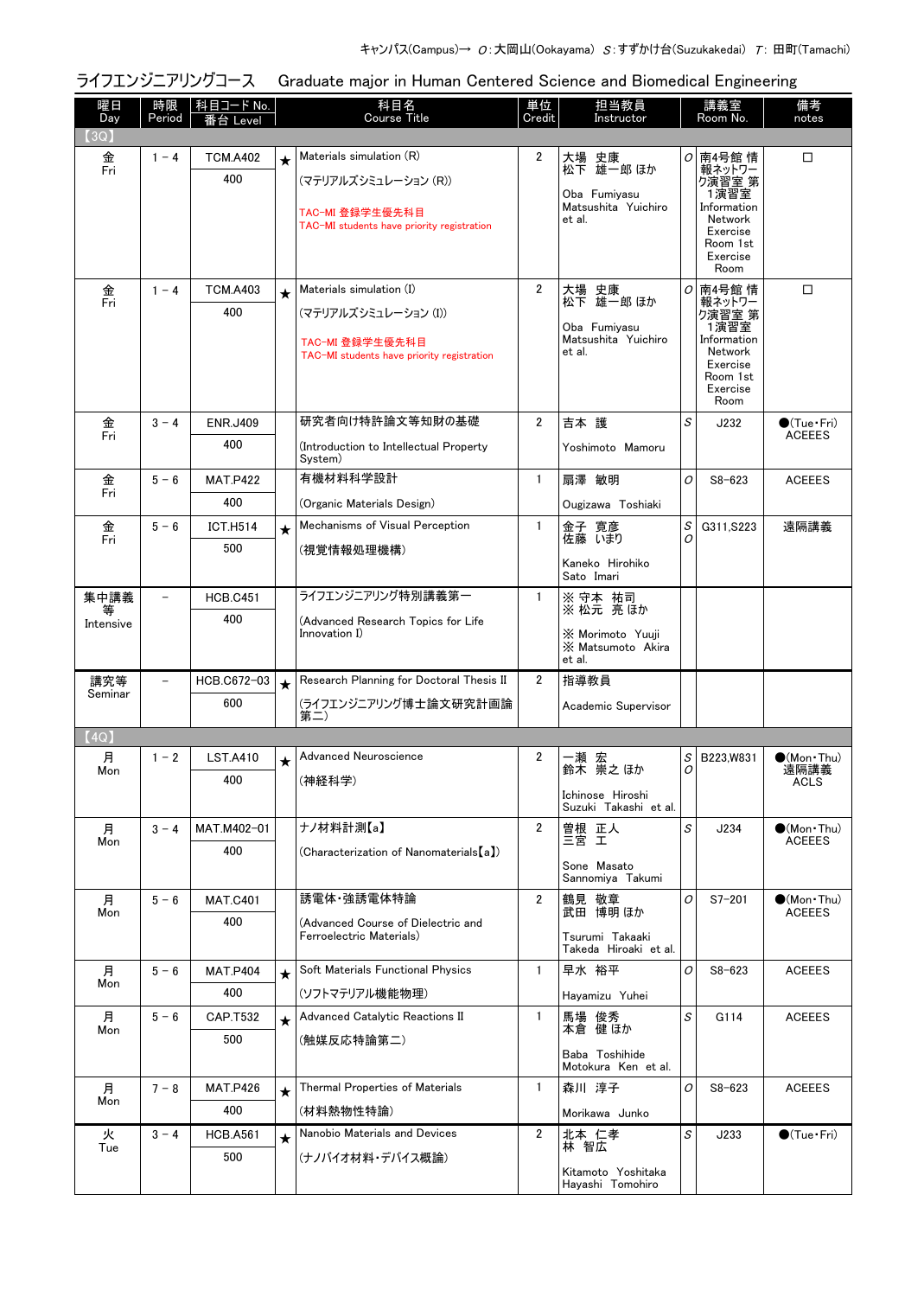| 曜日<br>Day | 時限<br>Period | 科目コード No.<br>番台 Level |         | 科目名<br><b>Course Title</b>                                      | 単位<br>Credit   | 担当教員<br>Instructor                        |        | 講義室<br>Room No.            | 備考<br>notes                          |
|-----------|--------------|-----------------------|---------|-----------------------------------------------------------------|----------------|-------------------------------------------|--------|----------------------------|--------------------------------------|
| 【4Q】      |              |                       |         |                                                                 |                |                                           |        |                            |                                      |
| 木<br>Thu  | $1 - 2$      | <b>LST.A410</b>       | $\star$ | Advanced Neuroscience                                           | $\overline{2}$ | 一瀬 宏<br>鈴木 崇之ほか                           | S<br>O | B223, W831                 | $\bullet$ (Mon•Thu)<br>遠隔講義          |
|           |              | 400                   |         | (神経科学)                                                          |                | Ichinose Hiroshi<br>Suzuki Takashi et al. |        |                            | <b>ACLS</b>                          |
| 木         | $3 - 4$      | <b>ICT.H421</b>       | $\star$ | <b>Medical Imaging Systems</b>                                  | $\mathbf{1}$   | 中村 健太郎                                    | S      | J233                       | <b>ACEEES</b>                        |
| Thu       |              | 400                   |         | (医用画像診断装置)                                                      |                | 田原 麻梨江 ほか                                 |        |                            |                                      |
|           |              |                       |         |                                                                 |                | Nakamura Kentaro<br>Tabaru Marie et al.   |        |                            |                                      |
| 木<br>Thu  | $3 - 4$      | MAT.M402-01           |         | ナノ材料計測【a】                                                       | $\overline{2}$ | 曽根 正人<br>三宮 工                             | S      | J234                       | $\bullet$ (Mon Thu)<br><b>ACEEES</b> |
|           |              | 400                   |         | (Characterization of Nanomaterials [a])                         |                | Sone Masato<br>Sannomiya Takumi           |        |                            |                                      |
| 木         | $5 - 6$      | <b>MAT.C401</b>       |         | 誘電体・強誘電体特論                                                      | $\overline{2}$ | 鶴見 敬章                                     | 0      | $S7 - 201$                 | $\bigcirc$ (Mon Thu)                 |
| Thu       |              | 400                   |         | (Advanced Course of Dielectric and                              |                | 武田 博明 ほか                                  |        |                            | <b>ACEEES</b>                        |
|           |              |                       |         | Ferroelectric Materials)                                        |                | Tsurumi Takaaki<br>Takeda Hiroaki et al.  |        |                            |                                      |
| 金<br>Fri  | $1 - 4$      | <b>TCM.A404</b>       | $\star$ | Materials Informatics (R)                                       | $\overline{2}$ | 関嶋 政和<br>樺島 祥介 ほか                         |        | o 南4号館 情<br>報ネットワー         | $\Box$                               |
|           |              | 400                   |         | (マテリアルズインフォマティクス (R))                                           |                | Sekijima Masakazu                         |        | - ベロック<br>- 1演習室<br>- 1演習室 |                                      |
|           |              |                       |         | TAC-MI 登録学生優先科目<br>(TAC-MI students have priority registration) |                | Kabashima Yoshiyuki<br>et al.             |        | Information<br>Network     |                                      |
|           |              |                       |         |                                                                 |                |                                           |        | Exercise<br>Room 1st       |                                      |
|           |              |                       |         |                                                                 |                |                                           |        | Exercise<br>Room           |                                      |
| 金         | $1 - 4$      | <b>TCM.A405</b>       | $\star$ | Materials Informatics (I)                                       | $\overline{2}$ | 関嶋 政和                                     | 0      | 南4号館 情                     | □                                    |
| Fri       |              | 400                   |         | (マテリアルズインフォマティクス (I))                                           |                | 祥介 ほか<br>樺島                               |        | 報ネットワー<br>ク演習室 第<br>1演習室   |                                      |
|           |              |                       |         | TAC-MI 登録学生優先科目                                                 |                | Sekijima Masakazu<br>Kabashima Yoshiyuki  |        | Information<br>Network     |                                      |
|           |              |                       |         | (TAC-MI students have priority registration)                    |                | et al.                                    |        | Exercise<br>Room 1st       |                                      |
|           |              |                       |         |                                                                 |                |                                           |        | Exercise<br>Room           |                                      |
| 金         | $3 - 4$      | <b>HCB.A561</b>       | $\star$ | Nanobio Materials and Devices                                   | $\overline{2}$ | 北本 仁孝                                     | S      | J233                       | $\bigcirc$ (Tue · Fri)               |
| Fri       |              | 500                   |         | (ナノバイオ材料・デバイス概論)                                                |                | 林 智広                                      |        |                            |                                      |
|           |              |                       |         |                                                                 |                | Kitamoto Yoshitaka<br>Havashi Tomohiro    |        |                            |                                      |
| 集中講義<br>等 |              | <b>HCB.C452</b>       |         | ライフエンジニアリング特別講義第二                                               | 1              | ※ 横川 降司<br>※ 金子 真                         |        |                            |                                      |
| Intensive |              | 400                   |         | (Advanced Research Topics for Life<br>Innovation II)            |                | X Yokokawa Ryuuji                         |        |                            |                                      |
|           |              |                       |         |                                                                 |                | X Kaneko Makoto                           |        |                            |                                      |
| 集中講義      |              | HCB.C471-02           | $\star$ | Research Planning for Master Thesis I                           | 1              | 各教員                                       |        |                            |                                      |
| Intensive |              | 400                   |         | (ライフエンジニアリング修士論文研究計画論<br>第一)                                    |                | Academic Supervisor                       |        |                            |                                      |
| 集中講義<br>等 |              | HCB.C571-02           | $\star$ | Research Planning for Master Thesis II                          | 1              | 各教員                                       |        |                            |                                      |
| Intensive |              | 500                   |         | (ライフエンジニアリング修士論文研究計画論<br>第二)                                    |                | Academic Supervisor                       |        |                            |                                      |
| 集中講義      |              | HCB.C671-02           | $\star$ | Research Planning for Doctoral Thesis I                         | 2              | 各教員                                       |        |                            |                                      |
| Intensive |              | 600                   |         | (ライフエンジニアリング博士論文研究計画論<br>第一)                                    |                | Academic Supervisor                       |        |                            |                                      |
| 講究等       |              | HCB.C672-04           | $\star$ | Research Planning for Doctoral Thesis II                        | $\overline{2}$ | 指導教員                                      |        |                            |                                      |
| Seminar   |              | 600                   |         | (ライフエンジニアリング博士論文研究計画論<br>第二)                                    |                | Academic Supervisor                       |        |                            |                                      |

## ライフエンジニアリングコース Graduate major in Human Centered Science and Biomedical Engineering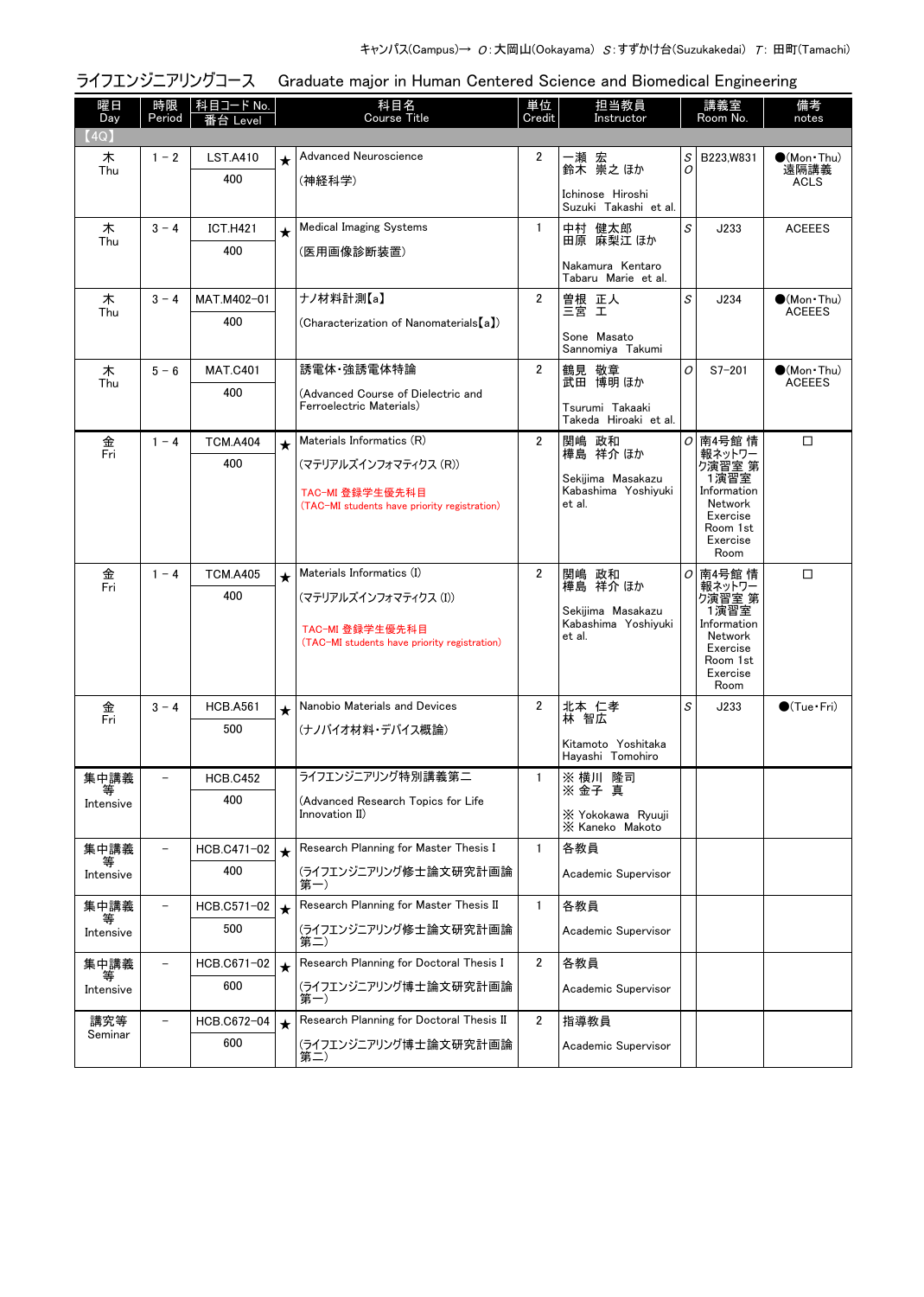| 曜日<br>Day      | 時限<br>Period             | 科目コード No.<br>Level |         | 科目名<br><b>Course Title</b>                                | 単位<br>Credit   | 担当教員<br>Instructor                           |   | 講義室<br>Room No.          | 備考<br>notes                |
|----------------|--------------------------|--------------------|---------|-----------------------------------------------------------|----------------|----------------------------------------------|---|--------------------------|----------------------------|
| $(3 \sim 4Q)$  |                          |                    |         |                                                           |                |                                              |   |                          |                            |
| 月              | $5 - 8$                  | <b>NCL.N606</b>    | $\star$ | Nuclear Material Special Laboratory                       | 2              | 吉田 克己                                        | 0 | 原講571,                   | □                          |
| Mon            |                          | 600                |         | (原子力材料工学実践特論)                                             |                | 髙須 大輝 ほか                                     |   | 先導原子力<br>研実験室            | $O(3 \sim 4Q)$             |
|                |                          |                    |         |                                                           |                | Yoshida Katsumi<br>Takasu Hiroki et al.      |   | North No.2<br>$5F - 571$ |                            |
| 木              | $5 - 8$                  | <b>NCL.C604</b>    | $\star$ | Nuclear Fuel Cycle Engineering Special                    | $\overline{2}$ | 竹下 健二                                        | 0 | 原講571,                   | $\Box$                     |
| Thu            |                          | 600                |         | Laboratory                                                |                | 鷹尾 康一朗 ほか                                    |   | 先導原子力<br>研実験室            | $O(3 \sim 4Q)$             |
|                |                          |                    |         | (核燃料サイクルエ学実践特論)                                           |                | Takeshita Kenji<br>Takao Koichiro et al.     |   | North No.2<br>$5F - 571$ |                            |
| 金<br>Fri       | $9 - 10$                 | <b>NCL.F452</b>    |         | 原子力基礎工学第二                                                 | $\overline{2}$ | 大貫 敏彦                                        | 0 | 北2-6F                    | $O(3 \sim 4Q)$             |
|                |                          | 400                |         | (Nuclear Engineering Science II)                          |                | 赤塚 洋ほか                                       |   | 会議室<br>North No.2        | 講義時間<br>$16:45 \sim 18:15$ |
|                |                          |                    |         |                                                           |                | Ohnuki Toshihiko<br>Akatsuka Hiroshi et      |   | $6F - 671$               |                            |
|                |                          |                    |         |                                                           |                | al.                                          |   |                          |                            |
| 講究等<br>Seminar | $\overline{\phantom{0}}$ | <b>NCL.Z492</b>    | $\star$ | Seminar in Nuclear Engineering F1                         | $\overline{2}$ | 指導教員                                         |   |                          | $O(3 \sim 4Q)$             |
|                |                          | 400                |         | (原子核工学講究F1)                                               |                | Academic Supervisor                          |   |                          |                            |
| 講究等<br>Seminar |                          | <b>NCL.Z592</b>    | $\star$ | Seminar in Nuclear Engineering F2                         | 2              | 指導教員                                         |   |                          | $O(3 \sim 4Q)$             |
|                |                          | 500                |         | (原子核工学講究F2)                                               |                | Academic Supervisor                          |   |                          |                            |
| 講究等<br>Seminar | $\overline{\phantom{0}}$ | <b>NCL.Z692</b>    | $\star$ | Seminar in Nuclear Engineering F3                         | $\overline{2}$ | 指導教員                                         |   |                          | $O(3 \sim 4Q)$             |
|                |                          | 600                |         | (原子核工学講究F3)                                               |                | Academic Supervisor                          |   |                          |                            |
| 講究等<br>Seminar | $\overline{\phantom{0}}$ | <b>NCL.Z694</b>    | $\star$ | Seminar in Nuclear Engineering F4                         | $\overline{2}$ | 指導教員                                         |   |                          | $O(3 \sim 4Q)$             |
|                |                          | 600                |         | (原子核工学講究F4)                                               |                | Academic Supervisor                          |   |                          |                            |
| 講究等<br>Seminar |                          | <b>NCL.Z696</b>    | $\star$ | Seminar in Nuclear Engineering F5                         | $\overline{2}$ | 指導教員                                         |   |                          | $O(3 \sim 4Q)$             |
|                |                          | 600                |         | (原子核工学講究F5)                                               |                | Academic Supervisor                          |   |                          |                            |
| (3Q)<br>月      | $1 - 2$                  | <b>NCL.N409</b>    |         | Nuclear Energy Systems                                    | 2              |                                              | Ο | 原講571                    | $\bigcirc$ (Mon Thu)       |
| Mon            |                          | 400                | $\star$ | (原子カシステムエ学)                                               |                | 木倉 宏成<br>加藤 之貴ほか                             |   | North No.2<br>$5F - 571$ |                            |
|                |                          |                    |         |                                                           |                | Kikura Hiroshige                             |   |                          |                            |
| 月              | $3 - 4$                  | <b>NCL.C401</b>    |         | Nuclear Fuel Cycle Engineering                            | $\overline{2}$ | Kato Yukitaka et al.                         | 0 | 原講571                    | $\bullet$ (Mon•Thu)        |
| Mon            |                          | 400                | $\star$ | (核燃料サイクルエ学)                                               |                | 竹下 健二<br>塚原 剛彦 ほか                            |   | North No.2               | <b>ACEEES</b>              |
|                |                          |                    |         |                                                           |                | Takeshita Kenji                              |   | $5F - 571$               |                            |
|                |                          |                    |         |                                                           |                | Tsukahara Takehiko<br>et al.                 |   |                          |                            |
| 月              | $5 - 8$                  | <b>NCL.D401</b>    | ★       | Experiments for Materials related to<br>Decommissioning A | -1             | 吉田 克己                                        | O | 原講571,                   | □                          |
| Mon            |                          | 400                |         |                                                           |                | Hubarevich Hanna ほ                           |   | 先導原子力<br>研実験室            |                            |
|                |                          |                    |         | (廃止措置·材料工学実験A)                                            |                | Yoshida Katsumi                              |   | North No.2<br>$5F - 571$ |                            |
|                |                          |                    |         |                                                           |                | Hubarevich Hanna et<br>al.                   |   |                          |                            |
| 火              | $1 - 2$                  | <b>NCL.B401</b>    |         | Radiation Biology and Medicine                            | $\overline{2}$ | 松本 義久                                        | 0 | 原講571                    | $\bigcirc$ (Tue · Fri)     |
| Tue            |                          | 400                |         | (放射線生物学·医学)                                               |                | Matsumoto Yoshihisa                          |   | North No.2<br>$5F - 571$ | <b>ACEEES</b>              |
| 火              | $3 - 4$                  | <b>NCL.C402</b>    | $\star$ | Radioactive Waste Management and<br>Disposal Engineering  | $\mathbf{1}$   | 塚原 剛彦<br>竹下 健二 ほか                            | O | 原講571                    |                            |
| Tue            |                          | 400                |         | (放射性廃棄物処分工学)                                              |                |                                              |   | North No.2<br>$5F - 571$ |                            |
|                |                          |                    |         |                                                           |                | Tsukahara Takehiko<br>Takeshita Kenji et al. |   |                          |                            |
| 火              | $5 - 6$                  | <b>NCL.N411</b>    | $\star$ | Innovative Nuclear Systems Design                         | 2              | 小原 徹                                         | Ο | 原講523,                   | $\bigcirc$ (Tue · Fri)     |
| Tue            |                          | 400                |         | Project                                                   |                | 西山 潤                                         |   | 先導原子力<br>研実験室            |                            |
|                |                          |                    |         | (革新的原子カシステム設計プロジェクト)                                      |                | Obara Toru<br>Nishiyama Jun                  |   | North No.2<br>$5F - 523$ |                            |
| 火              | $7 - 8$                  | <b>NCL.0401</b>    | $\star$ | Nuclear Non-proliferation and Security                    | $\overline{2}$ | 相樂 洋                                         | 0 | 原講571                    | $\bigcirc$ (Tue · Fri)     |
| Tue            |                          | 400                |         | (核不拡散・核セキュリティ学概論)                                         |                | 林﨑 規託 ほか                                     |   | North No.2<br>$5F - 571$ |                            |
|                |                          |                    |         |                                                           |                | Sagara Hiroshi<br>Hayashizaki Noriyosu       |   |                          |                            |
|                |                          |                    |         |                                                           |                | et al.                                       |   |                          |                            |
| 木<br>Thu       | $1 - 2$                  | <b>NCL.N409</b>    |         | Nuclear Energy Systems                                    | 2              | 木倉 宏成<br>加藤 之貴 ほか                            | 0 | 原講571<br>North No.2      | $\bigcirc$ (Mon Thu)       |
|                |                          | 400                |         | (原子カシステムエ学)                                               |                | Kikura Hiroshige                             |   | $5F - 571$               |                            |
|                |                          |                    |         |                                                           |                | Kato Yukitaka et al.                         |   |                          |                            |

| 原子核工学コース Graduate major in Nuclear Engineering |
|------------------------------------------------|
|------------------------------------------------|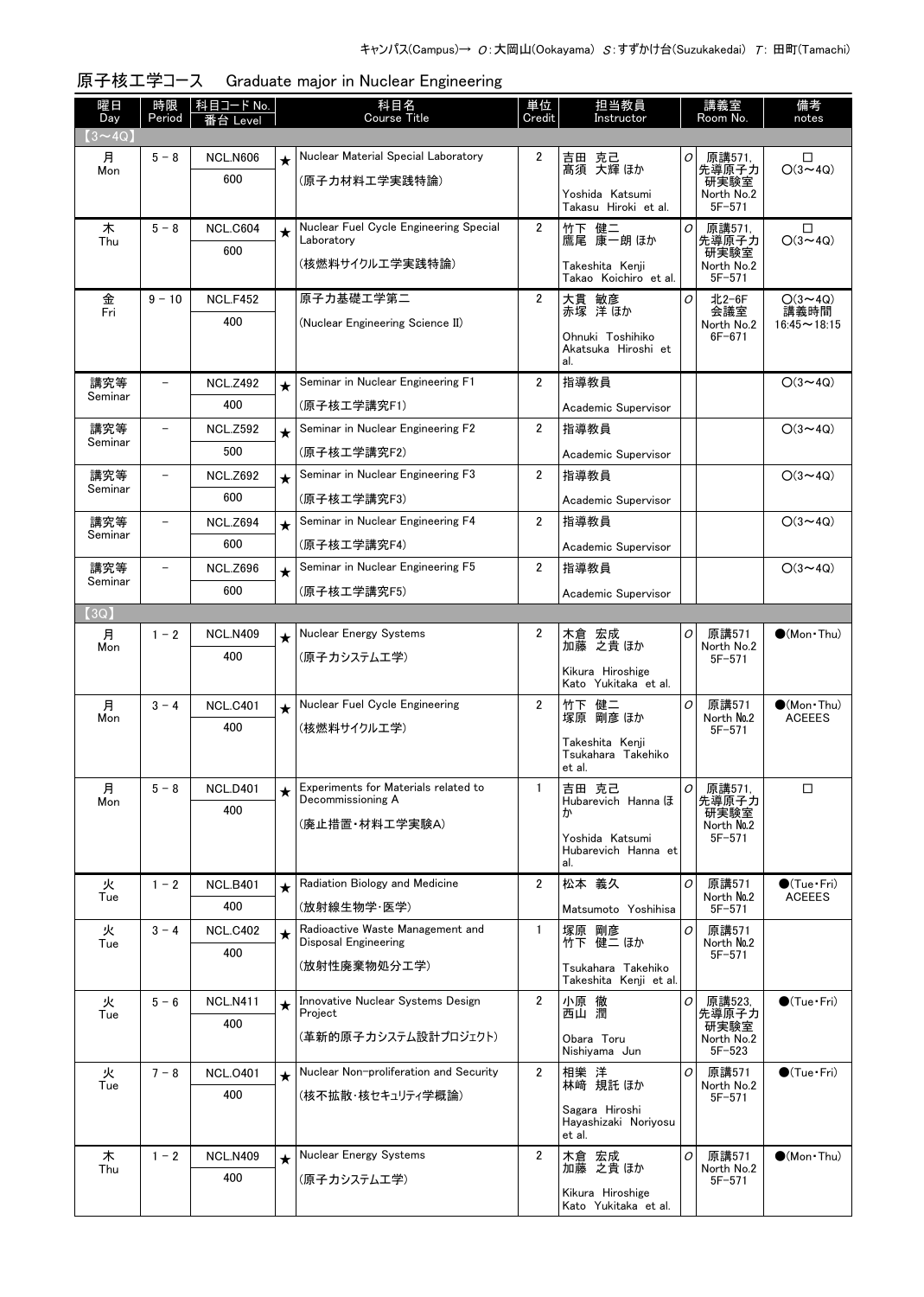| 曜日<br>Day         | 時限<br>Period             | <u> 科目コード No.  </u><br>番台 I evel |            | 科目名<br>Course Title                                               | 単位<br>Credit   | 担当教員<br>Instructor                        |   | 講義室<br>Room No.          | 備考<br>notes            |
|-------------------|--------------------------|----------------------------------|------------|-------------------------------------------------------------------|----------------|-------------------------------------------|---|--------------------------|------------------------|
| (3Q)              |                          |                                  |            |                                                                   |                |                                           |   |                          |                        |
| 木                 | $3 - 4$                  | <b>NCL.C401</b>                  | $\star$    | Nuclear Fuel Cycle Engineering                                    | 2              | 竹下 健二                                     | 0 | 原講571                    | $\bullet$ (Mon Thu)    |
| Thu               |                          | 400                              |            | (核燃料サイクルエ学)                                                       |                | 塚原 剛彦 ほか                                  |   | North No.2<br>$5F - 571$ | <b>ACEEES</b>          |
|                   |                          |                                  |            |                                                                   |                | Takeshita Kenji<br>Tsukahara Takehiko     |   |                          |                        |
|                   |                          |                                  |            |                                                                   |                | et al.                                    |   |                          |                        |
| 木<br>Thu          | $5 - 8$                  | <b>NCL.D405</b>                  | $\star$    | Experiments for Nuclear Fuel Debris and<br>Back-end Fuel Cycle A  | $\mathbf{1}$   | 竹下 健二<br>塚原 剛彦 ほか                         | 0 | 原講571,<br>先導原子力          | □                      |
|                   |                          | 400                              |            | (核燃料デブリ・バックエンドエ学実験A)                                              |                | Takeshita Kenji                           |   | 研実験室<br>North No.2       |                        |
|                   |                          |                                  |            |                                                                   |                | Tsukahara Takehiko<br>et al.              |   | $5F - 571$               |                        |
| 金                 | $1 - 2$                  | <b>NCL.B401</b>                  | $\star$    | Radiation Biology and Medicine                                    | $\overline{2}$ | 松本 義久                                     | 0 | 原講571                    | $\bigcirc$ (Tue · Fri) |
| Fri               |                          | 400                              |            | (放射線生物学·医学)                                                       |                | Matsumoto Yoshihisa                       |   | North No.2<br>$5F - 571$ | <b>ACEEES</b>          |
| 金                 | $1 - 4$                  | <b>TCM.A402</b>                  | $\star$    | Materials simulation (R)                                          | $\overline{2}$ |                                           | 0 | 南4号館 情                   | □                      |
| Fri               |                          | 400                              |            | (マテリアルズシミュレーション (R))                                              |                | 大場 史康<br>松下 雄一郎 ほか                        |   | 報ネットワー<br>ク演習室 第         |                        |
|                   |                          |                                  |            |                                                                   |                | Oba Fumiyasu                              |   | 1演習室                     |                        |
|                   |                          |                                  |            | TAC-MI 登録学生優先科目                                                   |                | Matsushita Yuichiro<br>et al.             |   | Information<br>Network   |                        |
|                   |                          |                                  |            | TAC-MI students have priority registration                        |                |                                           |   | Exercise<br>Room 1st     |                        |
|                   |                          |                                  |            |                                                                   |                |                                           |   | Exercise<br>Room         |                        |
| 金                 | $1 - 4$                  | <b>TCM.A403</b>                  | $\star$    | Materials simulation (I)                                          | $\overline{2}$ | 大場<br>史康                                  | 0 | 南4号館 情                   | □                      |
| Fri               |                          | 400                              |            | (マテリアルズシミュレーション (I))                                              |                | 松下 雄一郎 ほか                                 |   | 報ネットワー<br>ク演習室 第         |                        |
|                   |                          |                                  |            |                                                                   |                | Oba Fumiyasu<br>Matsushita Yuichiro       |   | 1演習室<br>Information      |                        |
|                   |                          |                                  |            | TAC-MI 登録学生優先科目                                                   |                | et al.                                    |   | Network                  |                        |
|                   |                          |                                  |            | TAC-MI students have priority registration                        |                |                                           |   | Exercise<br>Room 1st     |                        |
|                   |                          |                                  |            |                                                                   |                |                                           |   | Exercise<br>Room         |                        |
| 金                 | $5 - 6$                  | <b>NCL.N411</b>                  | $\star$    | Innovative Nuclear Systems Design                                 | 2              | 小原 徹                                      | O | 原講523,                   | $\bigcirc$ (Tue Fri)   |
| Fri               |                          | 400                              |            | Project                                                           |                | 西山潤                                       |   | 先導原子力<br>研実験室            |                        |
|                   |                          |                                  |            | (革新的原子カシステム設計プロジェクト)                                              |                | Obara Toru<br>Nishiyama Jun               |   | North No.2<br>$5F - 523$ |                        |
| 金                 | $7 - 8$                  | <b>NCL.0401</b>                  | $\star$    | Nuclear Non-proliferation and Security                            | $\mathbf{2}$   |                                           | 0 | 原講571                    | $\bigcirc$ (Tue·Fri)   |
| Fri               |                          | 400                              |            | (核不拡散・核セキュリティ学概論)                                                 |                | 相樂 洋<br>林﨑 規託ほか                           |   | North No.2<br>$5F - 571$ |                        |
|                   |                          |                                  |            |                                                                   |                | Sagara Hiroshi<br>Hayashizaki Noriyosu    |   |                          |                        |
|                   |                          |                                  |            |                                                                   |                | et al.                                    |   |                          |                        |
| 金                 | $7 - 8$                  | <b>NCL.A601</b>                  | ★          | Special Lecture on Accelerator and<br>Fusion Reactor Technology I |                | 片渕 竜也<br>飯尾 俊二 ほか                         | 0 | 原講523,                   |                        |
| Fri               |                          | 600                              |            |                                                                   |                |                                           |   | 先導原子力<br>研実験室            |                        |
|                   |                          |                                  |            | (加速器・核融合炉工学特論第一)                                                  |                | Katabuchi Tatsuya<br>Iio Shunji et al.    |   | North No.2<br>$5F - 523$ |                        |
| 集中講義              | $\overline{\phantom{0}}$ | <b>NCL.0601</b>                  |            | 放射線管理特論第一                                                         | $\mathbf{1}$   | 林崎 規託                                     | 0 | 原講301                    | $11/11 \sim 11/12$     |
| 等<br>Intensive    |                          | 600                              |            | (Special Lecture on Radiation                                     |                | 片渕 竜也 ほか                                  |   | North No.1<br>$3F - 301$ | 開講予定                   |
|                   |                          |                                  |            | Management I)                                                     |                | Hayashizaki Noriyosu<br>Katabuchi Tatsuya |   |                          |                        |
|                   |                          |                                  |            |                                                                   |                | et al.                                    |   |                          |                        |
| インターン<br>シップ      |                          | NCL.I501-03                      |            | 原子核エ学国内インターンシップ第一                                                 | $\mathbf{1}$   | 指導教員                                      |   | 学外                       |                        |
| Internship        |                          | 500                              |            | (Internship in Nuclear Engineering I)                             |                | Academic Supervisor                       |   |                          |                        |
| インターン<br>シップ      | $\overline{\phantom{a}}$ | NCL.I502-03                      |            | 原子核工学国内インターンシップ第二                                                 | $\overline{2}$ | 指導教員                                      |   | 学外                       |                        |
| Internship        |                          | 500                              |            | (Internship in Nuclear Engineering II)                            |                | Academic Supervisor                       |   |                          |                        |
| インターン<br>シップ      |                          | NCL.I503-03                      |            | 原子炉廃止措置インターンシップ第一                                                 | 1              | 指導教員                                      |   | 学外                       |                        |
| Internship        |                          | 500                              |            | (Internship in Nuclear Reactor<br>Decommissioning I)              |                | Academic Supervisor                       |   |                          |                        |
| インターン             |                          | NCL.I504-03                      |            | 原子炉廃止措置インターンシップ第二                                                 | 2              | 指導教員                                      |   | 学外                       |                        |
| シップ<br>Internship |                          | 500                              |            | (Internship in Nuclear Reactor                                    |                | Academic Supervisor                       |   |                          |                        |
|                   |                          |                                  |            | Decommissioning II)                                               |                |                                           |   |                          |                        |
| インターン<br>シップ      |                          | NCL.I505-03                      | $\bigstar$ | International Internship in Nuclear<br>Engineering I              | 2              | 指導教員                                      |   | 学外                       |                        |
| Internship        |                          | 500                              |            | (原子核工学国際インターンシップ第一)                                               |                | Academic Supervisor                       |   |                          |                        |
|                   |                          |                                  |            |                                                                   |                |                                           |   |                          |                        |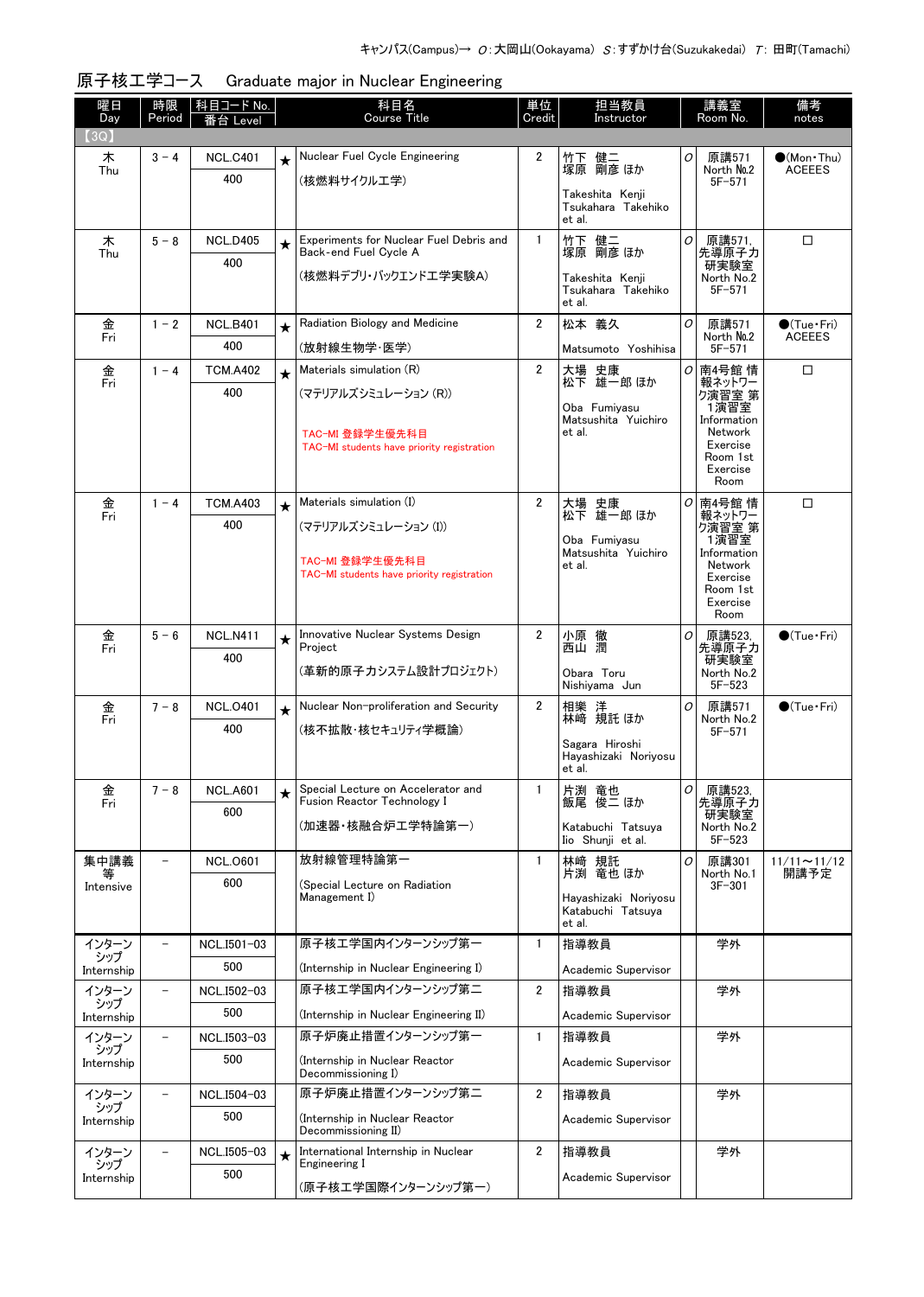| 曜日<br>Day           | 時限                       | 科目コード No.          |            | 科目名<br><b>Course Title</b>                                           | 単位             | 担当教員                                    |   | 講義室                      | 備考                     |
|---------------------|--------------------------|--------------------|------------|----------------------------------------------------------------------|----------------|-----------------------------------------|---|--------------------------|------------------------|
| (3Q)                | Period                   | ≸台 Level           |            |                                                                      | Credit         | Instructor                              |   | Room No.                 | notes                  |
| インターン               |                          | NCL.I506-03        | $\star$    | International Internship in Nuclear                                  | 2              | 指導教員                                    |   | 学外                       |                        |
| シップ<br>Internship   |                          | 500                |            | Engineering II<br>(原子核工学国際インターンシップ第二)                                |                | Academic Supervisor                     |   |                          |                        |
| インターン               |                          | NCL.I507-03        | $\star$    | International Internship in Nuclear<br>Engineering III               | $\overline{2}$ | 指導教員                                    |   | 学外                       |                        |
| シップ<br>Internship   |                          | 500                |            | (原子核工学国際インターンシップ第三)                                                  |                | Academic Supervisor                     |   |                          |                        |
| インターン               | $\overline{\phantom{0}}$ | NCL.I508-03        | $\star$    | International Internship in Nuclear                                  | 2              | 指導教員                                    |   | 学外                       |                        |
| シップ<br>Internship   |                          | 500                |            | Engineering IV                                                       |                | Academic Supervisor                     |   |                          |                        |
|                     | $\overline{\phantom{a}}$ |                    |            | (原子核工学国際インターンシップ第四)<br>原子力規制事業インターンシップ第一                             | 1              |                                         |   |                          |                        |
| インターン<br>シップ        |                          | NCL.I509-03<br>500 |            | (Internship in Nuclear Regulation I)                                 |                | 指導教員                                    |   | 学外                       |                        |
| Internship<br>インターン | $\overline{\phantom{a}}$ | NCL.I510-03        |            | 原子力規制事業インターンシップ第二                                                    | $\mathbf{1}$   | Academic Supervisor<br>指導教員             |   | 学外                       |                        |
| シップ                 |                          | 500                |            | (Internship in Nuclear Regulation II)                                |                |                                         |   |                          |                        |
| Internship<br>インターン | $\overline{\phantom{0}}$ | NCL.I601-03        |            | Nuclear Engineering Off-Campus Project                               | 4              | Academic Supervisor<br>指導教員             |   | 学外                       |                        |
| シップ                 |                          | 600                | $\star$    | (原子核工学派遣プロジェクト)                                                      |                | Academic Supervisor                     |   |                          |                        |
| Internship<br>インターン | $\overline{\phantom{a}}$ | NCL.I602-03        |            | 原子核工学特別国内インターンシップ第一                                                  | 1              | 指導教員                                    |   | 学外                       |                        |
| シップ<br>Internship   |                          | 600                |            | (Special Internship in Nuclear Engineering                           |                | Academic Supervisor                     |   |                          |                        |
|                     |                          |                    |            | I)                                                                   |                |                                         |   |                          |                        |
| インターン<br>シップ        | $\overline{\phantom{a}}$ | NCL.I603-03        |            | 原子核工学特別国内インターンシップ第二                                                  | $\overline{2}$ | 指導教員                                    |   | 学外                       |                        |
| Internship          |                          | 600                |            | (Special Internship in Nuclear Engineering<br>$\mathbf{II}$          |                | Academic Supervisor                     |   |                          |                        |
| インターン<br>シップ        |                          | NCL.I604-03        | $\star$    | International Special Internship in Nuclear<br>Engineering I         | 2              | 指導教員                                    |   | 学外                       |                        |
| Internship          |                          | 600                |            | (原子核工学特別国際インターンシップ第一)                                                |                | Academic Supervisor                     |   |                          |                        |
| インターン               |                          | NCL.I605-03        | $\star$    | International Special Internship in Nuclear                          | $\overline{2}$ | 指導教員                                    |   | 学外                       |                        |
| シップ<br>Internship   |                          | 600                |            | Engineering II                                                       |                | Academic Supervisor                     |   |                          |                        |
| インターン               | -                        | NCL.I606-03        | $\star$    | (原子核工学特別国際インターンシップ第二)<br>International Special Internship in Nuclear | $\overline{2}$ | 指導教員                                    |   | 学外                       |                        |
| シップ<br>Internship   |                          | 600                |            | Engineering III                                                      |                | Academic Supervisor                     |   |                          |                        |
|                     |                          |                    |            | (原子核工学特別国際インターンシップ第三)                                                |                |                                         |   |                          |                        |
| インターン<br>シップ        | -                        | NCL.I607-03        | $\star$    | International Special Internship in Nuclear<br>Engineering IV        | $\overline{2}$ | 指導教員                                    |   | 学外                       |                        |
| Internship          |                          | 600                |            | (原子核工学特別国際インターンシップ第四)                                                |                | Academic Supervisor                     |   |                          |                        |
| インターン               |                          | NCL.I608-03        |            | 原子力規制事業特別インターンシップ第一                                                  | $\mathbf{1}$   | 指導教員                                    |   | 学外                       |                        |
| シップ<br>Internship   |                          | 600                |            | (Special Internship in Nuclear Regulation<br>I)                      |                | Academic Supervisor                     |   |                          |                        |
| インターン               |                          | NCL.I609-03        |            | 原子力規制事業特別インターンシップ第二                                                  | $\mathbf{1}$   | 指導教員                                    |   | 学外                       |                        |
| シップ<br>Internship   |                          | 600                |            | (Special Internship in Nuclear Regulation<br>$_{II}$                 |                | Academic Supervisor                     |   |                          |                        |
| (4Q)                |                          |                    |            |                                                                      |                |                                         |   |                          |                        |
| 月                   | $1 - 2$                  | <b>NCL.D404</b>    |            | 原子炉廃止措置工学                                                            | 1              | 竹下 健二                                   | 0 | 原講571                    |                        |
| Mon                 |                          | 400                |            | (Nuclear Reactor Decommissioning)                                    |                | 加藤 之貴 ほか                                |   | North No.2<br>$5F - 571$ |                        |
|                     |                          |                    |            |                                                                      |                | Takeshita Kenji<br>Kato Yukitaka et al. |   |                          |                        |
| 月                   | $3 - 4$                  | <b>NCL.C403</b>    | $\star$    | Nuclear Chemical Engineering                                         | 1              | 竹下 健二                                   | 0 | 原講571                    | <b>ACEEES</b>          |
| Mon                 |                          | 400                |            | (原子力化学工学特論)                                                          |                | 加藤 之貴                                   |   | North No.2<br>$5F - 571$ |                        |
|                     |                          |                    |            |                                                                      |                | Takeshita Kenji<br>Kato Yukitaka        |   |                          |                        |
| 月                   | $5 - 8$                  | <b>NCL.D402</b>    | $\bigstar$ | Experiments for Materials related to<br>Decommissioning B            | $\mathbf{1}$   | 吉田 克己                                   | 0 | 原講571,                   | □                      |
| Mon                 |                          | 400                |            |                                                                      |                | Hubarevich Hanna ほ<br>ゕ                 |   | 先導原子力<br>研実験室            |                        |
|                     |                          |                    |            | (廃止措置・材料工学実験B)                                                       |                | Yoshida Katsumi                         |   | North No.2<br>$5F - 571$ |                        |
|                     |                          |                    |            |                                                                      |                | Hubarevich Hanna et<br>al.              |   |                          |                        |
| 火<br>Tue            | $3 - 4$                  | <b>NCL.D407</b>    | $\star$    | Experiment on Thermalhydraulic and<br>Severe Accident Engineering    | $\overline{2}$ | 木倉 宏成<br>遠藤 玄ほか                         | 0 | 原講571<br>North No.2      | $\bigcirc$ (Tue · Thu) |
|                     |                          | 400                |            | (熱流動・シビアアクシデントエ学実験)                                                  |                | Kikura Hiroshige                        |   | $5F - 571$               |                        |
|                     |                          |                    |            |                                                                      |                | Endo Gen et al.                         |   |                          |                        |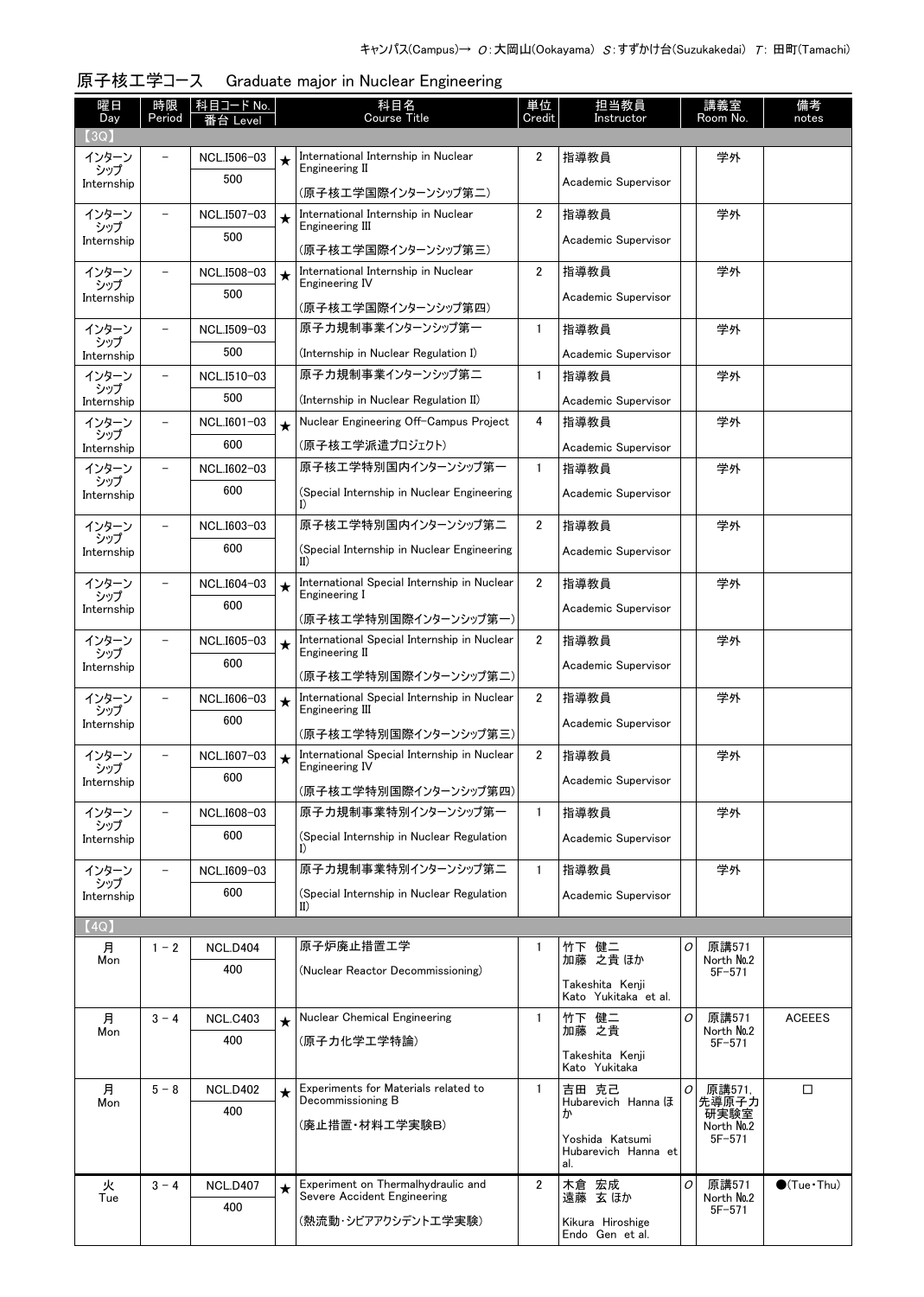| 曜日<br>Day         | 時限<br>Period             | 科目コード No.<br>番台 Level  |         | 科目名<br><b>Course Title</b>                                               | 単位<br>Credit   | 担当教員<br>Instructor                       |          | 講義室<br>Room No.                           | 備考<br>notes                 |
|-------------------|--------------------------|------------------------|---------|--------------------------------------------------------------------------|----------------|------------------------------------------|----------|-------------------------------------------|-----------------------------|
| 【4Q】              |                          |                        |         |                                                                          |                |                                          |          |                                           |                             |
| 火<br>Tue          | $3 - 4$                  | <b>NCL.D601</b><br>600 | $\star$ | Experiment on Thermalhydraulic and<br>Severe Accident Special Laboratory | $\mathbf{2}$   | 木倉 宏成<br>遠藤 玄ほか                          | 0        | 原講571,<br>先導原子力                           | $\bigcirc$ (Tue · Thu)      |
|                   |                          |                        |         | (熱流動・シビアアクシデントエ学実践特論)                                                    |                | Kikura Hiroshige<br>Endo Gen et al.      |          | 研実験室<br>North No.2<br>$5F - 571$          |                             |
| 木                 | $1 - 4$                  | <b>NCL.D407</b>        | $\star$ | Experiment on Thermalhydraulic and<br>Severe Accident Engineering        | $\overline{2}$ | 木倉 宏成<br>遠藤 玄ほか                          | 0        | 原講571,                                    | $\bullet$ (Tue Thu)         |
| Thu               |                          | 400                    |         | (熱流動・シビアアクシデントエ学実験)                                                      |                | Kikura Hiroshige<br>Endo Gen et al.      |          | 先導原子力<br>研実験室<br>North No.2<br>$5F - 571$ | □                           |
| 木                 | $1 - 4$                  | <b>NCL.D601</b>        | $\star$ | Experiment on Thermalhydraulic and                                       | 2              | 木倉 宏成                                    | 0        | 原講571.                                    | $\bullet$ (Tue · Thu)       |
| Thu               |                          | 600                    |         | Severe Accident Special Laboratory                                       |                | 遠藤 玄ほか                                   |          | 先導原子力<br>研実験室                             | □                           |
|                   |                          |                        |         | (熱流動・シビアアクシデントエ学実践特論)                                                    |                | Kikura Hiroshige<br>Endo Gen et al.      |          | North No.2<br>$5F - 571$                  |                             |
| 木<br>Thu          | $5 - 8$                  | <b>NCL.D406</b>        | $\star$ | Experiments for Nuclear Fuel Debris and<br>Back-end Fuel Cycle B         | $\mathbf{1}$   | 竹下 健二<br>塚原 剛彦 ほか                        | 0        | 原講571.<br>先導原子力                           | □                           |
|                   |                          | 400                    |         | (核燃料デブリ・バックエンドエ学実験B)                                                     |                | Takeshita Kenii                          |          | 研実験室                                      |                             |
|                   |                          |                        |         |                                                                          |                | Tsukahara Takehiko<br>et al.             |          | North No.2<br>$5F - 571$                  |                             |
| 金<br>Fri          | $1 - 4$                  | <b>TCM.A404</b>        | $\star$ | Materials Informatics (R)                                                | $\overline{2}$ | 関嶋 政和<br>樺島 祥介 ほか                        | $\sigma$ | 南4号館 情<br>報ネットワー                          | $\Box$                      |
|                   |                          | 400                    |         | (マテリアルズインフォマティクス (R))                                                    |                |                                          |          | ク演習室 第                                    |                             |
|                   |                          |                        |         | TAC-MI 登録学生優先科目                                                          |                | Sekijima Masakazu<br>Kabashima Yoshiyuki |          | 1演習室<br>Information                       |                             |
|                   |                          |                        |         | (TAC-MI students have priority registration)                             |                | et al.                                   |          | Network<br>Exercise                       |                             |
|                   |                          |                        |         |                                                                          |                |                                          |          | Room 1st<br>Exercise                      |                             |
|                   |                          |                        |         |                                                                          |                |                                          |          | Room                                      |                             |
| 金<br>Fri          | $1 - 4$                  | <b>TCM.A405</b>        | $\star$ | Materials Informatics (I)                                                | $\overline{2}$ | 関嶋 政和<br>樺島 祥介 ほか                        | 0        | 南4号館情<br>報ネットワー                           | □                           |
|                   |                          | 400                    |         | (マテリアルズインフォマティクス(I))                                                     |                |                                          |          | ク演習室 第                                    |                             |
|                   |                          |                        |         |                                                                          |                | Sekijima Masakazu<br>Kabashima Yoshiyuki |          | 1演習室<br>Information                       |                             |
|                   |                          |                        |         | TAC-MI 登録学生優先科目<br>(TAC-MI students have priority registration)          |                | et al.                                   |          | Network<br>Exercise                       |                             |
|                   |                          |                        |         |                                                                          |                |                                          |          | Room 1st<br>Exercise                      |                             |
|                   |                          |                        |         |                                                                          |                |                                          |          | Room                                      |                             |
| 金<br>Fri          | $3 - 4$                  | <b>NCL.F402</b>        |         | 原子力関係法規                                                                  | $\mathbf{1}$   | 赤塚 洋<br>塚原 剛彦 ほか                         | 0        | 原講571<br>North No.2                       |                             |
|                   |                          | 400                    |         | (Acts and Regulations on Atomic Energy)                                  |                |                                          |          | $5F - 571$                                |                             |
|                   |                          |                        |         |                                                                          |                | Akatsuka Hiroshi<br>Tsukahara Takehiko   |          |                                           |                             |
|                   |                          |                        |         |                                                                          |                | et al.                                   |          |                                           |                             |
| 集中講義              |                          | <b>NCL.B501</b>        |         | 放射線健康影響 防護実習                                                             | $\overline{2}$ | 松本 義久                                    |          | 学外                                        | 2020. 3/9(月)<br>~20(金·祝) 開  |
| Intensive         |                          | 500                    |         | (Radiation Health Effects and Protection<br>Exercise)                    |                | Matsumoto Yoshihisa                      |          |                                           | 講予定                         |
| 集中講義<br>等         | $\overline{\phantom{a}}$ | <b>NCL.0509</b>        | $\star$ | Nuclear Disaster Response Exercise                                       | $\overline{2}$ | 木倉 宏成<br>韓 治暎 ほか                         |          | 学外                                        | 2020. $3/2 \sim$<br>3/6     |
| Intensive         |                          | 500                    |         | (原子炉過酷事故対応実習)                                                            |                | Kikura Hiroshige                         |          |                                           | 開講予定                        |
|                   |                          |                        |         |                                                                          |                | Han Chi Young et al.                     |          |                                           |                             |
| 集中講義<br>等         | $\qquad \qquad -$        | <b>NCL.0602</b>        |         | 放射線管理特論第二                                                                | $\mathbf{1}$   | 林崎 規託<br>片渕 竜也ほか                         | 0        | 原講301<br>North No.1                       | $2020/1/6 \sim 1/7$<br>開講予定 |
| Intensive         |                          | 600                    |         | (Special Lecture on Radiation<br>Management II)                          |                | Hayashizaki Noriyosu                     |          | $3F - 301$                                |                             |
|                   |                          |                        |         |                                                                          |                | Katabuchi Tatsuya                        |          |                                           |                             |
| インターン             |                          | NCL.I501-04            |         | 原子核エ学国内インターンシップ第一                                                        | $\mathbf{1}$   | et al.<br>指導教員                           |          | 学外                                        |                             |
| シップ               |                          | 500                    |         |                                                                          |                |                                          |          |                                           |                             |
| Internship        | $\qquad \qquad -$        |                        |         | (Internship in Nuclear Engineering I)<br>原子核エ学国内インターンシップ第二               | 2              | Academic Supervisor                      |          | 学外                                        |                             |
| インターン<br>シップ      |                          | NCL.I502-04<br>500     |         |                                                                          |                | 指導教員                                     |          |                                           |                             |
| Internship        |                          |                        |         | (Internship in Nuclear Engineering II)<br>原子炉廃止措置インターンシップ第一              |                | Academic Supervisor                      |          |                                           |                             |
| インターン<br>シップ      | $\qquad \qquad -$        | NCL.I503-04            |         |                                                                          | $\mathbf{1}$   | 指導教員                                     |          | 学外                                        |                             |
| Internship        |                          | 500                    |         | (Internship in Nuclear Reactor<br>Decommissioning I)                     |                | Academic Supervisor                      |          |                                           |                             |
| インターン             | $\overline{\phantom{a}}$ | NCL.I504-04            |         | 原子炉廃止措置インターンシップ第二                                                        | $\overline{2}$ | 指導教員                                     |          | 学外                                        |                             |
| シップ<br>Internship |                          | 500                    |         | (Internship in Nuclear Reactor                                           |                | Academic Supervisor                      |          |                                           |                             |
|                   |                          |                        |         | Decommissioning II)                                                      |                |                                          |          |                                           |                             |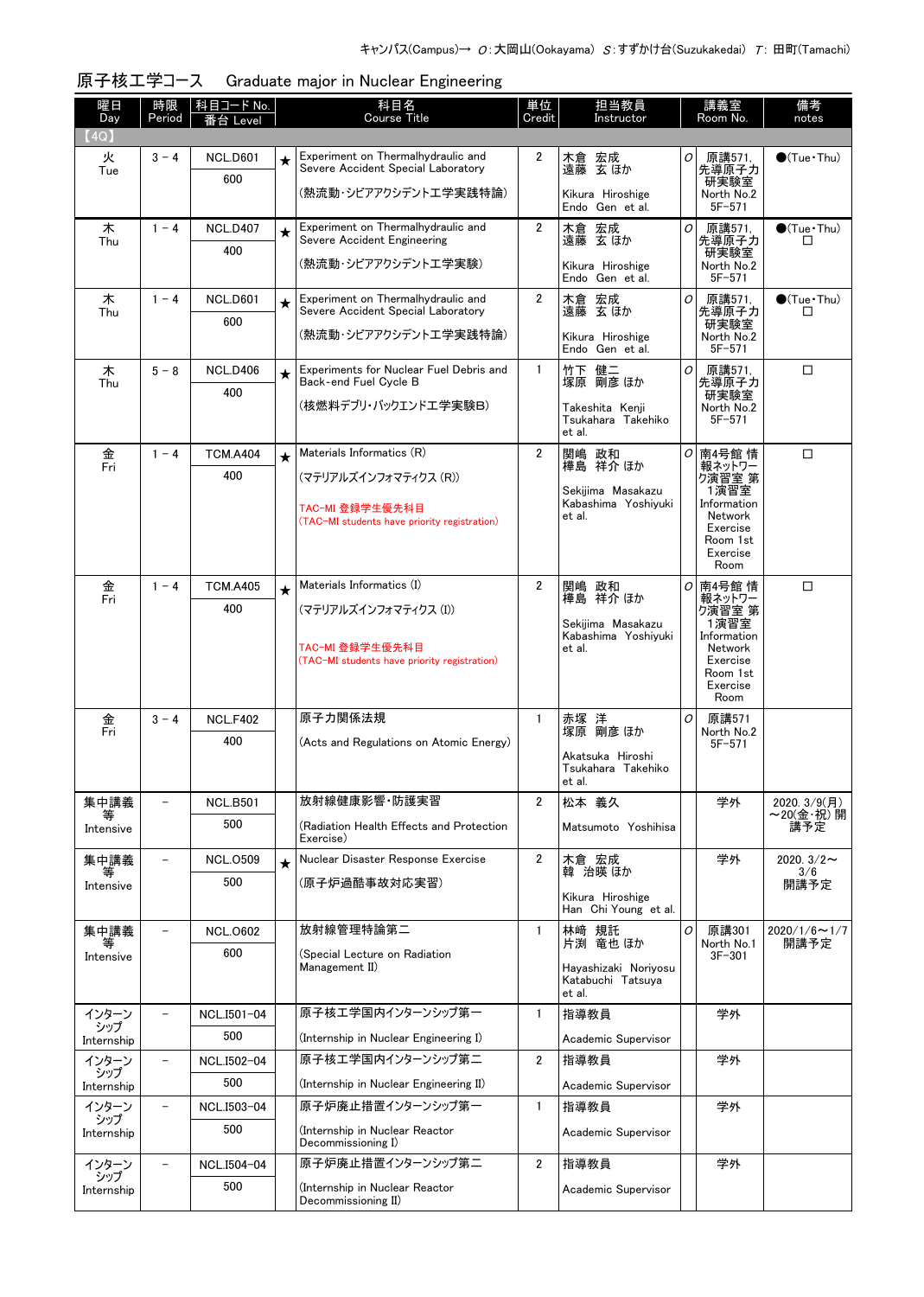| 曜日<br>Day         | 時限<br>Period             | 科目コード No.<br>i台 Level |         | 科目名<br><b>Course Title</b>                                    | 単位<br>Credit   | 担当教員<br>Instructor  | 講義室<br>Room No. | 備考<br>notes |
|-------------------|--------------------------|-----------------------|---------|---------------------------------------------------------------|----------------|---------------------|-----------------|-------------|
| (4Q)              |                          |                       |         |                                                               |                |                     |                 |             |
| インターン<br>シップ      |                          | NCL.I505-04           | $\star$ | International Internship in Nuclear<br>Engineering I          | 2              | 指導教員                | 学外              |             |
| Internship        |                          | 500                   |         | (原子核工学国際インターンシップ第一)                                           |                | Academic Supervisor |                 |             |
| インターン<br>シップ      |                          | NCL.I506-04           | $\star$ | International Internship in Nuclear<br>Engineering II         | $\overline{2}$ | 指導教員                | 学外              |             |
| Internship        |                          | 500                   |         | (原子核工学国際インターンシップ第二)                                           |                | Academic Supervisor |                 |             |
| インターン             | $\overline{\phantom{0}}$ | NCL.I507-04           | $\star$ | International Internship in Nuclear                           | 2              | 指導教員                | 学外              |             |
| シップ<br>Internship |                          | 500                   |         | Engineering III                                               |                | Academic Supervisor |                 |             |
|                   |                          |                       |         | (原子核工学国際インターンシップ第三)                                           |                |                     |                 |             |
| インターン<br>シップ      | $\overline{\phantom{a}}$ | NCL.I508-04<br>500    | $\star$ | International Internship in Nuclear<br>Engineering IV         | 2              | 指導教員                | 学外              |             |
| Internship        |                          |                       |         | (原子核工学国際インターンシップ第四)                                           |                | Academic Supervisor |                 |             |
| インターン<br>シップ      | $\overline{\phantom{0}}$ | NCL.I509-04           |         | 原子力規制事業インターンシップ第一                                             | 1              | 指導教員                | 学外              |             |
| Internship        |                          | 500                   |         | (Internship in Nuclear Regulation I)                          |                | Academic Supervisor |                 |             |
| インターン<br>シップ      | $\overline{\phantom{0}}$ | NCL.I510-04           |         | 原子力規制事業インターンシップ第二                                             | $\mathbf{1}$   | 指導教員                | 学外              |             |
| Internship        |                          | 500                   |         | (Internship in Nuclear Regulation II)                         |                | Academic Supervisor |                 |             |
| インターン<br>シップ      | $\overline{\phantom{0}}$ | NCL.I601-04           | $\star$ | Nuclear Engineering Off-Campus Project                        | 4              | 指導教員                | 学外              |             |
| Internship        |                          | 600                   |         | (原子核エ学派遣プロジェクト)                                               |                | Academic Supervisor |                 |             |
| インターン<br>シップ      | $\overline{\phantom{a}}$ | NCL.I602-04           |         | 原子核工学特別国内インターンシップ第一                                           | $\mathbf{1}$   | 指導教員                | 学外              |             |
| Internship        |                          | 600                   |         | (Special Internship in Nuclear Engineering<br>I)              |                | Academic Supervisor |                 |             |
| インターン<br>シップ      |                          | NCL.I603-04           |         | 原子核工学特別国内インターンシップ第二                                           | $\overline{2}$ | 指導教員                | 学外              |             |
| Internship        |                          | 600                   |         | (Special Internship in Nuclear Engineering<br>II)             |                | Academic Supervisor |                 |             |
| インターン<br>シップ      |                          | NCL.I604-04           | $\star$ | International Special Internship in Nuclear<br>Engineering I  | $\overline{2}$ | 指導教員                | 学外              |             |
| Internship        |                          | 600                   |         | (原子核工学特別国際インターンシップ第一)                                         |                | Academic Supervisor |                 |             |
| インターン             | -                        | NCL.I605-04           | $\star$ | International Special Internship in Nuclear                   | $\overline{2}$ | 指導教員                | 学外              |             |
| シップ<br>Internship |                          | 600                   |         | Engineering II<br>(原子核工学特別国際インターンシップ第二)                       |                | Academic Supervisor |                 |             |
| インターン             | -                        | NCL.I606-04           | $\star$ | International Special Internship in Nuclear                   | $\overline{2}$ | 指導教員                | 学外              |             |
| シップ<br>Internship |                          | 600                   |         | Engineering III                                               |                | Academic Supervisor |                 |             |
|                   |                          |                       |         | (原子核工学特別国際インターンシップ第三)                                         |                |                     |                 |             |
| インターン<br>シップ      |                          | NCL.I607-04           | $\star$ | International Special Internship in Nuclear<br>Engineering IV | $\overline{2}$ | 指導教員                | 学外              |             |
| Internship        |                          | 600                   |         | (原子核工学特別国際インターンシップ第四)                                         |                | Academic Supervisor |                 |             |
| インターン<br>シップ      |                          | NCL.I608-04           |         | 原子力規制事業特別インターンシップ第一                                           | 1              | 指導教員                | 学外              |             |
| Internship        |                          | 600                   |         | (Special Internship in Nuclear Regulation<br>I)               |                | Academic Supervisor |                 |             |
| インターン             |                          | NCL.I609-04           |         | 原子力規制事業特別インターンシップ第二                                           | 1              | 指導教員                | 学外              |             |
| シップ<br>Internship |                          | 600                   |         | (Special Internship in Nuclear Regulation<br>II)              |                | Academic Supervisor |                 |             |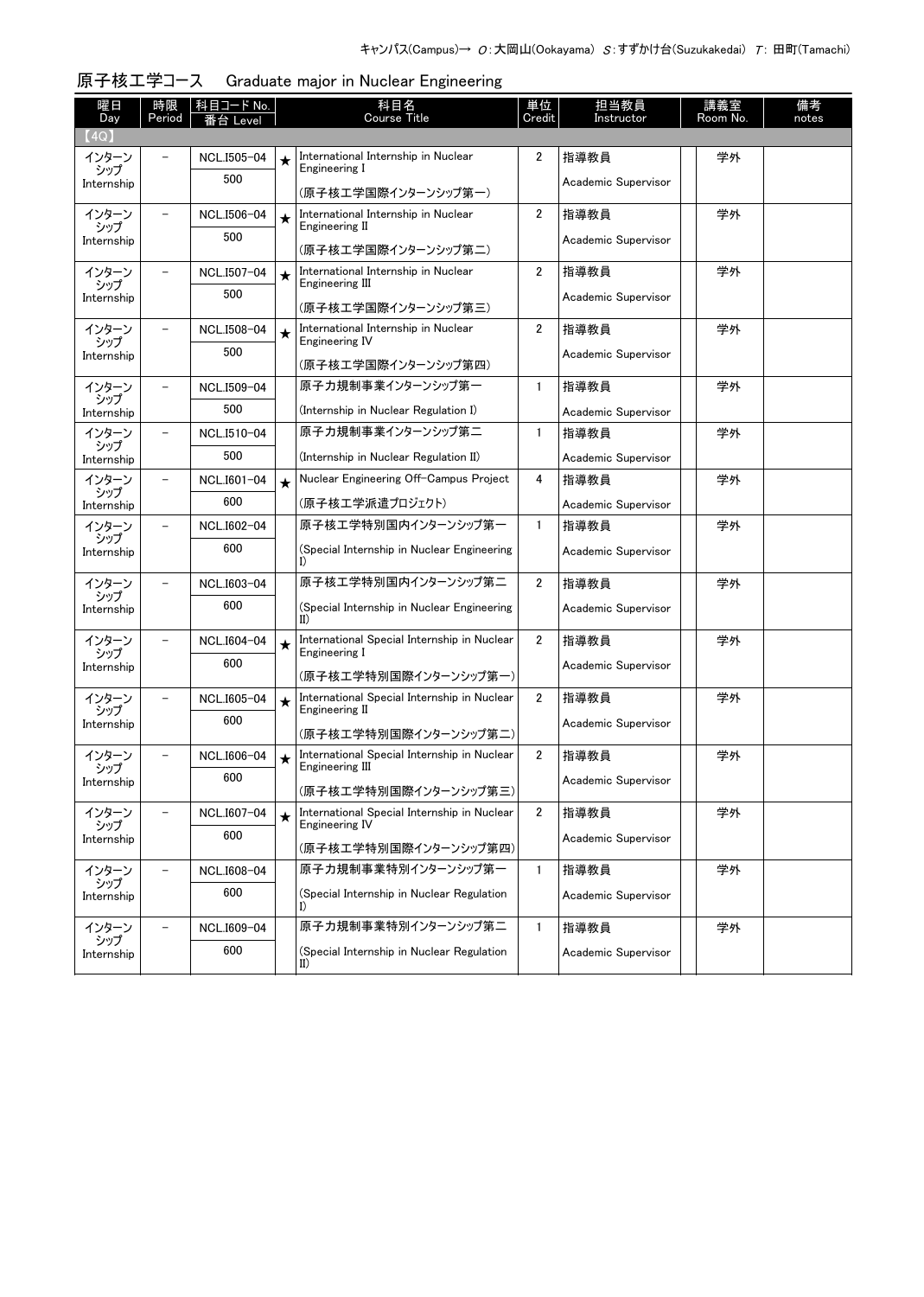| $(3 \sim 4Q)$<br>Advanced Topics in Computing D<br>未定<br>2<br>0<br>W831<br>$\bullet$ (Tue•Fri)<br>火<br>$5 - 6$<br>XCO.T674<br>$\star$<br>$O(3 \sim 4Q)$<br>Tue<br>600<br>(情報理工学特別講義D)<br>Undecided<br>Forum on Artificial Intelligence F3<br>水<br>$5 - 8$<br><b>ART.U682</b><br>$\mathbf{1}$<br>瀧ノ上 正浩<br>01<br>W631.J233<br>□<br>$\star$<br>$O(3 \sim 4Q)$<br>Chang Shuang ほか<br>Wed<br>S<br>600<br>(知能情報フォーラムF3)<br>遠隔講義<br>→W833,J234<br>Takinoue Masahiro<br>Chang Shuang et al.<br>Forum on Artificial Intelligence F4<br>水<br>$5 - 8$<br>$\mathbf{1}$<br>瀧ノ上 正浩<br><b>ART.U684</b><br>$\Box$<br>0<br>W631, J233<br>$\star$<br>Chang Shuang ほか<br>$O(3 \sim 4Q)$<br>S<br>Wed<br>→W833,J234<br>600<br>(知能情報フォーラムF4)<br>遠隔講義<br>Takinoue Masahiro<br>Chang Shuang et al.<br>Forum on Artificial Intelligence F5<br>$5 - 8$<br>水<br><b>ART.U686</b><br>$\mathbf{1}$<br>瀧ノ上 正浩<br>W631, J233<br>□<br>0<br>$\star$<br>Chang Shuang ほか<br>$O(3 \sim 4Q)$<br>S<br>Wed<br>600<br>→W833,J234<br>(知能情報フォーラムF5)<br>遠隔講義<br>Takinoue Masahiro<br>Chang Shuang et al.<br>金<br>Advanced Topics in Computing D<br>$5 - 6$<br>$\overline{2}$<br>O<br>XCO.T674<br>未定<br>$\bullet$ (Tue•Fri)<br>W831<br>$\star$<br>Fri<br>$O(3 \sim 4Q)$<br>600<br>(情報理工学特別講義D)<br>Undecided<br>知能情報特別講義F<br>集中講義<br>$\overline{2}$<br><b>ART.T544</b><br>未定<br>$O(3 \sim 4Q)$<br>500<br>(Advanced Topics in Artificial Intelligence<br>Undecided<br>Intensive<br>F)<br>知能情報特別演習 実験第二<br>指導教員<br>講究等<br>$\mathbf{1}$<br>$O(3 \sim 4Q)$<br><b>ART.U482</b><br>$\overline{\phantom{0}}$<br>Seminar<br>400<br>(Workshop on Artificial Intelligence II)<br>Academic Supervisor<br>知能情報講究F1<br>講究等<br>2<br><b>ART.Z492</b><br>指導教員<br>$O(3 \sim 4Q)$<br>$\overline{\phantom{0}}$<br>Seminar<br>400<br>(Seminar on Artificial Intelligence F1)<br>Academic Supervisor<br>知能情報講究F2<br>2<br><b>ART.Z592</b><br>指導教員<br>$O(3 \sim 4Q)$<br>講究等<br>$\qquad \qquad -$<br>Seminar<br>500<br>(Seminar on Artificial Intelligence F2)<br>Academic Supervisor<br>知能情報講究F3<br>$\overline{2}$<br>講究等<br>指導教員<br>$O(3 \sim 4Q)$<br><b>ART.Z692</b><br>-<br>Seminar<br>600<br>(Seminar on Artificial Intelligence F3)<br>Academic Supervisor<br>知能情報講究F4<br>講究等<br>2<br><b>ART.Z694</b><br>指導教員<br>$O(3 \sim 4Q)$<br>-<br>Seminar<br>600<br>(Seminar on Artificial Intelligence F4)<br>Academic Supervisor<br>知能情報講究F5<br>2<br>$O(3 \sim 4Q)$<br>講究等<br><b>ART.Z696</b><br>指導教員<br>÷<br>Seminar<br>600<br>(Seminar on Artificial Intelligence F5)<br>Academic Supervisor<br>(3Q)<br>Mathematical Optimization: Theory and<br>福田 光浩<br>山下 真<br>月<br>$3 - 4$<br><b>MCS.T402</b><br>2<br>O<br>S422<br>$\bullet$ (Mon Thu)<br>★<br>Algorithms<br>Mon<br>400<br>(数理最適化理論)<br>Fukuda Mituhiro<br>Yamashita Makoto<br>Theory of Algorithms<br>伊東 利哉<br><b>MCS.T405</b><br>2<br>0<br>W321<br>$\bullet$ (Mon Thu)<br>月<br>$5 - 6$<br>$\star$<br>Mon<br>400<br>(アルゴリズム論)<br>Ito Toshiya<br>Natural Language Processing<br>德永 健伸<br>$\bigcirc$ (Tue · Fri)<br>2<br>0<br><b>W832</b><br>火<br>$1 - 2$<br><b>ART.T459</b><br>$\star$<br>Tue<br>$\rightarrow$ W834<br>400<br>(自然言語処理)<br>Tokunaga Takenobu<br>Advanced Artificial Intelligence<br>$3 - 4$<br>2<br>火<br><b>ART.T548</b><br>小野 功<br>0<br>W631, J233<br>$\bigcirc$ (Tue · Fri)<br>$\star$<br>井上 克巳<br>遠隔講義<br>S<br>Tue<br>500<br>(先端人工知能)<br>Ono Isao<br>Inoue Katsumi<br>Mathematical Optimization: Theory and<br>木<br>$3 - 4$<br>$\overline{2}$<br>福田 光浩<br>O<br>$\bullet$ (Mon · Thu)<br><b>MCS.T402</b><br>S422<br>$\star$<br>山下真<br>Algorithms<br>Thu<br>400<br>(数理最適化理論)<br>Fukuda Mituhiro<br>Yamashita Makoto<br>Theory of Algorithms<br>木<br>2<br>伊東 利哉<br>0<br>$5 - 6$<br><b>MCS.T405</b><br>$\bullet$ (Mon Thu)<br>W321<br>$\star$<br>Thu<br>400<br>(アルゴリズム論)<br>Ito Toshiya<br>Natural Language Processing<br>2<br>德永 健伸<br>O<br>$\bigcirc$ (Tue · Fri)<br>金<br><b>ART.T459</b><br>$1 - 2$<br><b>W832</b><br>$\star$<br>Fri<br>$\rightarrow$ W834<br>400<br>(自然言語処理)<br>Tokunaga Takenobu | 曜日<br>Day | 時限<br>Period | 科目コード No.<br>≸台 Level | 科目名<br>Course Title | 単位<br>Credit | 担当教員<br>Instructor | 講義室<br>Room No. | 備考<br>notes |
|----------------------------------------------------------------------------------------------------------------------------------------------------------------------------------------------------------------------------------------------------------------------------------------------------------------------------------------------------------------------------------------------------------------------------------------------------------------------------------------------------------------------------------------------------------------------------------------------------------------------------------------------------------------------------------------------------------------------------------------------------------------------------------------------------------------------------------------------------------------------------------------------------------------------------------------------------------------------------------------------------------------------------------------------------------------------------------------------------------------------------------------------------------------------------------------------------------------------------------------------------------------------------------------------------------------------------------------------------------------------------------------------------------------------------------------------------------------------------------------------------------------------------------------------------------------------------------------------------------------------------------------------------------------------------------------------------------------------------------------------------------------------------------------------------------------------------------------------------------------------------------------------------------------------------------------------------------------------------------------------------------------------------------------------------------------------------------------------------------------------------------------------------------------------------------------------------------------------------------------------------------------------------------------------------------------------------------------------------------------------------------------------------------------------------------------------------------------------------------------------------------------------------------------------------------------------------------------------------------------------------------------------------------------------------------------------------------------------------------------------------------------------------------------------------------------------------------------------------------------------------------------------------------------------------------------------------------------------------------------------------------------------------------------------------------------------------------------------------------------------------------------------------------------------------------------------------------------------------------------------------------------------------------------------------------------------------------------------------------------------------------------------------------------------------------------------------------------------------------------------------------------------------------------------------------------------------------------------------------------------------------------------------------------------------------------------------------------------------------------------------------------------------------------------------------------------------------------------------------------------------------------------------------------------------------------------------------------------------------------------------|-----------|--------------|-----------------------|---------------------|--------------|--------------------|-----------------|-------------|
|                                                                                                                                                                                                                                                                                                                                                                                                                                                                                                                                                                                                                                                                                                                                                                                                                                                                                                                                                                                                                                                                                                                                                                                                                                                                                                                                                                                                                                                                                                                                                                                                                                                                                                                                                                                                                                                                                                                                                                                                                                                                                                                                                                                                                                                                                                                                                                                                                                                                                                                                                                                                                                                                                                                                                                                                                                                                                                                                                                                                                                                                                                                                                                                                                                                                                                                                                                                                                                                                                                                                                                                                                                                                                                                                                                                                                                                                                                                                                                                                    |           |              |                       |                     |              |                    |                 |             |
|                                                                                                                                                                                                                                                                                                                                                                                                                                                                                                                                                                                                                                                                                                                                                                                                                                                                                                                                                                                                                                                                                                                                                                                                                                                                                                                                                                                                                                                                                                                                                                                                                                                                                                                                                                                                                                                                                                                                                                                                                                                                                                                                                                                                                                                                                                                                                                                                                                                                                                                                                                                                                                                                                                                                                                                                                                                                                                                                                                                                                                                                                                                                                                                                                                                                                                                                                                                                                                                                                                                                                                                                                                                                                                                                                                                                                                                                                                                                                                                                    |           |              |                       |                     |              |                    |                 |             |
|                                                                                                                                                                                                                                                                                                                                                                                                                                                                                                                                                                                                                                                                                                                                                                                                                                                                                                                                                                                                                                                                                                                                                                                                                                                                                                                                                                                                                                                                                                                                                                                                                                                                                                                                                                                                                                                                                                                                                                                                                                                                                                                                                                                                                                                                                                                                                                                                                                                                                                                                                                                                                                                                                                                                                                                                                                                                                                                                                                                                                                                                                                                                                                                                                                                                                                                                                                                                                                                                                                                                                                                                                                                                                                                                                                                                                                                                                                                                                                                                    |           |              |                       |                     |              |                    |                 |             |
|                                                                                                                                                                                                                                                                                                                                                                                                                                                                                                                                                                                                                                                                                                                                                                                                                                                                                                                                                                                                                                                                                                                                                                                                                                                                                                                                                                                                                                                                                                                                                                                                                                                                                                                                                                                                                                                                                                                                                                                                                                                                                                                                                                                                                                                                                                                                                                                                                                                                                                                                                                                                                                                                                                                                                                                                                                                                                                                                                                                                                                                                                                                                                                                                                                                                                                                                                                                                                                                                                                                                                                                                                                                                                                                                                                                                                                                                                                                                                                                                    |           |              |                       |                     |              |                    |                 |             |
|                                                                                                                                                                                                                                                                                                                                                                                                                                                                                                                                                                                                                                                                                                                                                                                                                                                                                                                                                                                                                                                                                                                                                                                                                                                                                                                                                                                                                                                                                                                                                                                                                                                                                                                                                                                                                                                                                                                                                                                                                                                                                                                                                                                                                                                                                                                                                                                                                                                                                                                                                                                                                                                                                                                                                                                                                                                                                                                                                                                                                                                                                                                                                                                                                                                                                                                                                                                                                                                                                                                                                                                                                                                                                                                                                                                                                                                                                                                                                                                                    |           |              |                       |                     |              |                    |                 |             |
|                                                                                                                                                                                                                                                                                                                                                                                                                                                                                                                                                                                                                                                                                                                                                                                                                                                                                                                                                                                                                                                                                                                                                                                                                                                                                                                                                                                                                                                                                                                                                                                                                                                                                                                                                                                                                                                                                                                                                                                                                                                                                                                                                                                                                                                                                                                                                                                                                                                                                                                                                                                                                                                                                                                                                                                                                                                                                                                                                                                                                                                                                                                                                                                                                                                                                                                                                                                                                                                                                                                                                                                                                                                                                                                                                                                                                                                                                                                                                                                                    |           |              |                       |                     |              |                    |                 |             |
|                                                                                                                                                                                                                                                                                                                                                                                                                                                                                                                                                                                                                                                                                                                                                                                                                                                                                                                                                                                                                                                                                                                                                                                                                                                                                                                                                                                                                                                                                                                                                                                                                                                                                                                                                                                                                                                                                                                                                                                                                                                                                                                                                                                                                                                                                                                                                                                                                                                                                                                                                                                                                                                                                                                                                                                                                                                                                                                                                                                                                                                                                                                                                                                                                                                                                                                                                                                                                                                                                                                                                                                                                                                                                                                                                                                                                                                                                                                                                                                                    |           |              |                       |                     |              |                    |                 |             |
|                                                                                                                                                                                                                                                                                                                                                                                                                                                                                                                                                                                                                                                                                                                                                                                                                                                                                                                                                                                                                                                                                                                                                                                                                                                                                                                                                                                                                                                                                                                                                                                                                                                                                                                                                                                                                                                                                                                                                                                                                                                                                                                                                                                                                                                                                                                                                                                                                                                                                                                                                                                                                                                                                                                                                                                                                                                                                                                                                                                                                                                                                                                                                                                                                                                                                                                                                                                                                                                                                                                                                                                                                                                                                                                                                                                                                                                                                                                                                                                                    |           |              |                       |                     |              |                    |                 |             |
|                                                                                                                                                                                                                                                                                                                                                                                                                                                                                                                                                                                                                                                                                                                                                                                                                                                                                                                                                                                                                                                                                                                                                                                                                                                                                                                                                                                                                                                                                                                                                                                                                                                                                                                                                                                                                                                                                                                                                                                                                                                                                                                                                                                                                                                                                                                                                                                                                                                                                                                                                                                                                                                                                                                                                                                                                                                                                                                                                                                                                                                                                                                                                                                                                                                                                                                                                                                                                                                                                                                                                                                                                                                                                                                                                                                                                                                                                                                                                                                                    |           |              |                       |                     |              |                    |                 |             |
|                                                                                                                                                                                                                                                                                                                                                                                                                                                                                                                                                                                                                                                                                                                                                                                                                                                                                                                                                                                                                                                                                                                                                                                                                                                                                                                                                                                                                                                                                                                                                                                                                                                                                                                                                                                                                                                                                                                                                                                                                                                                                                                                                                                                                                                                                                                                                                                                                                                                                                                                                                                                                                                                                                                                                                                                                                                                                                                                                                                                                                                                                                                                                                                                                                                                                                                                                                                                                                                                                                                                                                                                                                                                                                                                                                                                                                                                                                                                                                                                    |           |              |                       |                     |              |                    |                 |             |
|                                                                                                                                                                                                                                                                                                                                                                                                                                                                                                                                                                                                                                                                                                                                                                                                                                                                                                                                                                                                                                                                                                                                                                                                                                                                                                                                                                                                                                                                                                                                                                                                                                                                                                                                                                                                                                                                                                                                                                                                                                                                                                                                                                                                                                                                                                                                                                                                                                                                                                                                                                                                                                                                                                                                                                                                                                                                                                                                                                                                                                                                                                                                                                                                                                                                                                                                                                                                                                                                                                                                                                                                                                                                                                                                                                                                                                                                                                                                                                                                    |           |              |                       |                     |              |                    |                 |             |
|                                                                                                                                                                                                                                                                                                                                                                                                                                                                                                                                                                                                                                                                                                                                                                                                                                                                                                                                                                                                                                                                                                                                                                                                                                                                                                                                                                                                                                                                                                                                                                                                                                                                                                                                                                                                                                                                                                                                                                                                                                                                                                                                                                                                                                                                                                                                                                                                                                                                                                                                                                                                                                                                                                                                                                                                                                                                                                                                                                                                                                                                                                                                                                                                                                                                                                                                                                                                                                                                                                                                                                                                                                                                                                                                                                                                                                                                                                                                                                                                    |           |              |                       |                     |              |                    |                 |             |
|                                                                                                                                                                                                                                                                                                                                                                                                                                                                                                                                                                                                                                                                                                                                                                                                                                                                                                                                                                                                                                                                                                                                                                                                                                                                                                                                                                                                                                                                                                                                                                                                                                                                                                                                                                                                                                                                                                                                                                                                                                                                                                                                                                                                                                                                                                                                                                                                                                                                                                                                                                                                                                                                                                                                                                                                                                                                                                                                                                                                                                                                                                                                                                                                                                                                                                                                                                                                                                                                                                                                                                                                                                                                                                                                                                                                                                                                                                                                                                                                    |           |              |                       |                     |              |                    |                 |             |
|                                                                                                                                                                                                                                                                                                                                                                                                                                                                                                                                                                                                                                                                                                                                                                                                                                                                                                                                                                                                                                                                                                                                                                                                                                                                                                                                                                                                                                                                                                                                                                                                                                                                                                                                                                                                                                                                                                                                                                                                                                                                                                                                                                                                                                                                                                                                                                                                                                                                                                                                                                                                                                                                                                                                                                                                                                                                                                                                                                                                                                                                                                                                                                                                                                                                                                                                                                                                                                                                                                                                                                                                                                                                                                                                                                                                                                                                                                                                                                                                    |           |              |                       |                     |              |                    |                 |             |
|                                                                                                                                                                                                                                                                                                                                                                                                                                                                                                                                                                                                                                                                                                                                                                                                                                                                                                                                                                                                                                                                                                                                                                                                                                                                                                                                                                                                                                                                                                                                                                                                                                                                                                                                                                                                                                                                                                                                                                                                                                                                                                                                                                                                                                                                                                                                                                                                                                                                                                                                                                                                                                                                                                                                                                                                                                                                                                                                                                                                                                                                                                                                                                                                                                                                                                                                                                                                                                                                                                                                                                                                                                                                                                                                                                                                                                                                                                                                                                                                    |           |              |                       |                     |              |                    |                 |             |
|                                                                                                                                                                                                                                                                                                                                                                                                                                                                                                                                                                                                                                                                                                                                                                                                                                                                                                                                                                                                                                                                                                                                                                                                                                                                                                                                                                                                                                                                                                                                                                                                                                                                                                                                                                                                                                                                                                                                                                                                                                                                                                                                                                                                                                                                                                                                                                                                                                                                                                                                                                                                                                                                                                                                                                                                                                                                                                                                                                                                                                                                                                                                                                                                                                                                                                                                                                                                                                                                                                                                                                                                                                                                                                                                                                                                                                                                                                                                                                                                    |           |              |                       |                     |              |                    |                 |             |
|                                                                                                                                                                                                                                                                                                                                                                                                                                                                                                                                                                                                                                                                                                                                                                                                                                                                                                                                                                                                                                                                                                                                                                                                                                                                                                                                                                                                                                                                                                                                                                                                                                                                                                                                                                                                                                                                                                                                                                                                                                                                                                                                                                                                                                                                                                                                                                                                                                                                                                                                                                                                                                                                                                                                                                                                                                                                                                                                                                                                                                                                                                                                                                                                                                                                                                                                                                                                                                                                                                                                                                                                                                                                                                                                                                                                                                                                                                                                                                                                    |           |              |                       |                     |              |                    |                 |             |
|                                                                                                                                                                                                                                                                                                                                                                                                                                                                                                                                                                                                                                                                                                                                                                                                                                                                                                                                                                                                                                                                                                                                                                                                                                                                                                                                                                                                                                                                                                                                                                                                                                                                                                                                                                                                                                                                                                                                                                                                                                                                                                                                                                                                                                                                                                                                                                                                                                                                                                                                                                                                                                                                                                                                                                                                                                                                                                                                                                                                                                                                                                                                                                                                                                                                                                                                                                                                                                                                                                                                                                                                                                                                                                                                                                                                                                                                                                                                                                                                    |           |              |                       |                     |              |                    |                 |             |
|                                                                                                                                                                                                                                                                                                                                                                                                                                                                                                                                                                                                                                                                                                                                                                                                                                                                                                                                                                                                                                                                                                                                                                                                                                                                                                                                                                                                                                                                                                                                                                                                                                                                                                                                                                                                                                                                                                                                                                                                                                                                                                                                                                                                                                                                                                                                                                                                                                                                                                                                                                                                                                                                                                                                                                                                                                                                                                                                                                                                                                                                                                                                                                                                                                                                                                                                                                                                                                                                                                                                                                                                                                                                                                                                                                                                                                                                                                                                                                                                    |           |              |                       |                     |              |                    |                 |             |
|                                                                                                                                                                                                                                                                                                                                                                                                                                                                                                                                                                                                                                                                                                                                                                                                                                                                                                                                                                                                                                                                                                                                                                                                                                                                                                                                                                                                                                                                                                                                                                                                                                                                                                                                                                                                                                                                                                                                                                                                                                                                                                                                                                                                                                                                                                                                                                                                                                                                                                                                                                                                                                                                                                                                                                                                                                                                                                                                                                                                                                                                                                                                                                                                                                                                                                                                                                                                                                                                                                                                                                                                                                                                                                                                                                                                                                                                                                                                                                                                    |           |              |                       |                     |              |                    |                 |             |
|                                                                                                                                                                                                                                                                                                                                                                                                                                                                                                                                                                                                                                                                                                                                                                                                                                                                                                                                                                                                                                                                                                                                                                                                                                                                                                                                                                                                                                                                                                                                                                                                                                                                                                                                                                                                                                                                                                                                                                                                                                                                                                                                                                                                                                                                                                                                                                                                                                                                                                                                                                                                                                                                                                                                                                                                                                                                                                                                                                                                                                                                                                                                                                                                                                                                                                                                                                                                                                                                                                                                                                                                                                                                                                                                                                                                                                                                                                                                                                                                    |           |              |                       |                     |              |                    |                 |             |
|                                                                                                                                                                                                                                                                                                                                                                                                                                                                                                                                                                                                                                                                                                                                                                                                                                                                                                                                                                                                                                                                                                                                                                                                                                                                                                                                                                                                                                                                                                                                                                                                                                                                                                                                                                                                                                                                                                                                                                                                                                                                                                                                                                                                                                                                                                                                                                                                                                                                                                                                                                                                                                                                                                                                                                                                                                                                                                                                                                                                                                                                                                                                                                                                                                                                                                                                                                                                                                                                                                                                                                                                                                                                                                                                                                                                                                                                                                                                                                                                    |           |              |                       |                     |              |                    |                 |             |
|                                                                                                                                                                                                                                                                                                                                                                                                                                                                                                                                                                                                                                                                                                                                                                                                                                                                                                                                                                                                                                                                                                                                                                                                                                                                                                                                                                                                                                                                                                                                                                                                                                                                                                                                                                                                                                                                                                                                                                                                                                                                                                                                                                                                                                                                                                                                                                                                                                                                                                                                                                                                                                                                                                                                                                                                                                                                                                                                                                                                                                                                                                                                                                                                                                                                                                                                                                                                                                                                                                                                                                                                                                                                                                                                                                                                                                                                                                                                                                                                    |           |              |                       |                     |              |                    |                 |             |
|                                                                                                                                                                                                                                                                                                                                                                                                                                                                                                                                                                                                                                                                                                                                                                                                                                                                                                                                                                                                                                                                                                                                                                                                                                                                                                                                                                                                                                                                                                                                                                                                                                                                                                                                                                                                                                                                                                                                                                                                                                                                                                                                                                                                                                                                                                                                                                                                                                                                                                                                                                                                                                                                                                                                                                                                                                                                                                                                                                                                                                                                                                                                                                                                                                                                                                                                                                                                                                                                                                                                                                                                                                                                                                                                                                                                                                                                                                                                                                                                    |           |              |                       |                     |              |                    |                 |             |
|                                                                                                                                                                                                                                                                                                                                                                                                                                                                                                                                                                                                                                                                                                                                                                                                                                                                                                                                                                                                                                                                                                                                                                                                                                                                                                                                                                                                                                                                                                                                                                                                                                                                                                                                                                                                                                                                                                                                                                                                                                                                                                                                                                                                                                                                                                                                                                                                                                                                                                                                                                                                                                                                                                                                                                                                                                                                                                                                                                                                                                                                                                                                                                                                                                                                                                                                                                                                                                                                                                                                                                                                                                                                                                                                                                                                                                                                                                                                                                                                    |           |              |                       |                     |              |                    |                 |             |
|                                                                                                                                                                                                                                                                                                                                                                                                                                                                                                                                                                                                                                                                                                                                                                                                                                                                                                                                                                                                                                                                                                                                                                                                                                                                                                                                                                                                                                                                                                                                                                                                                                                                                                                                                                                                                                                                                                                                                                                                                                                                                                                                                                                                                                                                                                                                                                                                                                                                                                                                                                                                                                                                                                                                                                                                                                                                                                                                                                                                                                                                                                                                                                                                                                                                                                                                                                                                                                                                                                                                                                                                                                                                                                                                                                                                                                                                                                                                                                                                    |           |              |                       |                     |              |                    |                 |             |
|                                                                                                                                                                                                                                                                                                                                                                                                                                                                                                                                                                                                                                                                                                                                                                                                                                                                                                                                                                                                                                                                                                                                                                                                                                                                                                                                                                                                                                                                                                                                                                                                                                                                                                                                                                                                                                                                                                                                                                                                                                                                                                                                                                                                                                                                                                                                                                                                                                                                                                                                                                                                                                                                                                                                                                                                                                                                                                                                                                                                                                                                                                                                                                                                                                                                                                                                                                                                                                                                                                                                                                                                                                                                                                                                                                                                                                                                                                                                                                                                    |           |              |                       |                     |              |                    |                 |             |
|                                                                                                                                                                                                                                                                                                                                                                                                                                                                                                                                                                                                                                                                                                                                                                                                                                                                                                                                                                                                                                                                                                                                                                                                                                                                                                                                                                                                                                                                                                                                                                                                                                                                                                                                                                                                                                                                                                                                                                                                                                                                                                                                                                                                                                                                                                                                                                                                                                                                                                                                                                                                                                                                                                                                                                                                                                                                                                                                                                                                                                                                                                                                                                                                                                                                                                                                                                                                                                                                                                                                                                                                                                                                                                                                                                                                                                                                                                                                                                                                    |           |              |                       |                     |              |                    |                 |             |
|                                                                                                                                                                                                                                                                                                                                                                                                                                                                                                                                                                                                                                                                                                                                                                                                                                                                                                                                                                                                                                                                                                                                                                                                                                                                                                                                                                                                                                                                                                                                                                                                                                                                                                                                                                                                                                                                                                                                                                                                                                                                                                                                                                                                                                                                                                                                                                                                                                                                                                                                                                                                                                                                                                                                                                                                                                                                                                                                                                                                                                                                                                                                                                                                                                                                                                                                                                                                                                                                                                                                                                                                                                                                                                                                                                                                                                                                                                                                                                                                    |           |              |                       |                     |              |                    |                 |             |
|                                                                                                                                                                                                                                                                                                                                                                                                                                                                                                                                                                                                                                                                                                                                                                                                                                                                                                                                                                                                                                                                                                                                                                                                                                                                                                                                                                                                                                                                                                                                                                                                                                                                                                                                                                                                                                                                                                                                                                                                                                                                                                                                                                                                                                                                                                                                                                                                                                                                                                                                                                                                                                                                                                                                                                                                                                                                                                                                                                                                                                                                                                                                                                                                                                                                                                                                                                                                                                                                                                                                                                                                                                                                                                                                                                                                                                                                                                                                                                                                    |           |              |                       |                     |              |                    |                 |             |
|                                                                                                                                                                                                                                                                                                                                                                                                                                                                                                                                                                                                                                                                                                                                                                                                                                                                                                                                                                                                                                                                                                                                                                                                                                                                                                                                                                                                                                                                                                                                                                                                                                                                                                                                                                                                                                                                                                                                                                                                                                                                                                                                                                                                                                                                                                                                                                                                                                                                                                                                                                                                                                                                                                                                                                                                                                                                                                                                                                                                                                                                                                                                                                                                                                                                                                                                                                                                                                                                                                                                                                                                                                                                                                                                                                                                                                                                                                                                                                                                    |           |              |                       |                     |              |                    |                 |             |
|                                                                                                                                                                                                                                                                                                                                                                                                                                                                                                                                                                                                                                                                                                                                                                                                                                                                                                                                                                                                                                                                                                                                                                                                                                                                                                                                                                                                                                                                                                                                                                                                                                                                                                                                                                                                                                                                                                                                                                                                                                                                                                                                                                                                                                                                                                                                                                                                                                                                                                                                                                                                                                                                                                                                                                                                                                                                                                                                                                                                                                                                                                                                                                                                                                                                                                                                                                                                                                                                                                                                                                                                                                                                                                                                                                                                                                                                                                                                                                                                    |           |              |                       |                     |              |                    |                 |             |
|                                                                                                                                                                                                                                                                                                                                                                                                                                                                                                                                                                                                                                                                                                                                                                                                                                                                                                                                                                                                                                                                                                                                                                                                                                                                                                                                                                                                                                                                                                                                                                                                                                                                                                                                                                                                                                                                                                                                                                                                                                                                                                                                                                                                                                                                                                                                                                                                                                                                                                                                                                                                                                                                                                                                                                                                                                                                                                                                                                                                                                                                                                                                                                                                                                                                                                                                                                                                                                                                                                                                                                                                                                                                                                                                                                                                                                                                                                                                                                                                    |           |              |                       |                     |              |                    |                 |             |
|                                                                                                                                                                                                                                                                                                                                                                                                                                                                                                                                                                                                                                                                                                                                                                                                                                                                                                                                                                                                                                                                                                                                                                                                                                                                                                                                                                                                                                                                                                                                                                                                                                                                                                                                                                                                                                                                                                                                                                                                                                                                                                                                                                                                                                                                                                                                                                                                                                                                                                                                                                                                                                                                                                                                                                                                                                                                                                                                                                                                                                                                                                                                                                                                                                                                                                                                                                                                                                                                                                                                                                                                                                                                                                                                                                                                                                                                                                                                                                                                    |           |              |                       |                     |              |                    |                 |             |
|                                                                                                                                                                                                                                                                                                                                                                                                                                                                                                                                                                                                                                                                                                                                                                                                                                                                                                                                                                                                                                                                                                                                                                                                                                                                                                                                                                                                                                                                                                                                                                                                                                                                                                                                                                                                                                                                                                                                                                                                                                                                                                                                                                                                                                                                                                                                                                                                                                                                                                                                                                                                                                                                                                                                                                                                                                                                                                                                                                                                                                                                                                                                                                                                                                                                                                                                                                                                                                                                                                                                                                                                                                                                                                                                                                                                                                                                                                                                                                                                    |           |              |                       |                     |              |                    |                 |             |
|                                                                                                                                                                                                                                                                                                                                                                                                                                                                                                                                                                                                                                                                                                                                                                                                                                                                                                                                                                                                                                                                                                                                                                                                                                                                                                                                                                                                                                                                                                                                                                                                                                                                                                                                                                                                                                                                                                                                                                                                                                                                                                                                                                                                                                                                                                                                                                                                                                                                                                                                                                                                                                                                                                                                                                                                                                                                                                                                                                                                                                                                                                                                                                                                                                                                                                                                                                                                                                                                                                                                                                                                                                                                                                                                                                                                                                                                                                                                                                                                    |           |              |                       |                     |              |                    |                 |             |
|                                                                                                                                                                                                                                                                                                                                                                                                                                                                                                                                                                                                                                                                                                                                                                                                                                                                                                                                                                                                                                                                                                                                                                                                                                                                                                                                                                                                                                                                                                                                                                                                                                                                                                                                                                                                                                                                                                                                                                                                                                                                                                                                                                                                                                                                                                                                                                                                                                                                                                                                                                                                                                                                                                                                                                                                                                                                                                                                                                                                                                                                                                                                                                                                                                                                                                                                                                                                                                                                                                                                                                                                                                                                                                                                                                                                                                                                                                                                                                                                    |           |              |                       |                     |              |                    |                 |             |
|                                                                                                                                                                                                                                                                                                                                                                                                                                                                                                                                                                                                                                                                                                                                                                                                                                                                                                                                                                                                                                                                                                                                                                                                                                                                                                                                                                                                                                                                                                                                                                                                                                                                                                                                                                                                                                                                                                                                                                                                                                                                                                                                                                                                                                                                                                                                                                                                                                                                                                                                                                                                                                                                                                                                                                                                                                                                                                                                                                                                                                                                                                                                                                                                                                                                                                                                                                                                                                                                                                                                                                                                                                                                                                                                                                                                                                                                                                                                                                                                    |           |              |                       |                     |              |                    |                 |             |
|                                                                                                                                                                                                                                                                                                                                                                                                                                                                                                                                                                                                                                                                                                                                                                                                                                                                                                                                                                                                                                                                                                                                                                                                                                                                                                                                                                                                                                                                                                                                                                                                                                                                                                                                                                                                                                                                                                                                                                                                                                                                                                                                                                                                                                                                                                                                                                                                                                                                                                                                                                                                                                                                                                                                                                                                                                                                                                                                                                                                                                                                                                                                                                                                                                                                                                                                                                                                                                                                                                                                                                                                                                                                                                                                                                                                                                                                                                                                                                                                    |           |              |                       |                     |              |                    |                 |             |
|                                                                                                                                                                                                                                                                                                                                                                                                                                                                                                                                                                                                                                                                                                                                                                                                                                                                                                                                                                                                                                                                                                                                                                                                                                                                                                                                                                                                                                                                                                                                                                                                                                                                                                                                                                                                                                                                                                                                                                                                                                                                                                                                                                                                                                                                                                                                                                                                                                                                                                                                                                                                                                                                                                                                                                                                                                                                                                                                                                                                                                                                                                                                                                                                                                                                                                                                                                                                                                                                                                                                                                                                                                                                                                                                                                                                                                                                                                                                                                                                    |           |              |                       |                     |              |                    |                 |             |
|                                                                                                                                                                                                                                                                                                                                                                                                                                                                                                                                                                                                                                                                                                                                                                                                                                                                                                                                                                                                                                                                                                                                                                                                                                                                                                                                                                                                                                                                                                                                                                                                                                                                                                                                                                                                                                                                                                                                                                                                                                                                                                                                                                                                                                                                                                                                                                                                                                                                                                                                                                                                                                                                                                                                                                                                                                                                                                                                                                                                                                                                                                                                                                                                                                                                                                                                                                                                                                                                                                                                                                                                                                                                                                                                                                                                                                                                                                                                                                                                    |           |              |                       |                     |              |                    |                 |             |
|                                                                                                                                                                                                                                                                                                                                                                                                                                                                                                                                                                                                                                                                                                                                                                                                                                                                                                                                                                                                                                                                                                                                                                                                                                                                                                                                                                                                                                                                                                                                                                                                                                                                                                                                                                                                                                                                                                                                                                                                                                                                                                                                                                                                                                                                                                                                                                                                                                                                                                                                                                                                                                                                                                                                                                                                                                                                                                                                                                                                                                                                                                                                                                                                                                                                                                                                                                                                                                                                                                                                                                                                                                                                                                                                                                                                                                                                                                                                                                                                    |           |              |                       |                     |              |                    |                 |             |
|                                                                                                                                                                                                                                                                                                                                                                                                                                                                                                                                                                                                                                                                                                                                                                                                                                                                                                                                                                                                                                                                                                                                                                                                                                                                                                                                                                                                                                                                                                                                                                                                                                                                                                                                                                                                                                                                                                                                                                                                                                                                                                                                                                                                                                                                                                                                                                                                                                                                                                                                                                                                                                                                                                                                                                                                                                                                                                                                                                                                                                                                                                                                                                                                                                                                                                                                                                                                                                                                                                                                                                                                                                                                                                                                                                                                                                                                                                                                                                                                    |           |              |                       |                     |              |                    |                 |             |
|                                                                                                                                                                                                                                                                                                                                                                                                                                                                                                                                                                                                                                                                                                                                                                                                                                                                                                                                                                                                                                                                                                                                                                                                                                                                                                                                                                                                                                                                                                                                                                                                                                                                                                                                                                                                                                                                                                                                                                                                                                                                                                                                                                                                                                                                                                                                                                                                                                                                                                                                                                                                                                                                                                                                                                                                                                                                                                                                                                                                                                                                                                                                                                                                                                                                                                                                                                                                                                                                                                                                                                                                                                                                                                                                                                                                                                                                                                                                                                                                    |           |              |                       |                     |              |                    |                 |             |
|                                                                                                                                                                                                                                                                                                                                                                                                                                                                                                                                                                                                                                                                                                                                                                                                                                                                                                                                                                                                                                                                                                                                                                                                                                                                                                                                                                                                                                                                                                                                                                                                                                                                                                                                                                                                                                                                                                                                                                                                                                                                                                                                                                                                                                                                                                                                                                                                                                                                                                                                                                                                                                                                                                                                                                                                                                                                                                                                                                                                                                                                                                                                                                                                                                                                                                                                                                                                                                                                                                                                                                                                                                                                                                                                                                                                                                                                                                                                                                                                    |           |              |                       |                     |              |                    |                 |             |
|                                                                                                                                                                                                                                                                                                                                                                                                                                                                                                                                                                                                                                                                                                                                                                                                                                                                                                                                                                                                                                                                                                                                                                                                                                                                                                                                                                                                                                                                                                                                                                                                                                                                                                                                                                                                                                                                                                                                                                                                                                                                                                                                                                                                                                                                                                                                                                                                                                                                                                                                                                                                                                                                                                                                                                                                                                                                                                                                                                                                                                                                                                                                                                                                                                                                                                                                                                                                                                                                                                                                                                                                                                                                                                                                                                                                                                                                                                                                                                                                    |           |              |                       |                     |              |                    |                 |             |
|                                                                                                                                                                                                                                                                                                                                                                                                                                                                                                                                                                                                                                                                                                                                                                                                                                                                                                                                                                                                                                                                                                                                                                                                                                                                                                                                                                                                                                                                                                                                                                                                                                                                                                                                                                                                                                                                                                                                                                                                                                                                                                                                                                                                                                                                                                                                                                                                                                                                                                                                                                                                                                                                                                                                                                                                                                                                                                                                                                                                                                                                                                                                                                                                                                                                                                                                                                                                                                                                                                                                                                                                                                                                                                                                                                                                                                                                                                                                                                                                    |           |              |                       |                     |              |                    |                 |             |

| 知能情報コース<br>Graduate major in Artificial Intelligence |
|------------------------------------------------------|
|------------------------------------------------------|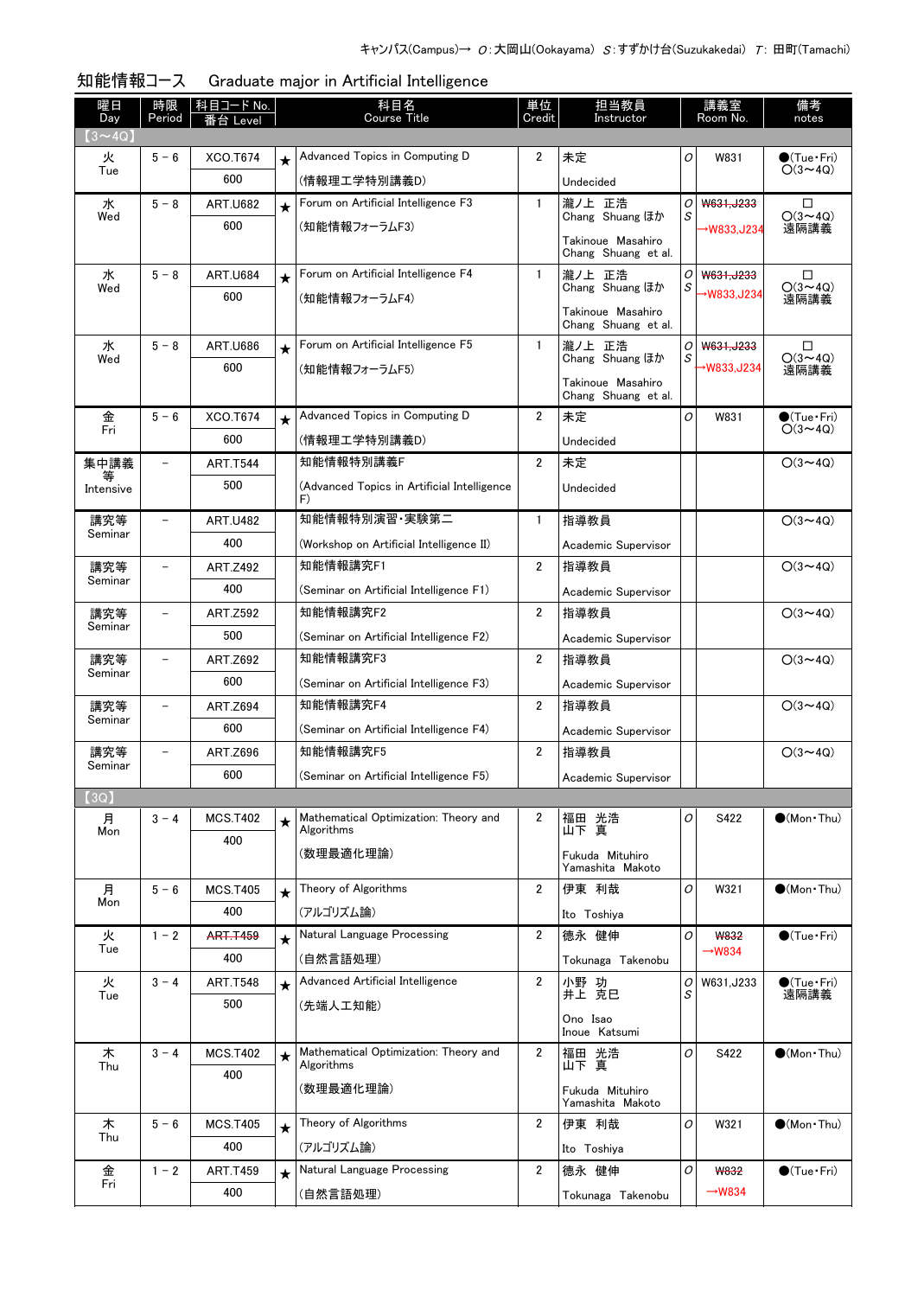| 曜日<br>Day         | 時限<br>Period             | │科目コード No.<br>番台 Level |         | 科目名<br><b>Course Title</b>             | 単位<br>Credit   | 担当教員<br>Instructor                |   | 講義室<br>Room No.       | 備考<br>notes                 |
|-------------------|--------------------------|------------------------|---------|----------------------------------------|----------------|-----------------------------------|---|-----------------------|-----------------------------|
| (3Q)              |                          |                        |         |                                        |                |                                   |   |                       |                             |
| 金                 | $3 - 4$                  | <b>ART.T548</b>        | $\star$ | Advanced Artificial Intelligence       | 2              | 小野 功                              | 0 | W631, J233            | $\bullet$ (Tue•Fri)         |
| Fri               |                          | 500                    |         | (先端人工知能)                               |                | 井上 克巳                             | S |                       | 遠隔講義                        |
|                   |                          |                        |         |                                        |                | Ono Isao<br>Inoue Katsumi         |   |                       |                             |
| インターン             | $\overline{\phantom{0}}$ | XCO.U471-03            |         | 情報理エ学インターンシップA                         | 2              | 三宅 美博                             |   |                       |                             |
| シップ<br>Internship |                          | 400                    |         | (Internship A (Computing))             |                | Miyake Yoshihiro                  |   |                       |                             |
| インターン             | $\overline{\phantom{a}}$ | XCO.U571-03            |         | 情報理エ学インターンシップB                         | $\overline{2}$ | 三宅 美博                             |   |                       |                             |
| シップ<br>Internship |                          | 500                    |         | (Internship B (Computing))             |                | Miyake Yoshihiro                  |   |                       |                             |
| インターン             | $\overline{\phantom{a}}$ | XCO.U671-03            |         | 情報理工学インターンシップC                         | 2              | 三宅 美博                             |   |                       |                             |
| シップ<br>Internship |                          | 600                    |         | (Internship C (Computing))             |                | Miyake Yoshihiro                  |   |                       |                             |
| (4Q)              |                          |                        |         |                                        |                |                                   |   |                       |                             |
| 月                 | $3 - 4$                  | <b>ART.T462</b>        | ★       | Complex Networks                       | 2              | 村田 剛志                             | S | G115, W833            | $\bullet$ (Mon · Thu)       |
| Mon               |                          | 400                    |         | (複雑ネットワーク)                             |                | Murata Tsuyoshi                   | 0 |                       | 遠隔講義                        |
| 月                 | $5 - 6$                  | ART.T464               | $\star$ | Information Organization and Retrieval | $\overline{2}$ | 藤井 敦                              | O | W611                  | $\bigcirc$ (Mon Thu)        |
| Mon               |                          | 400                    |         | (情報の組織化と検索)                            |                | Fujii Atsushi                     |   |                       |                             |
| 月                 | $7 - 8$                  | ART.T463               | $\star$ | <b>Computer Graphics</b>               | $\overline{2}$ | 齋藤 豪                              | 0 | W631 <del>,G111</del> | $\bigcirc$ (Mon Thu)        |
| Mon               |                          | 400                    |         | (コンピューターグラフィクス)                        |                | Saito Suguru                      | S |                       | 遠隔講義                        |
| 火                 | $1 - 2$                  | <b>CSC.T442</b>        | $\star$ | <b>Internet Applications</b>           | $\overline{2}$ | 太田 昌孝                             | O | H <sub>114</sub>      | $\bullet$ (Tue $\cdot$ Fri) |
| Tue               |                          | 400                    |         | (インターネット応用特論)                          |                | Ohta Masataka                     |   |                       |                             |
| 木                 | $3 - 4$                  | ART.T462               | $\star$ | Complex Networks                       | $\overline{2}$ | 剛志<br>村田                          | S | G115, W833            | $\bullet$ (Mon Thu)         |
| Thu               |                          | 400                    |         | (複雑ネットワーク)                             |                | Murata Tsuyoshi                   | 0 |                       | 遠隔講義                        |
| 木                 | $5 - 6$                  | ART.T464               | $\star$ | Information Organization and Retrieval | $\overline{2}$ | 藤井 敦                              | 0 | W611                  | $\bigcirc$ (Mon Thu)        |
| Thu               |                          | 400                    |         | (情報の組織化と検索)                            |                | Fujii Atsushi                     |   |                       |                             |
| 木                 | $7 - 8$                  | <b>ART.T463</b>        |         | Computer Graphics                      | 2              | 齋藤 豪                              | 0 | W631, <del>G111</del> | $\bullet$ (Mon Thu)         |
| Thu               |                          | 400                    | $\star$ | (コンピューターグラフィクス)                        |                | Saito Suguru                      | S |                       | <del>遠隔講義</del>             |
| 金                 | $1 - 2$                  | <b>CSC.T442</b>        | $\star$ | <b>Internet Applications</b>           | 2              | 太田 昌孝                             | 0 | H <sub>114</sub>      | $\bullet$ (Tue•Fri)         |
| Fri               |                          | 400                    |         | (インターネット応用特論)                          |                | Ohta Masataka                     |   |                       |                             |
| 集中講義              | $\overline{\phantom{0}}$ | <b>CSC.T434</b>        |         | International PBL Course on Software   | 2              | Defago Xavier                     |   |                       |                             |
| 等                 |                          | 400                    | $\star$ | <b>Project Management</b>              |                | ※ 増田 聡                            |   |                       |                             |
| Intensive         |                          |                        |         | (ソフトウェアプロジェクト管理(国際PBL))                |                | Defago Xavier<br>X Masuda Satoshi |   |                       |                             |
| 集中講義              | $\overline{\phantom{0}}$ | <b>ART.T550</b>        |         | 日本経済の統計・モデル・政策論                        | $\overline{2}$ | 出口 弘                              |   |                       |                             |
| 等<br>Intensive    |                          | 500                    |         | (Japanese Economy - Statistics, Models |                | Deguchi Hiroshi                   |   |                       |                             |
|                   |                          |                        |         | and Policy Making)                     |                |                                   |   |                       |                             |
| インターン<br>シップ      | $\overline{\phantom{0}}$ | XCO.U471-04            |         | 情報理エ学インターンシップA                         | $\overline{2}$ | 三宅 美博                             |   |                       |                             |
| Internship        |                          | 400                    |         | (Internship A (Computing))             |                | Miyake Yoshihiro                  |   |                       |                             |
| インターン<br>シップ      | $\overline{\phantom{0}}$ | XCO.U571-04            |         | 情報理工学インターンシップB                         | $\overline{2}$ | 三宅 美博                             |   |                       |                             |
| Internship        |                          | 500                    |         | (Internship B (Computing))             |                | Miyake Yoshihiro                  |   |                       |                             |
| インターン<br>シップ      | $\qquad \qquad -$        | XCO.U671-04            |         | 情報理エ学インターンシップC                         | $\overline{2}$ | 三宅 美博                             |   |                       |                             |
| Internship        |                          | 600                    |         | (Internship C (Computing))             |                | Miyake Yoshihiro                  |   |                       |                             |

知能情報コース Graduate major in Artificial Intelligence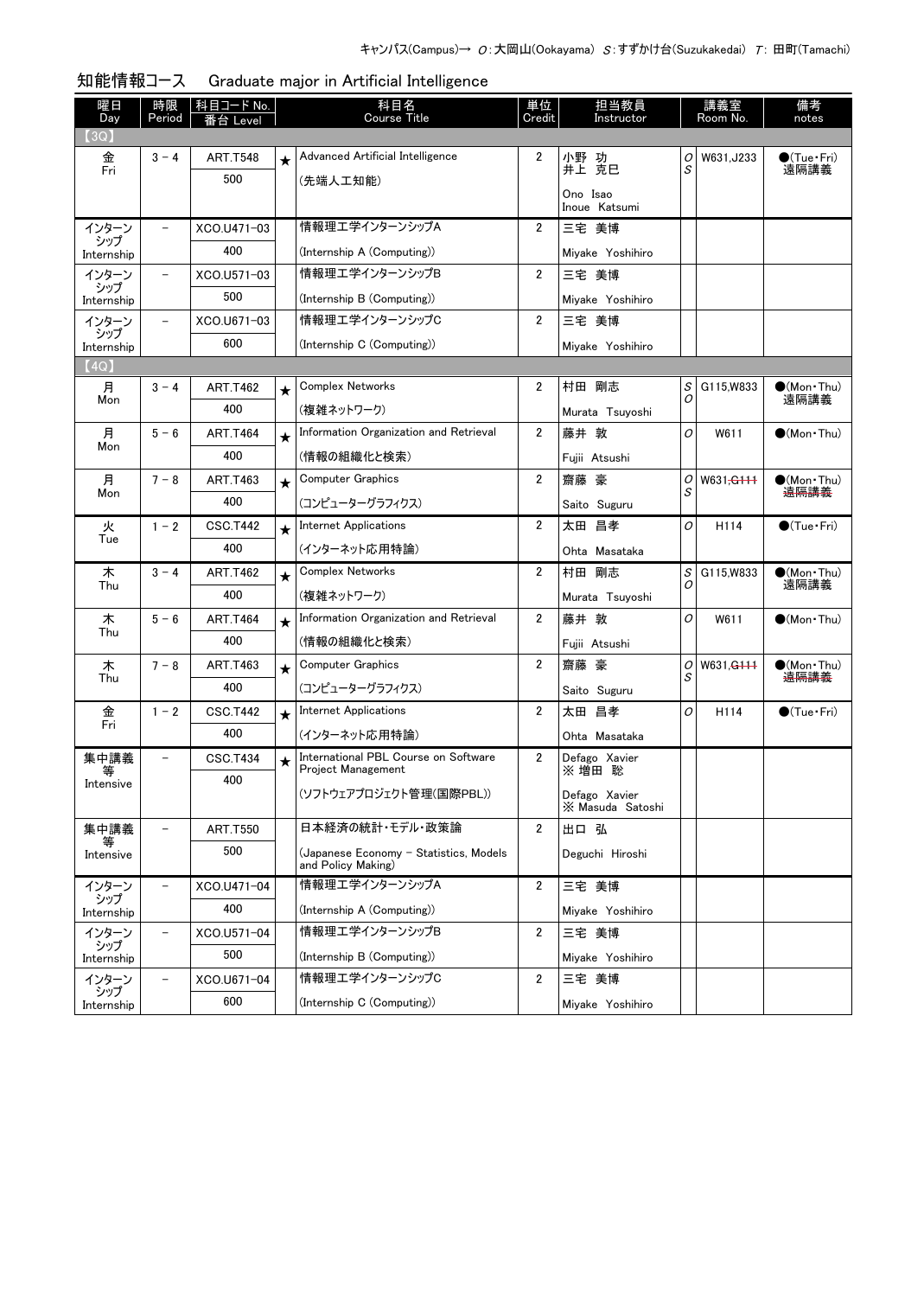| 曜日<br>Day                     | 時限<br>Period      | 科目コード No.<br>番台 Level |              | 科目名<br><b>Course Title</b>                              | 単位<br>Credit   | 担当教員<br>Instructor                     |   | 講義室<br>Room No. | 備考<br>notes                     |
|-------------------------------|-------------------|-----------------------|--------------|---------------------------------------------------------|----------------|----------------------------------------|---|-----------------|---------------------------------|
| $(3\mathtt{\sim}4\mathrm{Q})$ |                   |                       |              |                                                         |                |                                        |   |                 |                                 |
| 未定                            |                   | <b>UDE.Y471</b>       | $\star$      | <b>IPISE International Communication</b><br>(ENVENG) F1 | $\mathbf{1}$   | 指導教員                                   |   |                 | $O(3 \sim 4Q)$                  |
| To be<br>announced            |                   | 400                   | ▲            |                                                         |                | Academic Supervisor                    |   |                 | For IGP<br>students who         |
|                               |                   |                       |              | (IPISE国際コミュニケーション(ENVENG) I)                            |                |                                        |   |                 | enrolled in<br>April. 2019 or   |
|                               |                   |                       |              |                                                         |                |                                        |   |                 | before only                     |
| 未定<br>To be                   |                   | <b>UDE.Y473</b>       | $\bigstar$   | <b>IPISE International Communication</b><br>(ENVENG) F2 | $\mathbf{1}$   | 指導教員                                   |   |                 | $O(3 \sim 4Q)$<br>For IGP       |
| announced                     |                   | 400                   | ▲            | (IPISE国際コミュニケーション(ENVENG) III)                          |                | Academic Supervisor                    |   |                 | students who<br>enrolled in     |
|                               |                   |                       |              |                                                         |                |                                        |   |                 | April, 2019 or                  |
| 未定                            |                   | <b>UDE.Y493</b>       |              | Academic Presentation F1                                | $\mathbf{1}$   | 指導教員                                   |   |                 | before only<br>$O(3 \sim 4Q)$   |
| To be                         |                   | 400                   | $\star$<br>▲ | (学術プレゼンテーション I)                                         |                |                                        |   |                 | The same as                     |
| announced                     |                   |                       |              |                                                         |                | Academic Supervisor                    |   |                 | old IPISE<br>Academic           |
|                               |                   |                       |              |                                                         |                |                                        |   |                 | Presentation<br>(ENVENG) F1.    |
|                               |                   |                       |              |                                                         |                |                                        |   |                 | IGP students<br>only            |
| 未定                            |                   | <b>UDE.Z494</b>       |              | 都市·環境学特別実験F1                                            | $\mathbf{1}$   | 指導教員                                   |   |                 | $O(3 \sim 4Q)$                  |
| To be<br>announced            |                   | 400                   |              | (Urban Design and Built Environment                     |                | Academic Supervisor                    |   |                 | 水曜日開講予<br>定                     |
|                               |                   |                       |              | Laboratory F1)                                          |                |                                        |   |                 |                                 |
| 未定<br>To be                   |                   | <b>UDE.Y593</b>       | $\star$      | Academic Presentation F2                                | $\mathbf{1}$   | 指導教員                                   |   |                 | $O(3 \sim 4Q)$<br>The same as   |
| announced                     |                   | 500                   | ▲            | (学術プレゼンテーション III)                                       |                | Academic Supervisor                    |   |                 | old IPISE<br>Academic           |
|                               |                   |                       |              |                                                         |                |                                        |   |                 | Presentation                    |
|                               |                   |                       |              |                                                         |                |                                        |   |                 | (ENVENG) F2.<br>IGP students    |
|                               |                   |                       |              |                                                         |                |                                        |   |                 | only                            |
| 未定<br>To be                   |                   | <b>UDE.Z594</b>       |              | 都市·環境学特別実験F2                                            | $\mathbf{1}$   | 指導教員                                   |   |                 | $O(3 \sim 4Q)$<br>月曜日開講予        |
| announced                     |                   | 500                   |              | (Urban Design and Built Environment<br>Laboratory F2)   |                | Academic Supervisor                    |   |                 | 定                               |
| 未定                            |                   | <b>UDE.Y681</b>       | $\star$      | Academic Presentation F3                                | $\mathbf{1}$   | 指導教員                                   |   |                 | $O(3 \sim 4Q)$                  |
| To be<br>announced            |                   | 600                   | ▲            | (学術プレゼンテーション V)                                         |                | Academic Supervisor                    |   |                 | The same as<br>old IPISE        |
|                               |                   |                       |              |                                                         |                |                                        |   |                 | Academic<br>Presentation        |
|                               |                   |                       |              |                                                         |                |                                        |   |                 | (ENVENG) F3.<br>IGP students    |
|                               |                   |                       |              |                                                         |                |                                        |   |                 | only                            |
| 未定<br>To be                   | $\qquad \qquad -$ | <b>UDE.Y683</b>       | $\bigstar$   | Academic Presentation F4                                | $\mathbf{1}$   | 指導教員                                   |   |                 | $O(3 \sim 4Q)$<br>The same as   |
| announced                     |                   | 600                   |              | (学術プレゼンテーション VII)                                       |                | Academic Supervisor                    |   |                 | old IPISE                       |
|                               |                   |                       |              |                                                         |                |                                        |   |                 | Academic<br>Presentation        |
|                               |                   |                       |              |                                                         |                |                                        |   |                 | (ENVENG) F4,<br>IGP students    |
|                               |                   |                       |              |                                                         |                |                                        |   |                 | only                            |
| 未定<br>To be                   |                   | <b>UDE.Y685</b>       | $\star$<br>▲ | Academic Presentation F5                                | $\mathbf{1}$   | 指導教員                                   |   |                 | $O(3 \sim 40)$<br>The same as   |
| announced                     |                   | 600                   |              | (学術プレゼンテーション IX)                                        |                | Academic Supervisor                    |   |                 | old IPISE<br>Academic           |
|                               |                   |                       |              |                                                         |                |                                        |   |                 | Presentation<br>(ENVENG)F5.     |
|                               |                   |                       |              |                                                         |                |                                        |   |                 | IGP students<br>only            |
| 木                             | $5 - 6$           | <b>CVE.F432</b>       | $\star$      | Principles of Construction Management                   | $\overline{2}$ | 長谷川 専                                  | O | M113            | $O(3 \sim 4Q)$                  |
| Thu                           |                   | 400                   |              | (建設マネジメント特論)                                            |                | 松川 圭輔 ほか                               |   |                 |                                 |
|                               |                   |                       |              |                                                         |                | Hasegawa Atsushi<br>Matsukawa Keisuke  |   |                 |                                 |
|                               |                   |                       |              |                                                         |                | et al.                                 |   |                 |                                 |
| 集中講義                          |                   | ARC.D446              |              | Theory of Architectural Design II                       | $\overline{2}$ | 奥山 信一<br>塩崎 太伸                         |   |                 | $O(3 \sim 4Q)$<br><b>ACEEES</b> |
| Intensive                     |                   | 400                   |              | (建築構想設計特論)                                              |                |                                        |   |                 |                                 |
|                               |                   |                       |              |                                                         |                | Okuyama Shinichi<br>Shiozaki Taishin   |   |                 |                                 |
| 集中講義                          |                   | <b>CVE.N421</b>       | $\star$      | Environment Design in Japan                             | $\mathbf{1}$   | 髙橋 章浩                                  |   |                 | $O(3 \sim 4Q)$                  |
| 等<br>Intensive                |                   | 400                   |              | (日本の環境デザイン)                                             |                | 村田 涼 ほか                                |   |                 |                                 |
|                               |                   |                       |              |                                                         |                | Takahashi Akihiro<br>Murata Ryo et al. |   |                 |                                 |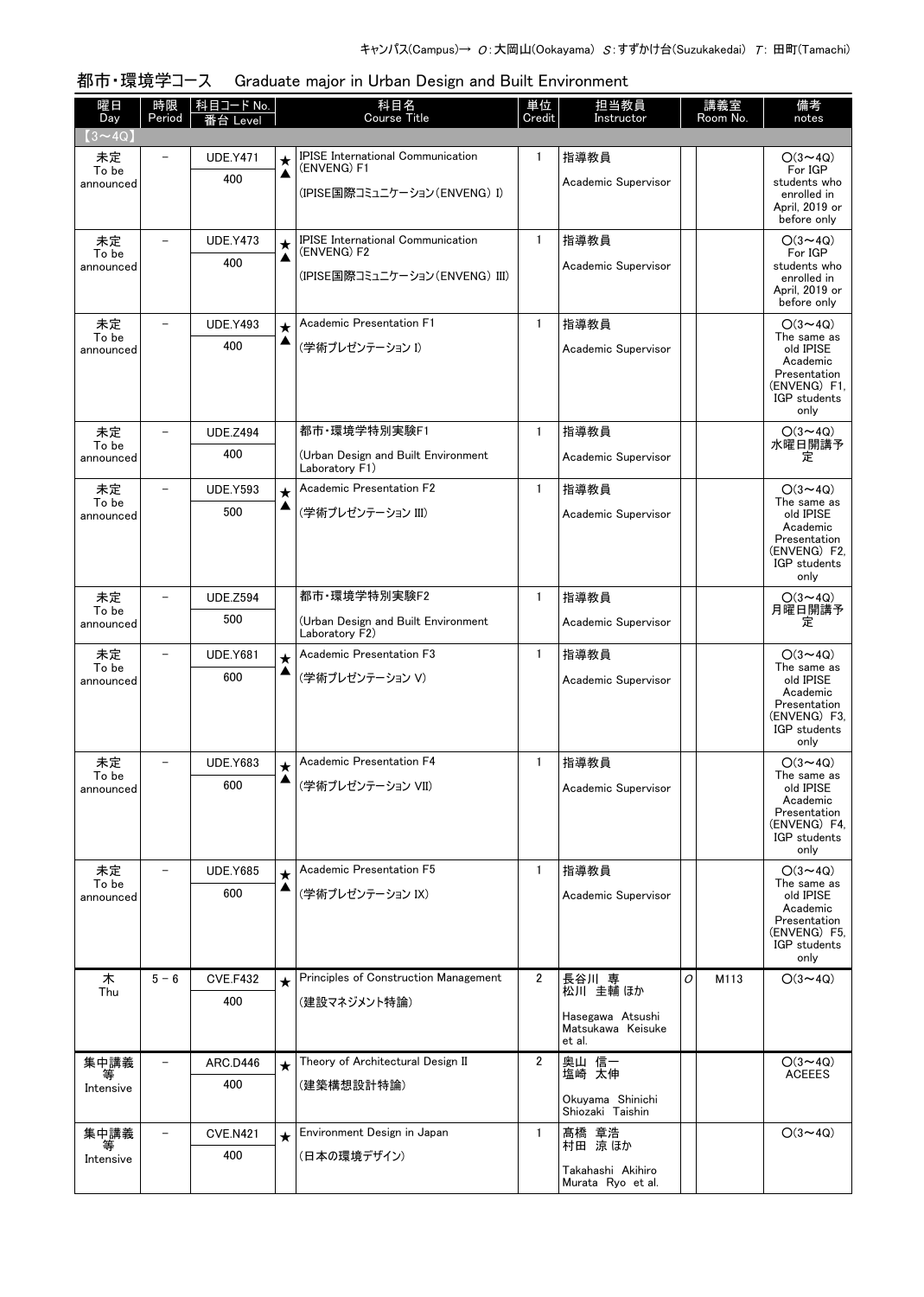| 曜日<br>Day         | 時限<br>Period             | 科目コード No.<br>番台 Level |              | 科目名<br><b>Course Title</b>                                         | 単位<br>Credit   | 担当教員<br>Instructor                          |          | 講義室<br>Room No. | 備考<br>notes                   |
|-------------------|--------------------------|-----------------------|--------------|--------------------------------------------------------------------|----------------|---------------------------------------------|----------|-----------------|-------------------------------|
| $(3 \sim 4Q)$     |                          |                       |              |                                                                    |                |                                             |          |                 |                               |
| インターン             |                          | <b>UDE.Y496</b>       | $\star$      | IPISE Internship (ENVENG) IB                                       | 1              | 指導教員                                        |          |                 | $O(3 \sim 4Q)$                |
| シップ<br>Internship |                          | 400                   | ▲            | (IPISEインターンシップ (ENVENG) IB)                                        |                | Academic Supervisor                         |          |                 | For IGP<br>students who       |
|                   |                          |                       |              |                                                                    |                |                                             |          |                 | enrolled in<br>April. 2019 or |
|                   |                          | <b>UDE.Y498</b>       |              | IPISE Internship (ENVENG) IIB                                      | $\overline{2}$ | 指導教員                                        |          |                 | before only                   |
| インターン<br>シップ      |                          | 400                   | $\star$<br>▲ |                                                                    |                |                                             |          |                 | $O(3{\sim}4Q)$<br>For IGP     |
| Internship        |                          |                       |              | (IPISEインターンシップ(ENVENG)IIB)                                         |                | Academic Supervisor                         |          |                 | students who<br>enrolled in   |
|                   |                          |                       |              |                                                                    |                |                                             |          |                 | April, 2019 or<br>before only |
| インターン             |                          | <b>UDE.A602</b>       | $\star$      | Off Campus Project in Urban Design and                             | 4              | 指導教員                                        |          |                 | $O(3 \sim 4Q)$                |
| シップ<br>Internship |                          | 600                   |              | <b>Built Environment II</b><br>(都市・環境学派遣プロジェクト第二)                  |                | Academic Supervisor                         |          |                 |                               |
| 講究等               |                          | <b>UDE.Z492</b>       |              | 都市·環境学講究F1                                                         | $\overline{2}$ | 指導教員                                        |          |                 | $O(3 \sim 4Q)$                |
| Seminar           |                          | 400                   |              | (Urban Design and Built Environment                                |                | Academic Supervisor                         |          |                 |                               |
|                   |                          |                       |              | Seminar F1)                                                        |                |                                             |          |                 |                               |
| 講究等<br>Seminar    | $\overline{\phantom{0}}$ | <b>UDE.Z592</b>       |              | 都市·環境学講究F2                                                         | $\overline{2}$ | 指導教員                                        |          |                 | $O(3 \sim 4Q)$                |
|                   |                          | 500                   |              | (Urban Design and Built Environment<br>Seminar F2)                 |                | Academic Supervisor                         |          |                 |                               |
| 講究等               |                          | ARC.A623              |              | 建築設計プラクティスF3A                                                      | $\overline{2}$ | 指導教員                                        |          |                 | $O(3 \sim 4Q)$                |
| Seminar           |                          | 600                   |              | (Architectural Design Practice F3A)                                |                | Academic Supervisor                         |          |                 |                               |
| 講究等               | $\equiv$                 | <b>ARC.A624</b>       |              | 建築設計プラクティスF3B                                                      | 4              | 指導教員                                        |          |                 | $O(3 \sim 4Q)$                |
| Seminar           |                          | 600                   |              | (Architectural Design Practice F3B)                                |                | Academic Supervisor                         |          |                 |                               |
| 講究等               |                          | <b>UDE.Z692</b>       |              | 都市·環境学講究F3                                                         | $\mathbf{2}$   | 指導教員                                        |          |                 | $O(3 \sim 4Q)$                |
| Seminar           |                          | 600                   |              | (Urban Design and Built Environment<br>Seminar F3)                 |                | Academic Supervisor                         |          |                 |                               |
| 講究等               |                          | <b>UDE.Z694</b>       |              | 都市·環境学講究F4                                                         | $\overline{2}$ | 指導教員                                        |          |                 | $O(3 \sim 4Q)$                |
| Seminar           |                          | 600                   |              | (Urban Design and Built Environment<br>Seminar F4)                 |                | Academic Supervisor                         |          |                 |                               |
| 講究等<br>Seminar    |                          | <b>UDE.Z696</b>       |              | 都市·環境学講究F5                                                         | 2              | 指導教員                                        |          |                 | $O(3 \sim 4Q)$                |
|                   |                          | 600                   |              | (Urban Design and Built Environment<br>Seminar F5)                 |                | Academic Supervisor                         |          |                 |                               |
| (3Q)              |                          |                       |              |                                                                    |                |                                             |          |                 |                               |
| 月                 | $1 - 2$                  | <b>GEG.E402</b>       | ★            | Urban Environment                                                  | 2              | 神田<br>学                                     | $\Omega$ | H111            | $\bullet$ (Mon Thu)           |
| Mon               |                          | 400                   |              | (都市環境学概論)                                                          |                | 屋井 鉄雄 ほか                                    |          |                 | <b>ACEEES</b>                 |
|                   |                          |                       |              |                                                                    |                | Kanda Manabu<br>Yai Tetsuo et al.           |          |                 |                               |
| 月                 | $1 - 2$                  | <b>UDE.Z683</b>       |              | 都市・環境学特別プロジェクトF3・1                                                 | $\mathbf{1}$   | 指導教員                                        |          |                 |                               |
| Mon               |                          | 600                   |              | (Urban Design and Built Environment<br>Project $F3 \cdot 1$ )      |                | Academic Supervisor                         |          |                 |                               |
| 月                 | $3 - 4$                  | <b>UDE.E504</b>       | $\star$      | Applied Atmospheric Urban Environment                              | $\mathbf{1}$   | 大風 翼                                        | S        | G511            |                               |
| Mon               |                          | 500                   |              | (都市大気環境論応用)                                                        |                | Okaze Tsubasa                               |          |                 |                               |
| 月<br>Mon          | $5 - 6$                  | <b>UDE.S403</b>       | $\star$      | Earthquake Resistant Limit State Design<br>for Building Structures | $\overline{2}$ | 山田 哲                                        | S        | J233            | (Mon Thu)                     |
|                   |                          | 400                   |              | (耐震極限設計)                                                           |                | Yamada Satoshi                              |          |                 |                               |
| 月                 | $5 - 6$                  | <b>UDE.E506</b>       | $\star$      | Numerical Simulation of Environments                               | $\mathbf{1}$   | 淺輪 貴史<br>中村 隆志ほか                            | S        | G511            | <b>ACEEES</b>                 |
| Mon               |                          | 500                   |              | (環境数値シミュレーション)                                                     |                |                                             |          |                 |                               |
|                   |                          |                       |              |                                                                    |                | Asawa Takashi<br>Nakamura Takashi et<br>al. |          |                 |                               |
| 月                 | $7 - 8$                  | <b>UDE.P404</b>       | $\star$      | City/Transport Planning and the                                    | $\mathbf{1}$   | 室町 泰徳                                       | S        | G324            | <b>ACEEES</b>                 |
| Mon               |                          | 400                   |              | Environment                                                        |                | Muromachi Yasunori                          |          |                 |                               |
| 火                 | $3 - 4$                  | <b>CVE.D402</b>       |              | (都市計画/交通計画と環境)<br><b>Transportation Network Analysis</b>           | $\overline{2}$ | 朝倉 康夫                                       | 0        | M321            | $\bullet$ (Tue $\cdot$ Fri)   |
| Tue               |                          | 400                   | $\star$      | (交通ネットワーク分析)                                                       |                | Asakura Yasuo                               |          |                 | <b>ACEEES</b>                 |
| 火                 | $3 - 4$                  | <b>UDE.D402</b>       |              | 場所論                                                                | 1              | 齋藤 潮                                        | 0        | W934            | <b>ACEEES</b>                 |
| Tue               |                          | 400                   |              | (Topics of Meaning and Design of Place)                            |                | Saito Ushio                                 |          |                 |                               |
|                   |                          |                       |              |                                                                    |                |                                             |          |                 |                               |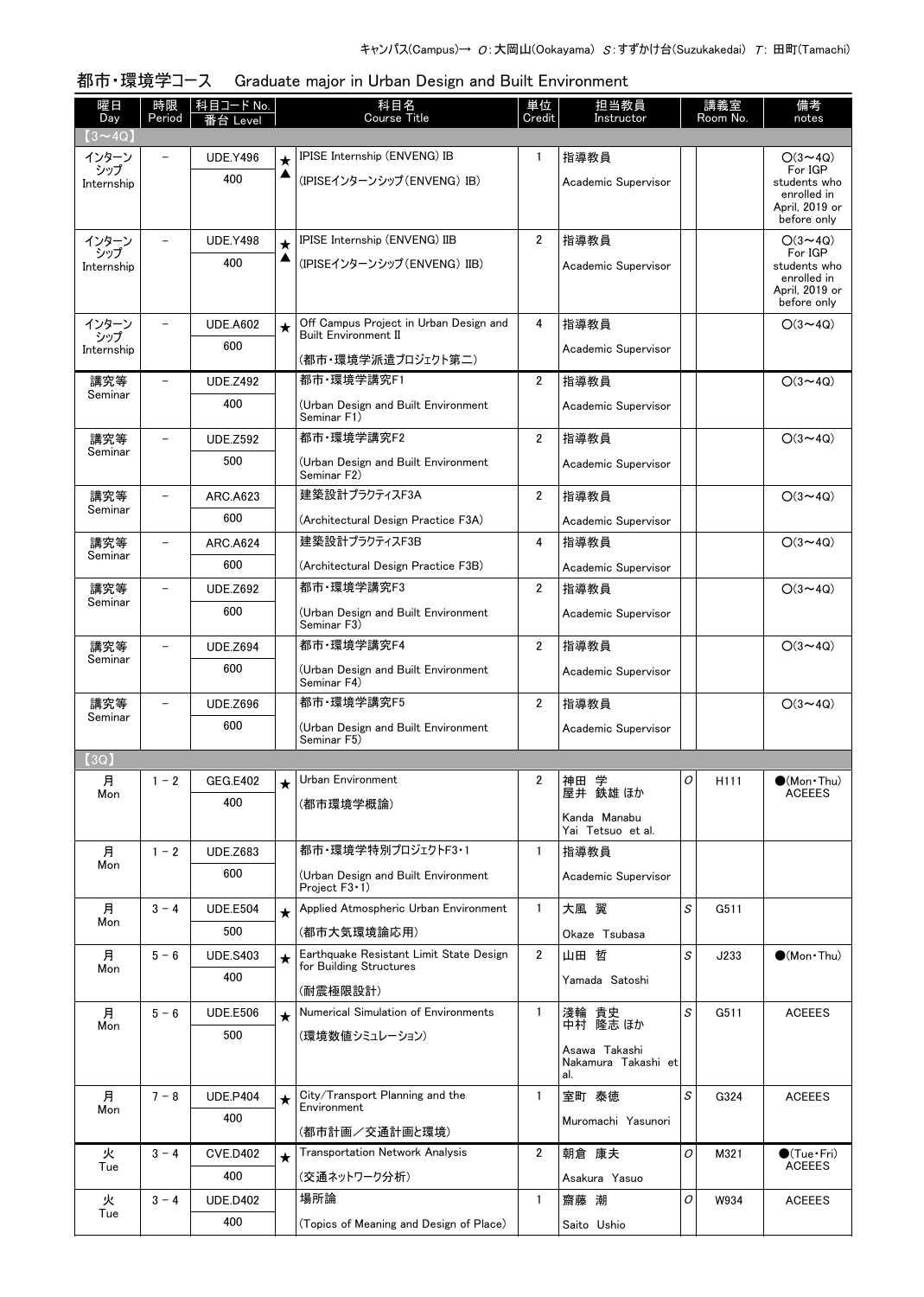| 曜日<br>Day         | 時限<br>Period             | 科目コード No.<br>番台 Level  |         | 科目名<br><b>Course Title</b>                                                  | 単位<br>Credit   | 担当教員<br>Instructor                          |   | 講義室<br>Room No.  | 備考<br>notes                          |
|-------------------|--------------------------|------------------------|---------|-----------------------------------------------------------------------------|----------------|---------------------------------------------|---|------------------|--------------------------------------|
| (3Q)              |                          |                        |         |                                                                             |                |                                             |   |                  |                                      |
| 火<br>Tue          | $5 - 6$                  | ARC.S403               | $\star$ | Advanced Course on Design of<br><b>Prestressed Concrete Structure</b>       | 2              | 坂田 弘安                                       | 0 | M321             | $\bullet$ (Tue•Fri)<br><b>ACEEES</b> |
|                   |                          | 400                    |         | (PC構造設計特論)                                                                  |                | Sakata Hiroyasu                             |   |                  |                                      |
| 水                 | $1 - 2$                  | <b>UDE.S534</b>        | $\star$ | Remote Sensing for Disaster                                                 | 1.             | 松岡 昌志                                       | S | G324             |                                      |
| Wed               |                          | 500                    |         | Management                                                                  |                | Matsuoka Masashi                            |   |                  |                                      |
|                   |                          |                        |         | (防災リモートセンシング)                                                               |                |                                             |   |                  |                                      |
| 水<br>Wed          | $5 - 6$                  | <b>UDE.Z687</b>        |         | 都市·環境学特別プロジェクトF4·1                                                          | $\mathbf{1}$   | 指導教員                                        |   |                  |                                      |
|                   |                          | 600                    |         | (Urban Design and Built Environment<br>Project F4 · 1)                      |                | Academic Supervisor                         |   |                  |                                      |
| 水<br>Wed          | $7 - 8$                  | <b>UDE.E432</b>        |         | 人間環境デザイン研究の実践第一                                                             | $\mathbf{1}$   | 那須 聖<br>※ 高松 誠治 ほか                          | S | G323             |                                      |
|                   |                          | 400                    |         | (Practice of Environmental Design based<br>on Environment-Behavior Study I) |                | Nasu Satoshi<br>X Takamatsu Seiji<br>et al. |   |                  |                                      |
| 木                 | $1 - 2$                  | <b>GEG.E402</b>        | $\star$ | Urban Environment                                                           | $\overline{2}$ | 神田 学                                        | 0 | H135             | $\bullet$ (Mon · Thu)                |
| Thu               |                          | 400                    |         | (都市環境学概論)                                                                   |                | 屋井 鉄雄 ほか                                    |   |                  | <b>ACEEES</b>                        |
|                   |                          |                        |         |                                                                             |                | Kanda Manabu<br>Yai Tetsuo et al.           |   |                  |                                      |
| 木                 | $3 - 4$                  | <b>UDE.D409</b>        | $\star$ | <b>Planning Theory</b>                                                      | $\mathbf{1}$   | 坂野 達郎                                       |   | $O W9 - 402,403$ |                                      |
| Thu               |                          | 400                    |         | (計画理論)                                                                      |                | Sakano Tatsurou                             |   |                  |                                      |
| 木                 | $5 - 6$                  | <b>UDE.S403</b>        | $\star$ | Earthquake Resistant Limit State Design                                     | $\overline{2}$ | 山田 哲                                        | S | J233             | $\bullet$ (Mon Thu)                  |
| Thu               |                          | 400                    |         | for Building Structures                                                     |                | Yamada Satoshi                              |   |                  |                                      |
|                   |                          |                        |         | (耐震極限設計)                                                                    |                |                                             |   |                  |                                      |
| 木<br>Thu          | $5 - 6$                  | <b>UDE.D505</b>        |         | 社会空間原論                                                                      | 1              | 土肥 真人                                       |   | $O$ W9-402.403   | <b>ACEEES</b>                        |
|                   |                          | 500                    |         | (The Principles of Sociospace)                                              |                | Dohi Masato                                 |   |                  |                                      |
| 木<br>Thu          | $5 - 6$                  | <b>UDE.E505</b>        | $\star$ | Applied Engineering on Thermal<br>Environment                               | 1              | 淺輪 貴史                                       | S | G511             | <b>ACEEES</b>                        |
|                   |                          | 500                    |         | (熱環境エ学応用)                                                                   |                | Asawa Takashi                               |   |                  |                                      |
| 金                 | $1 - 2$                  | <b>UDE.D407</b>        |         | 都市・まちづくり特別講義第一                                                              | $\mathbf{1}$   | 真田 純子                                       | 0 | W933             |                                      |
| Fri               |                          | 400                    |         | (Special Lecture on Urban and<br>Community Design I)                        |                | Sanada Junko                                |   |                  |                                      |
| 金                 | $3 - 4$                  | <b>CVE.D402</b>        | $\star$ | <b>Transportation Network Analysis</b>                                      | $\overline{2}$ | 朝倉 康夫                                       | 0 | M321             | $\bigcirc$ (Tue · Fri)               |
| Fri               |                          | 400                    |         | (交通ネットワーク分析)                                                                |                | Asakura Yasuo                               |   |                  | <b>ACEEES</b>                        |
| 金                 | $3 - 4$                  | <b>UDE.D447</b>        |         | 都市開発事業の基礎                                                                   | $\mathbf{1}$   | 中井 検裕                                       | 0 | W9-607           | 11/8.15                              |
| Fri               |                          | 400                    |         | (Introduction to Urban Development)                                         |                | Nakai Norihiro                              |   |                  | W934で開講<br><b>ACEEES</b>             |
| 金                 | $5 - 6$                  | ARC.S403               | $\star$ | Advanced Course on Design of                                                | 2              | 坂田 弘安                                       | 0 | M321             | ●(Tue·Fri)                           |
| Fri               |                          | 400                    |         | <b>Prestressed Concrete Structure</b>                                       |                | Sakata Hiroyasu                             |   |                  | <b>ACEEES</b>                        |
|                   | $9 - 10$                 | <b>UDE.S435</b>        |         | (PC構造設計特論)<br>Earthquake and Tsunami Disaster                               | $\mathbf{1}$   | 盛川 仁                                        | S | $G3 - 214$       |                                      |
| 金<br>Fri          |                          | 400                    | $\star$ | Reduction                                                                   |                |                                             |   |                  | No class on<br>$9/27$ , and the      |
|                   |                          |                        |         | (地震津波災害軽減)                                                                  |                | Morikawa Hitoshi                            |   |                  | class begins<br>from $10/4$ and      |
|                   |                          |                        |         |                                                                             |                |                                             |   |                  | is scheduled on<br>10/11.            |
| 集中講義              | $\qquad \qquad -$        | <b>UDE.D472</b>        | $\star$ | Introduction to US Land Use Planning                                        | $\overline{2}$ | X Jonathan Martin                           | 0 | $W9 - 402$       | Class begins                         |
| Intensive         |                          | 400                    |         | and Regulations                                                             |                |                                             |   |                  | from $sat.9/28$                      |
|                   | $\overline{\phantom{a}}$ |                        |         | (米国土地利用計画序説)<br>Contextual Urban Design                                     | 2              |                                             | 0 |                  |                                      |
| 集中講義<br>等         |                          | <b>UDE.D473</b><br>400 | $\star$ |                                                                             |                | X Jonathan Martin                           |   | $W9 - 402$       | Class begins<br>from sat. $9/28$     |
| Intensive<br>(4Q) |                          |                        |         | (コンテクスト配慮型都市デザイン)                                                           |                |                                             |   |                  |                                      |
| 月                 | $1 - 4$                  | <b>ARC.P442</b>        | $\star$ | Theories in Urban Analysis and Planning II                                  | 2              | 大佛 俊泰                                       |   | $O$ M6-多目的       | $\square$ ACEEES                     |
| Mon               |                          | 400                    |         | (空間計画学特論第二)                                                                 |                | Osaragi Toshihiro                           |   | 室1               |                                      |
| 月                 | $3 - 4$                  | <b>UDE.D448</b>        | $\star$ | Architectural Awareness & Design                                            | 2              | 那須 聖                                        | S | G324             | $\bullet$ (Mon · Thu)                |
| Mon               |                          | 400                    |         | (建築設計表現特論)                                                                  |                | Nasu Satoshi                                |   |                  | <b>ACEEES</b>                        |
|                   |                          |                        |         |                                                                             |                |                                             |   |                  |                                      |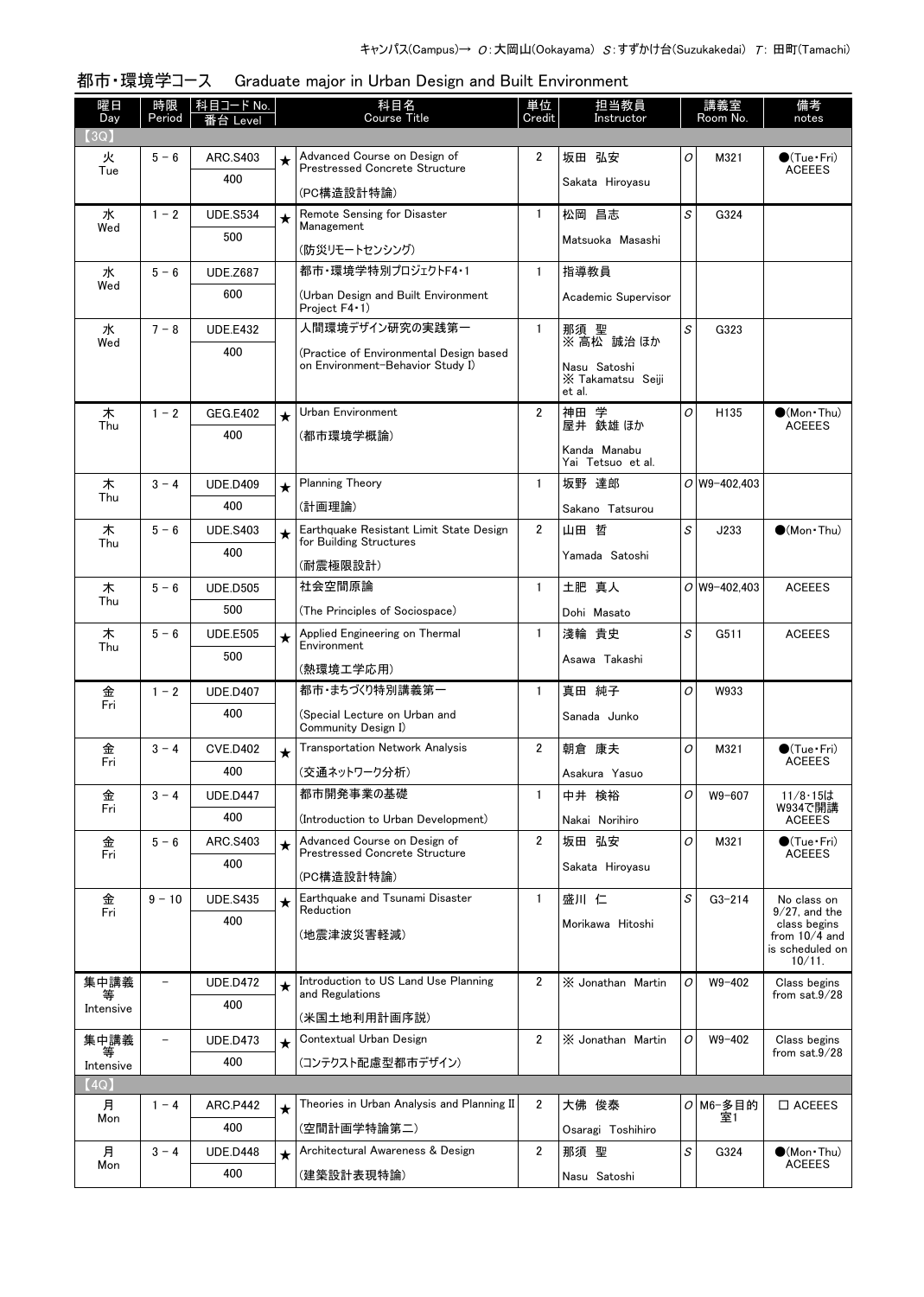| 曜日<br>Day | 時限<br>Period             | 科目コード No.       |         | 科目名<br><b>Course Title</b>                                                      | 単位<br>Credit   | 担当教員<br>Instructor                            |   | 講義室<br>Room No. | 備考<br>notes          |
|-----------|--------------------------|-----------------|---------|---------------------------------------------------------------------------------|----------------|-----------------------------------------------|---|-----------------|----------------------|
| (4Q)      |                          |                 |         |                                                                                 |                |                                               |   |                 |                      |
| 月<br>Mon  | $5 - 6$                  | <b>UDE.S404</b> | $\star$ | Passive-control Structures and Base-<br>isolated Structures against Earthquakes | $\overline{2}$ | 山田 哲<br>佐藤 大樹 ほか                              | S | J233            | $\bullet$ (Mon Thu)  |
|           |                          | 400             |         | (制振·免震構造特論)                                                                     |                | Yamada Satoshi<br>Sato Daiki et al.           |   |                 |                      |
| 月         | $7 - 8$                  | <b>UDE.S405</b> | $\star$ | Post-earthquake Damage Evaluation and<br>Rehabilitation of Steel Structures     | $\overline{2}$ | 吉敷 祥一                                         | S | J233            | $(Mon\cdot Thu)$     |
| Mon       |                          | 400             |         | (被災鉄骨造建物の損傷評価と補修設計)                                                             |                | Kishiki Shoichi                               |   |                 |                      |
| 火         | $1 - 2$                  | <b>UDE.Z684</b> |         | 都市·環境学特別プロジェクトF3·2                                                              | $\mathbf{1}$   | 指導教員                                          |   |                 |                      |
| Tue       |                          | 600             |         | (Urban Design and Built Environment<br>Project F3 · 2)                          |                | Academic Supervisor                           |   |                 |                      |
| 火         | $3 - 4$                  | <b>UDE.D471</b> | $\star$ | Principles of Public Systems Design                                             | $\mathbf{1}$   | 坂野 達郎                                         |   | $O$ W9-402,403  |                      |
| Tue       |                          | 400             |         | (公共システムデザイン特論)                                                                  |                | Sakano Tatsurou                               |   |                 |                      |
| 火         | $5 - 6$                  | <b>UDE.D406</b> |         | 風景論                                                                             | $\mathbf{1}$   | 齋藤 潮                                          | O | W935            | <b>ACEEES</b>        |
| Tue       |                          | 400             |         | (Topics of Structure and Dynamics of<br>Viewing)                                |                | Saito Ushio                                   |   |                 |                      |
| 火         | $5 - 6$                  | <b>UDE.S406</b> | $\star$ | Tensor Analysis for Building Structure                                          | $\mathbf{1}$   | 元結 正次郎                                        | S | G324            |                      |
| Tue       |                          | 400             |         | (建築構造テンソル解析)                                                                    |                | Motovui Shoiiro                               |   |                 |                      |
| 水         | $1 - 2$                  | <b>UDE.Z688</b> |         | 都市・環境学特別プロジェクトF4・2                                                              | $\mathbf{1}$   | 指導教員                                          |   |                 |                      |
| Wed       |                          | 600             |         | (Urban Design and Built Environment<br>Project $F4 \cdot 2$                     |                | Academic Supervisor                           |   |                 |                      |
| 水         | $7 - 8$                  | <b>UDE.E433</b> |         | 人間環境デザイン研究の実践第二                                                                 | $\mathbf{1}$   | 那須 聖                                          | S | G323            |                      |
| Wed       |                          | 400             |         | (Practice of Environmental Design based                                         |                | ※ 森田 敏昭 ほか                                    |   |                 |                      |
|           |                          |                 |         | on Environment-Behavior Study II)                                               |                | Nasu Satoshi<br>X Morita Toshiaki<br>et al.   |   |                 |                      |
| 木         | $3 - 4$                  | <b>UDE.D448</b> | $\star$ | Architectural Awareness & Design                                                | $\overline{2}$ | 那須 聖                                          | S | G324            | $\bullet$ (Mon Thu)  |
| Thu       |                          | 400             |         | (建築設計表現特論)                                                                      |                | Nasu Satoshi                                  |   |                 | <b>ACEEES</b>        |
| 木         | $5 - 6$                  | <b>UDE.S404</b> | $\star$ | Passive-control Structures and Base-                                            | $\overline{2}$ | 哲<br>山田                                       | S | J233            | $\bigcirc$ (Mon Thu) |
| Thu       |                          | 400             |         | isolated Structures against Earthquakes                                         |                | 伝藤 大樹 ほか                                      |   |                 |                      |
|           |                          |                 |         | (制振・免震構造特論)                                                                     |                | Yamada Satoshi<br>Sato Daiki et al.           |   |                 |                      |
| 木<br>Thu  | $5 - 6$                  | <b>UDE.D506</b> |         | 社会空間実践                                                                          | $\mathbf{1}$   | 土肥 真人                                         | 0 | $W9 - 536$      | <b>ACEEES</b>        |
|           |                          | 500             |         | (The Practice of Sociospace)                                                    |                | Dohi Masato                                   |   |                 |                      |
| 木<br>Thu  | $7 - 8$                  | <b>CVE.D403</b> | $\star$ | <b>Transportation Economics</b>                                                 | $\mathbf{1}$   | 福田 大輔                                         | O | M321            | <b>ACEEES</b>        |
|           |                          | 400             |         | (交通経済学)                                                                         |                | Fukuda Daisuke                                |   |                 |                      |
| 木<br>Thu  | $7 - 8$                  | <b>UDE.S405</b> | $\star$ | Post-earthquake Damage Evaluation and<br>Rehabilitation of Steel Structures     | $\overline{2}$ | 吉敷 祥一                                         | S | J233            | $\bullet$ (Mon Thu)  |
|           |                          | 400             |         | (被災鉄骨造建物の損傷評価と補修設計)                                                             |                | Kishiki Shoichi                               |   |                 |                      |
| 金         | $1 - 2$                  | <b>UDE.D411</b> |         | 都市・まちづくり特別講義第二                                                                  | $\mathbf{1}$   | 真田 純子                                         | O | W935            |                      |
| Fri       |                          | 400             |         | (Special Lecture on Urban and                                                   |                | Sanada Junko                                  |   |                 |                      |
|           |                          |                 |         | Community Design II)                                                            |                |                                               |   |                 |                      |
| 金<br>Fri  | $3 - 4$                  | <b>UDE.D413</b> |         | 都市再開発論                                                                          | $\mathbf{1}$   | 中井 検裕                                         | 0 | W9-607          | <b>ACEEES</b>        |
|           |                          | 400             |         | (Urban Renewal)                                                                 |                | Nakai Norihiro                                |   |                 |                      |
| 金<br>Fri  | $5 - 6$                  | <b>UDE.E507</b> | $\star$ | Applied Environmental Turbulence                                                | $\mathbf{1}$   | 田村 哲郎                                         | S | $G5 - 410$      |                      |
|           |                          | 500             |         | (環境乱流力学応用)                                                                      |                | Tamura Tetsuro                                |   |                 |                      |
| 集中講義<br>等 | $\overline{\phantom{0}}$ | <b>ARC.A407</b> |         | 建築設計プラクティスF1A                                                                   | $\overline{2}$ | 奥山 信一<br>横山 裕ほか                               |   |                 |                      |
| Intensive |                          | 400             |         | (Architectural Design Practice F1A)                                             |                | Okuyama Shinichi                              |   |                 |                      |
|           |                          |                 |         |                                                                                 |                | Yokoyama Yutaka et<br>al.                     |   |                 |                      |
| 集中講義<br>等 |                          | <b>ARC.A408</b> |         | 建築設計プラクティスF1B                                                                   | 4              | 奥山 信一<br>横山 裕 ほか                              |   |                 |                      |
| Intensive |                          | 400             |         | (Architectural Design Practice F1B)                                             |                |                                               |   |                 |                      |
|           |                          |                 |         |                                                                                 |                | Okuyama Shinichi<br>Yokoyama Yutaka et<br>al. |   |                 |                      |
| 集中講義      |                          | <b>UDE.D408</b> | $\star$ | History of Cities and Urban Planning                                            | $\overline{2}$ | 藤田 康仁                                         |   |                 |                      |
| Intensive |                          | 400             |         | (人間都市計画史特論)                                                                     |                | Fujita Yasuhito                               |   |                 |                      |